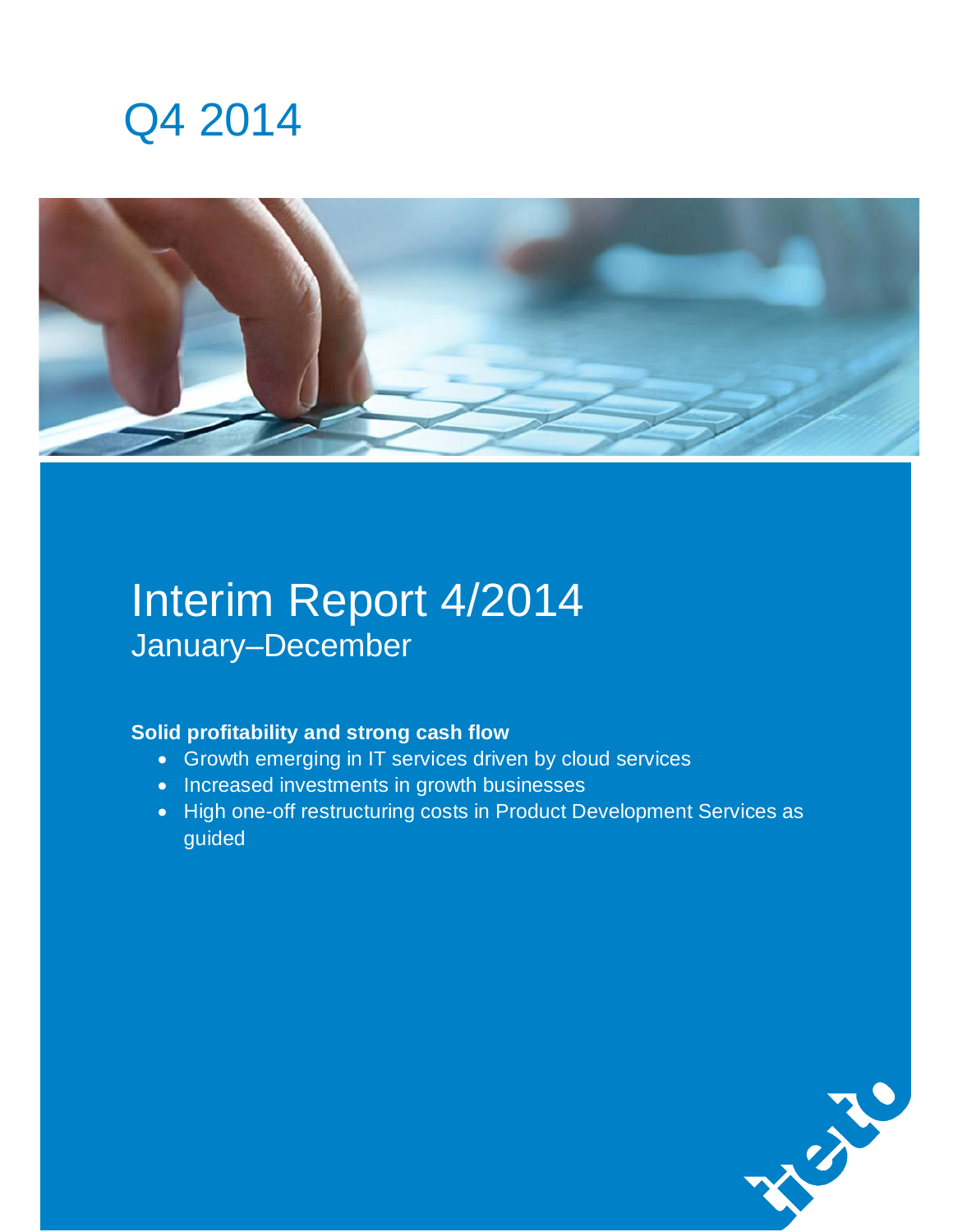### Key figures for the fourth quarter

- Organic growth in local currencies was 0.9%
- In IT services organic growth in local currencies was 3.5%
- Order intake (Total Contract Value) amounted to EUR 672 (551) million and order backlog was EUR 1 784 (1 540) million
- Fourth-quarter operating profit excl. one-off items rose to EUR 44.4 (42.0) million, 11.0% (10.4) of sales
- Cash flow rose to EUR 90.2 (57.5) million

### Key figures for the full year

- Organically, net sales in local currencies were down by 1.1%
- In IT services, organic growth in local currencies was 2.6%
- Full-year operating profit excl. one-off items rose to EUR 150.2 (141.2) million, 9.9% (8.8) of sales
- Proposed dividend EUR 1.00 (0.90) per share, up by 11%, and an additional dividend of EUR 0.30
- Dividend yield of 6%, or close to 5% excluding additional dividend

|                                                                         | 10-12/2014 | $10 - 12/2013^{2}$ | $1 - 12/2014$ | $1 - 12/2013^{2}$ |
|-------------------------------------------------------------------------|------------|--------------------|---------------|-------------------|
| Net sales, EUR million                                                  | 402.9      | 405.1              | 1 522.5       | 1 606.8           |
| Change, %                                                               | $-0.6$     | n/a                | $-5.3$        | n/a               |
| Organic change in local currencies, %                                   | 0.9        | n/a                | $-1.1$        | n/a               |
| Operating profit (EBITA), EUR million                                   | 9.7        | 18.2               | 62.1          | 89.4              |
| Operating margin (EBITA), %                                             | 2.4        | 4.5                | 4.1           | 5.6               |
| Operating profit (EBIT), EUR million                                    | 9.5        | 17.3               | 61.1          | 85.7              |
| Operating margin (EBIT), %                                              | 2.4        | 4.3                | 4.0           | 5.3               |
| Operating profit (EBIT) excl. one-off items <sup>1)</sup> , EUR million | 44.4       | 42.0               | 150.2         | 141.2             |
| Operating margin (EBIT) excl. one-off items <sup>1)</sup> , %           | 11.0       | 10.4               | 9.9           | 8.8               |
| Profit after taxes, EUR million                                         | 6.7        | 15.0               | 35.0          | 62.2              |
| EPS, EUR                                                                | 0.09       | 0.21               | 0.48          | 0.86              |
| Net cash flow from operations, EUR million                              | 90.2       | 57.5               | 167.9         | 159.0             |
| Return on equity, 12-month rolling, %                                   | 7.1        | 12.0               | 7.1           | 12.0              |
| Return on capital employed, 12-month rolling, $% ^{3}$                  | 9.8        | 13.5               | 9.8           | 13.5              |
| Investments, EUR million                                                | 12.9       | 23.6               | 43.5          | 71.7              |
| Interest-bearing net debt, EUR million                                  | $-59.2$    | 15.5               | $-59.2$       | 15.5              |
| Net debt/EBITDA                                                         | $-0.4$     | 0.1                | $-0.4$        | 0.1               |
| Book-to-bill                                                            | 1.7        | 1.4                | 1.2           | 1.1               |
| Order backlog                                                           | 1784       | 1 540              | 1 7 8 4       | 1 540             |
| Personnel on 31 Dec                                                     | 13720      | 14 318             | 13720         | 14 318            |

1) Excl. capital gains, goodwill impairment charges and restructuring costs

2) Figures restated according to IFRS 11 'Joint arrangements'

3) The figure for 2013 has been restated. The new calculation formula is on page 19.

# Full-year outlook for 2015

Tieto expects its full-year operating profit (EBIT) excluding one-off items to increase from the previous year's level (EUR 150.2 million in 2014).

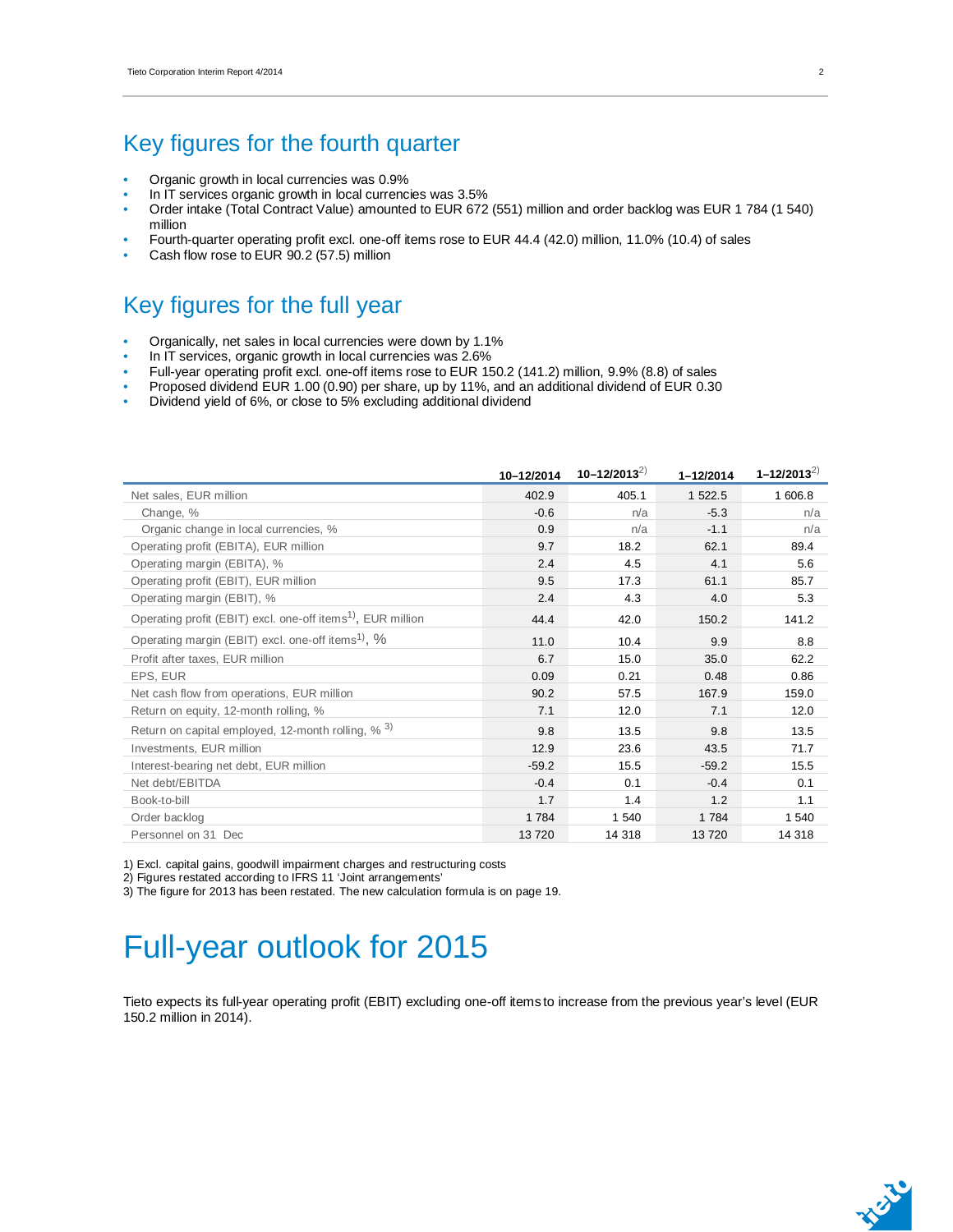# CEO's comment

#### Comment regarding the interim report by Kimmo Alkio, President and CEO:

 "We are pleased with the performance improvement of our IT services business throughout 2014. Our quality and efficiency measures progressed well during the year and supported the improvement in underlying margins, which was also visible in our fourth-quarter performance.

During 2014, our IT services business grew by nearly 3% in local currencies while order intake growth was 5% and further accelerated in the fourth quarter. Underlying profitability of IT services continued to improve despite increased investments in new services. Simultaneously, our Product Development Services underwent significant changes due to external market conditions. I'm also pleased with the progress of our start-up operations – they drive innovation with our customers and provide highly agile ways of working. These serve as good role models to reinvent the culture within Tieto.

The global IT services market continues to change at a fast pace, driven primarily by our customers' digitalization agenda. This rapid pace of change provides ample new business opportunities, while requiring us to continuously renew our own operations. The actions that we announced in early January 2015 regarding our service portfolio and competence renewal are proactive measures to take Tieto into a market leading position. It has been exciting to shift our attention towards new services and growth acceleration, as visible in increased investments towards the year end. The next stage of our strategy combines efficiency, innovation and growth, which I expect to be highly beneficial and inspiring to our customers and employees."

# Market development

Adoption of emerging technologies and new ways to consume IT accelerated during 2014, witnessed by strong growth in cloud services. However, the decline in traditional services coupled with the challenging macroeconomic environment, especially in Finland, affected the overall market growth which remained modest in Tieto's main markets throughout the year.

The overall IT services market in the Nordic countries is expected to grow by around 2% in 2015. GDP growth in Tieto's Nordic core countries is forecasted to be less than 2%, with Sweden achieving the highest increase. Finland is expected to experience slightly negative GDP growth, which might mean that IT market development will be somewhat slower than in the rest of the core markets. The shift from traditional IT to emerging services, such as cloud computing and customer experience management, will continue. The industrial internet market will also start to build up in the Nordic countries.

Clients continue to look for ways to stay competitive in their businesses and they continuously seek to differentiate themselves from their competitors with a superior customer experience, enabled by digital technologies and business models. Digital technologies are anticipated to disrupt clients' business and it will be critical for enterprises to have digital strategy in place and the right competences to make it through the transformation.

- Customer experience management provides companies with means to differentiate themselves from their competitors by excelling in digitally empowered experience and utilizing advanced user behaviour analysis. Enterprises such as traditional retailers and banks need to invest in ensuring customer loyalty and new revenue streams through services that provide a seamless customer experience across multiple channels. The Nordic market is expected to grow by an annual rate of around 20% in the coming years.
- In industrial internet, clients utilize new ways to connect devices, collect and handle data and distribute intelligence and autonomy among devices. Clients are able to increase efficiency and to create entirely new businesses based on intelligent automated services. In these services, smart connected devices can be used in monitoring, optimization and self-coordination of operations and in taking predictive action. Benefits include increased availability and utilization of assets, lower maintenance costs and improved customer service. Industrial internet can be utilized, for example, in remote diagnostics and operations, maintenance execution, supply chain management and service analytics. The Nordic market is expected to grow by an annual rate of around 50% (CAGR) to over EUR 5 billion by 2020.
- Cloud services: The market for transferring operations into scalable and flexible cloud environments is growing fast. Cloud-based technologies combined with global delivery and industrialized processes also enable enterprises to lower the total cost of ownership. Currently, cloud services are a standard part of new offers. The cloud market, including public and private cloud, is expected to grow annually by around 30% (CAGR 2013–2018) during the coming years. Private clouds are typically used as platforms for business critical core processes and are one of Tieto's focus areas. Due to the greater demand for standardized environments, Tieto is able to utilize automation. As a result, services are becoming less labour-intensive and more scalable due to the 1-to-many service model.

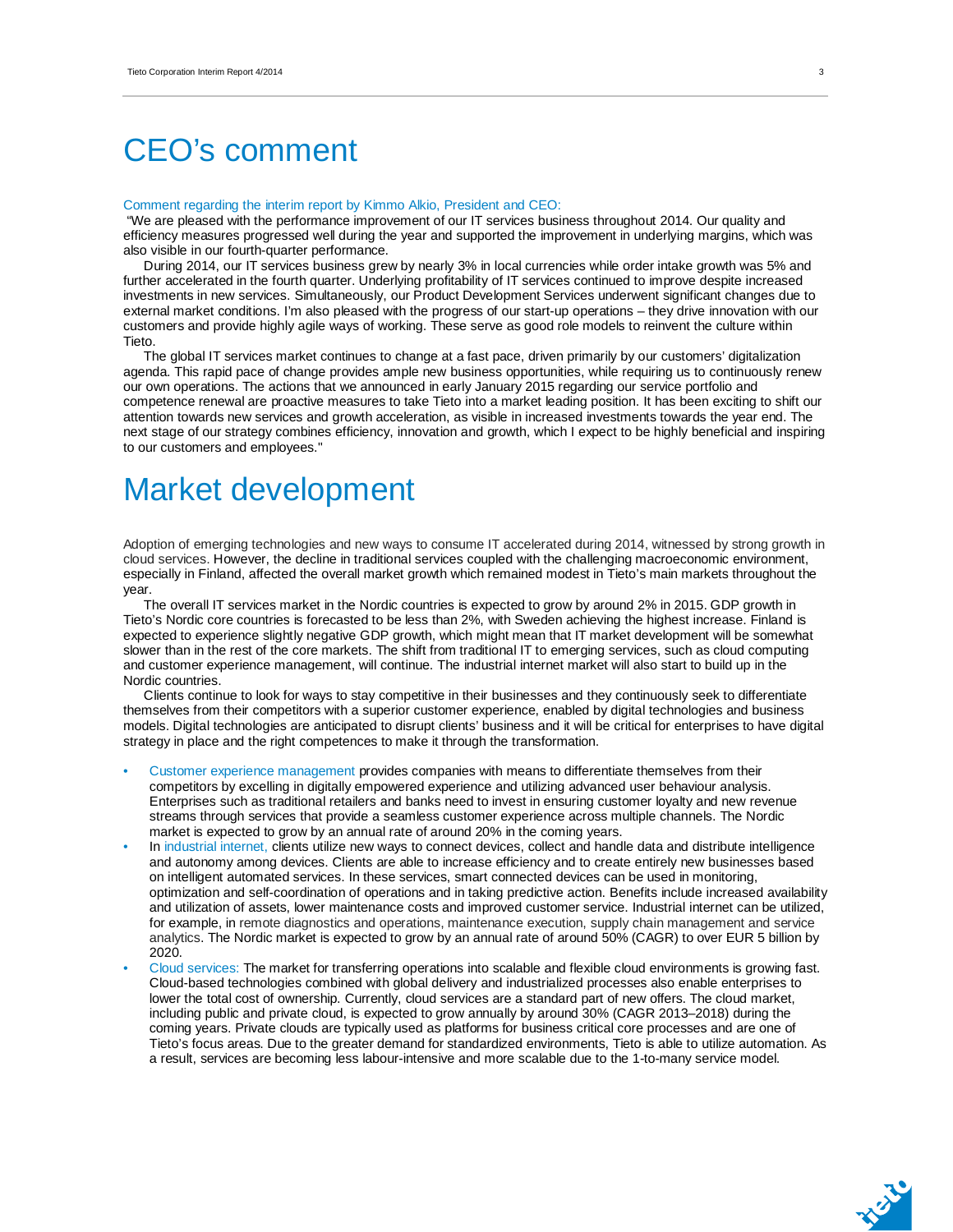### Industry sector drivers

Additionally, industry-specific drivers affect the IT service market:

- In the **financial services** sector, customer experience and digitalization, both in the front end and back office operations, remain focus areas for the banking and insurance sectors across all markets while some cautiousness to start new larger projects is evident. At the same time, cost savings pressure drives demand for infrastructure and application modernization and interest towards outsourcing and cloud services. In the small and medium-sized business segment, the market is dominated by the "as a service" model and there is also growing interest in the "business process as a service" models.
- In the **manufacturing and forest** sectors, cloud services continue to drive growth. Digitalization of manufacturing with embedded advanced analytics is accelerating, providing new opportunities, e.g. for industrial internet solutions in the long term. Cost savings and efficiency improvements in the demand supply chain are important drivers for initiating new IT projects.
- In the **retail and logistics sector**, changes in consumer behaviour continue to drive investments. Enterprises are investing in more advanced commerce solutions in order to achieve better consumer understanding, customer engagement, loyalty and increased revenue. This trend is creating higher demand for Customer Experience Management solutions for brick-and-mortar stores with online sales. Customers' ongoing cost cutting programmes also create demand for outsourcing and infrastructure services that enable them to reduce costs.
- In the **public** sector, the weak financial outlook affects IT spending in Finland. However, cost cutting increases the pressure to deploy shared IT services and utilize existing frame agreements. Tieto sees relatively healthy demand for data centre and capacity services in Finland. In Sweden, the outsourcing trend continues to be strong and there is robust demand for cloud services.
- In the **healthcare and welfare** sector in Finland, deliveries related to national interoperability have continued in the healthcare sector. Based on current estimates, healthcare customers in the public sector will be connected to the national archive during spring 2015. In 2015, deliveries will also continue to the healthcare customers in the private sector, as they are required to connect to the archive by the end of the year. The reform of healthcare and welfare services may be delaying some decisions. Increasing regulation and digitalization of healthcare and welfare processes are expected to keep activity at a good level in all Nordic countries.
- In the **energy** utilities sector, clients are starting preparatory activities related to regulatory changes and the harmonization of the Nordic markets prior to making further IT investments. The market for advanced metering infrastructure in Norway is progressing well. In the **oil & gas** market, investment levels are down due to ongoing cost cutting in this segment.
- In the **media** sector, customers are driving business transformation reflecting the increased deployment of digital services. Due to clients' tight budgets, investment decisions are driven by cost reductions. This is expected to result in new outsourcing opportunities in the mid-term.
- In the **telecom** sector, telecom operators remain under pressure and consolidation continues. Large transformation programmes are divided into smaller projects and customers have tightened the requirements for additional business value. Additionally, IT service providers are experiencing aggressive competition in this sector.
- In the market for **telecom product development**, the share of software development in overall product design is increasing as the telecom and mobile area is going through many sweeping technology shifts. The communications infrastructure market is likely to experience a disruptive change over the next few years, as the network infrastructure may gradually go through a transition to cloud solutions. At the same time, semiconductor vendors are increasing their share in the value chain by offering ready-made solutions to infrastructure and device manufacturers.

# Company strategy

Tieto provides a full range of IT services comprising integration and operations management services complemented with its own products. The company aims to be at the forefront of efficient delivery of high-quality services and pursue new service models enabled by the ongoing market change. Digitalization is currently the biggest change driver, providing opportunities for enterprises, including IT service providers, who play a critical role in this transformation. The company proactively renews and strengthens its service portfolio and competencies in order to be a preferred digitalization partner to customers.

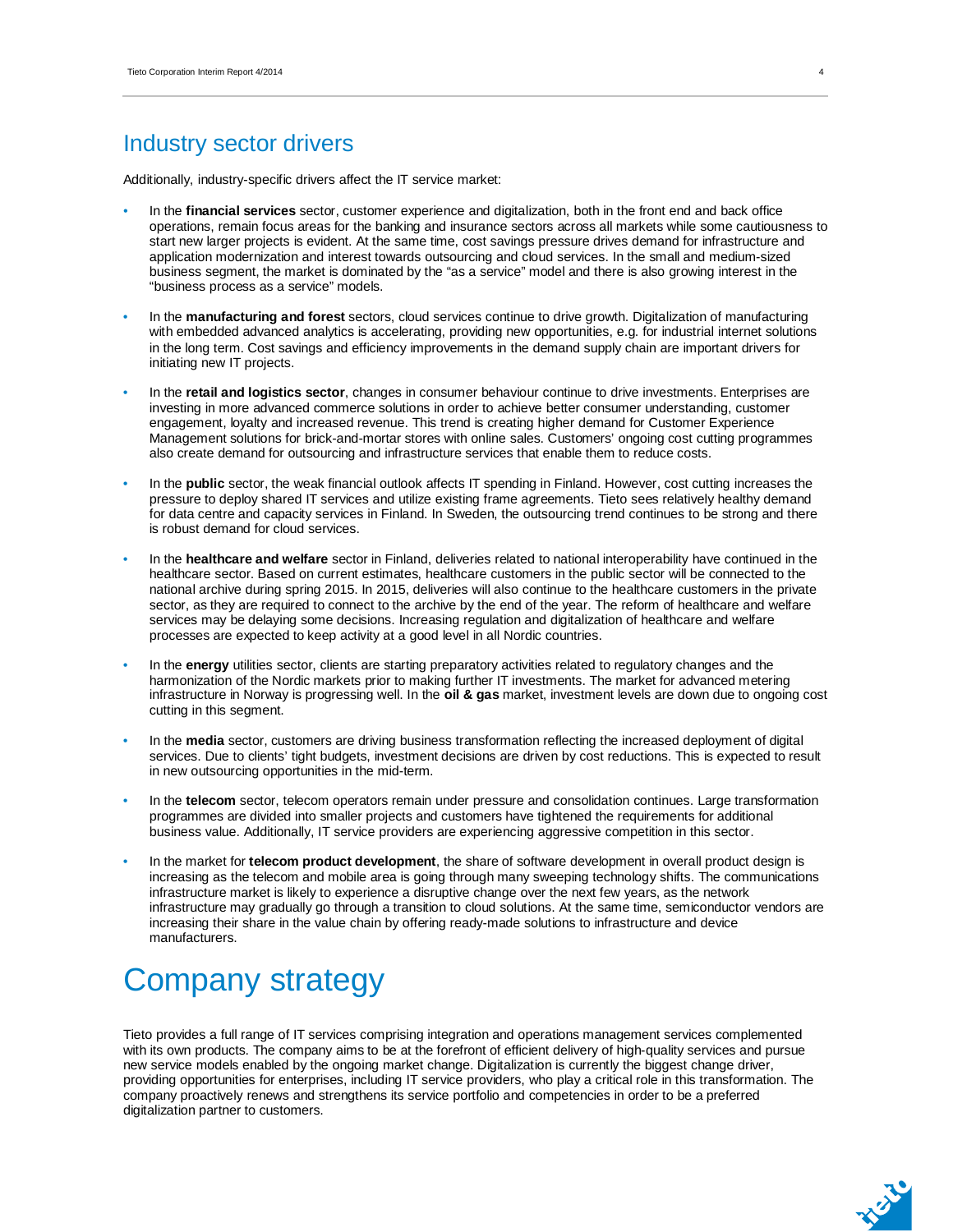Product Development Services (PDS) is the largest Nordic provider of product development services in the telecom sector. PDS continues to increase efficiency and maintain profitability within its existing business operations. In addition, PDS aims to build its scale globally.

To grow faster than the market in the longer term, Tieto will continue to invest in its high-growth services and new talent. The company has defined its future key offerings, compensating for the decline of traditional IT services. The selected offerings and the company's measures to increase the industrialization of its services are expected to contribute to growth and the long-term operating margin (EBIT) target of 10% towards 2016.

**Investments in future high-growth offerings** driving significant growth over the following few years

- Customer Experience Management providing Tieto's customers in the financial services and retail sectors with a competitive advantage by excelling in customer interaction and service
- Lifecare the leading Nordic industry-specific solution for the healthcare and welfare sector
- Industrial Internet supporting customers' business beyond pure equipment sales by extending to services, especially in the manufacturing sector.

**Investments in other key services** to enhance scalability of selected key offerings

- Selected offerings in Industry Products to further strengthen well-performing solutions in the areas of financial services, hydrocarbon accounting and supply chain management
- Standardization of services in application management and automation in infrastructure management to drive quality, speed, efficiency and customer experience
- Cloud services, mainly in Managed Services, to further drive growth of existing services, e.g. Tieto Cloud Server and Tieto Productivity Cloud, and to launch new services.

Customer Experience Management (CEM) as well as Business and IT Transformation practices are segments with attractive double-digit growth potential for CSI. In the CEM area, Tieto has won new cases, e.g. in the finance and retail sectors, providing customers with improved business value by opening new opportunities to attract customers and accelerate revenue growth. Examples of Tieto's role in this area include serving as an advisor for digital customer experience innovations and providing an online and mobile bank as a Service.

 The market for Lifecare has remained good due to the ongoing digitalization of the healthcare and welfare sector. Further investments will be made in the suite of applications, with a number of new launches being expected also in 2015 and 2016. In 2014, the number of Lifecare applications and interfaces launched by Tieto rose to over 30, of which around half in the fourth quarter. Key applications are designed for areas such as national interoperability, mobile homecare and eServices for citizens. The market for Finnish national interoperability has been active in 2014. Currently, over 90% of Tieto's healthcare customers in the public sector have been connected to the national archive. In 2015, preparations to connect healthcare customers in the private sector are ongoing. In the Finnish market, Tieto's applications in this area represent a substantial share of customer solutions.

In Industrial Internet, Tieto's growth-stage investment, the focus has been on the design of offerings and the partner network. The first pilot cases and negotiations on continuing activities are currently ongoing. In 2014, Tieto and Cisco announced that they will collaborate on the Internet of Everything solutions, which will help various industries, e.g. manufacturing, to take advantage of data being generated by machines and derive more value from their existing networks. In 2014, Tieto focused on the development of offerings for various sectors and won new customers in the areas of manufacturing and welfare. In 2015, the company will focus on creating scale and growth.

Tieto provides a variety of services, including cloud-related consulting and integrations in addition to cloud-based capacity services. In Managed Services, Tieto Cloud Server and Tieto Productivity Cloud continue to see strong demand. The service line also continues to invest in user interface development and self-services as well as industry-specific offerings combining the company's technological competences with industry expertise, e.g. in the public and healthcare sector. Fourth-quarter growth of cloud offerings totalled 184% compared with the corresponding quarter in 2013. In the full year, cloud services grew by 153%. Cloud offerings currently represent close to 10% of Managed Services' sales.

Tieto has increased standardization and automation in application and infrastructure management. This enables Managed Services to further automate deliveries and reduce system downtime. Investments in increasing competitiveness are already paying off. In both application management and managed services areas, Tieto has won large agreements that will be based on global delivery capability and industrialized processes.

To stay competitive, Tieto plans to continue to recruit new competences and retrain existing employees to match its needs in new service areas. New roles include data analysts, industry consultants, system architects and technical specialists, among others. As new services are less labour-intensive and automation via self-service channels will reduce the need for certain existing roles, Tieto announced personnel adjustments in January.

### Performance improvement in 2015

The company seeks organic growth in its full-year sales of IT services in 2015 in line with the market, and the trend in IT services profitability is expected to remain favourable. Sales growth in early 2015 may be slower than that expected for the full-year. New contracts visible in the year-end strong order backlog are expected to start contributing to sales growth later during the year. In IT services, the reductions initiated in 2014 and 2015 are anticipated to result in gross cost savings of around EUR 35 million in 2015, largely in the second half. However, the impact of savings on the IT services

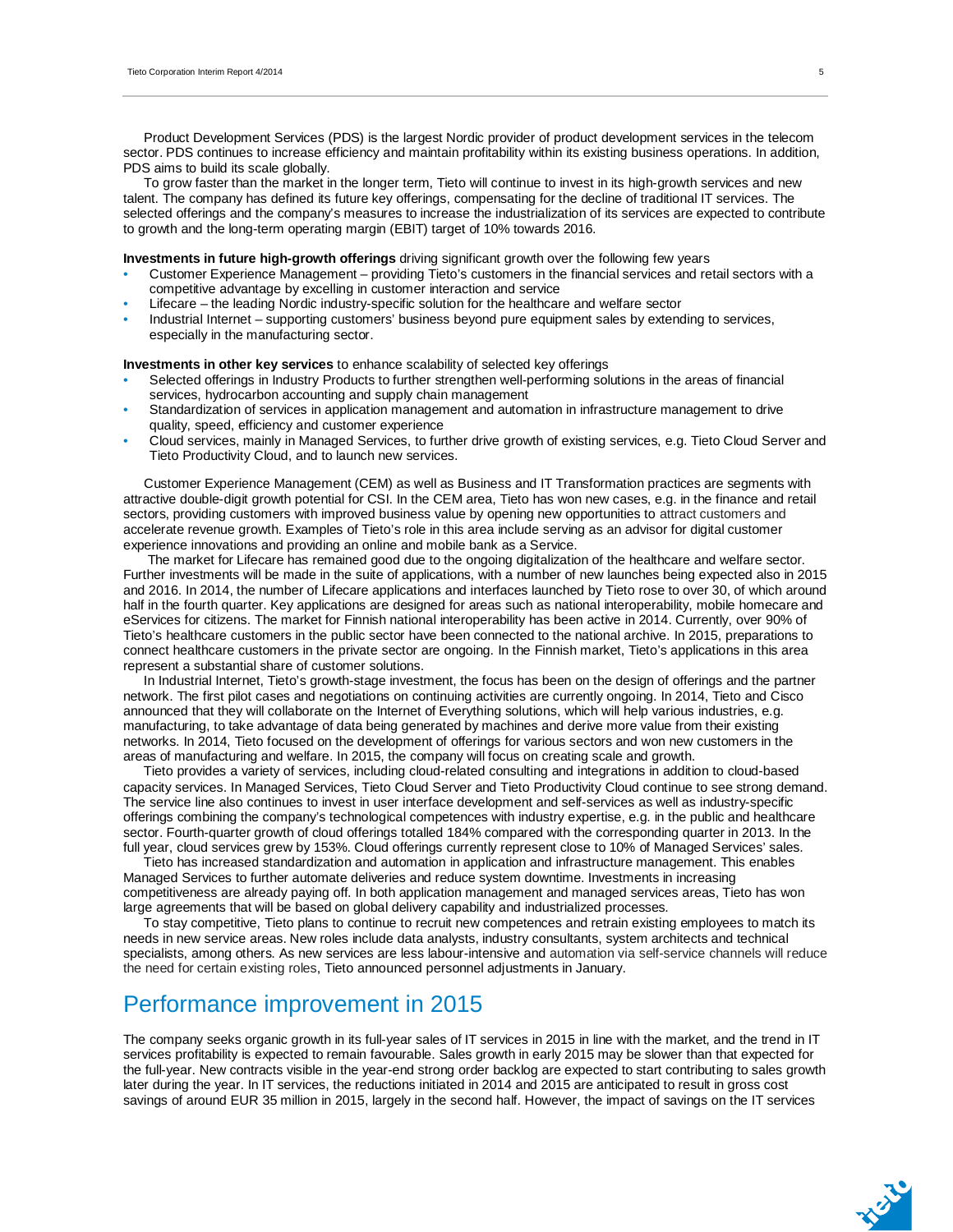cost base will be partly offset by recruitments of new talent within growth areas. During 2015, the company expects to add several hundred positions in new competence areas. The company continues to invest in its high-growth businesses and new service innovation. Offering development costs are expected to be at least at the level of 2014. In early 2015, currency fluctuations are anticipated to have a negative impact on sales and operating profit compared with corresponding period in the previous year.

In Product Development Services (PDS), 950 of the redundancies are related to the business volume decline caused by the insourcing decision made by one key customer. As a result of this decision, sales for PDS are anticipated to decline as from the first quarter of 2015. Full-year sales related to this customer represented around 5% of Group sales in 2014 but the share is anticipated to decline to less than 2% in the first quarter. Tieto plans to adjust its cost base in parallel with the reduction in business volumes. Measures to lower the cost base will include personnel reductions, initiated in 2014, as well as reduced subcontracting, facility and other operational costs. The total net cash flow impact of the measures related to the insourcing is expected to be slightly positive during 2015, as the release of working capital will offset the negative impact of reduced business volumes.

Tieto aims to proactively manage its competence structure and continuously follows changes in the operating environment. In 2014, Tieto announced efficiency measures in both IT services (160 employees in CSI) and Product Development Services (1 200 employees). In January 2015, Tieto initiated personnel negotiations related to the company's service and competence renewal. The planned reductions will affect the Managed Services (up to 650) and Consulting and System Integration (up to 190) service lines.

Tieto's investments (OPEX) in offering development and innovation increased in 2014 from the 2013 level of EUR 40 million to around EUR 50 million. The increase was visible mainly in Industry Products and Consulting and System Integration. In 2015, investments are expected to be at least at the 2014 level. A greater proportion of offering development will be directed at high-growth offerings, including Customer Experience Management, Industrial Internet, Lifecare, cloud services and selected industry-specific products. Additionally, investments in the industrialization of services will continue. Capital expenditure (CAPEX) in 2014 declined to EUR 42.4 (68.3) million and is anticipated to remain at the level of 3–4% of sales which is below the current depreciation level (EUR 63.4 million in 2014).

Related to measures initiated in January 2015, Tieto will book restructuring costs of some EUR 35 million. Currently, there are no other major restructuring plans while the company continuously monitors the changes in the demand for its services.

## Financial performance in October–December

Comparison figures in this report have been restated according to the new standard IFRS 11, 'Joint arrangements'.

Fourth-quarter net sales amounted to EUR 402.9 (405.1) million. Sales were down by 0.6% while organically, net sales in local currencies were up by 0.9%. The divestments executed in 2013 did not have any material impact on the quarter, only EUR 1 million, while acquisitions added EUR 7 million to sales. Currency fluctuations had a negative impact of EUR 9 million on sales, mainly due to the weaker Swedish Krona. In IT services, net sales in local currencies were organically up by 3.5%.

Fourth-quarter operating profit (EBIT) amounted to EUR 9.5 (17.3) million, representing a margin of 2.4% (4.3). Operating profit included EUR 34.9 million in restructuring costs. Operating profit excl. one-off items<sup>1)</sup> stood at EUR 44.4 (42.0) million, or 11.0% (10.4) of net sales. Operating profit for Product Development Services included substantial nonrecurring income related to some temporary commercial terms. Additionally, the efficiency measures taken in 2013 and 2014 had a positive effect of around EUR 12 million on operating profit compared with the fourth quarter of 2013. On the other hand, personnel expenses were strained by salary inflation of around EUR 6 million and the increase in bonus accruals of around EUR 10 million. Additionally, Tieto increased its investments in offering development by EUR 6 million in the fourth quarter. Currency changes had a negative impact of EUR 3 million on operating profit.

Depreciation, impairment and amortization amounted to EUR 18.0 (20.6) million. The decrease is mainly due to a major mainframe and software agreement. Due to this agreement, depreciation is decreasing while software costs are up. Net financial expenses stood at EUR 0.9 (1.6) million in the fourth quarter. Net interest expenses were EUR 0.5 (1.7) million and net losses from foreign exchange transactions EUR 0.1 (positive 0.2) million. Other financial income and expenses amounted to EUR -0.3 (-0.1) million.

Earnings per share (EPS) totalled EUR 0.09 (0.21). Earnings per share excluding one-off items<sup>1)</sup> amounted to EUR 0.47 (0.48). The non-recurring taxes related to the divestment are excluded from the 2013 figure.

<sup>1)</sup> Excl. capital gains, goodwill impairment charges and restructuring costs

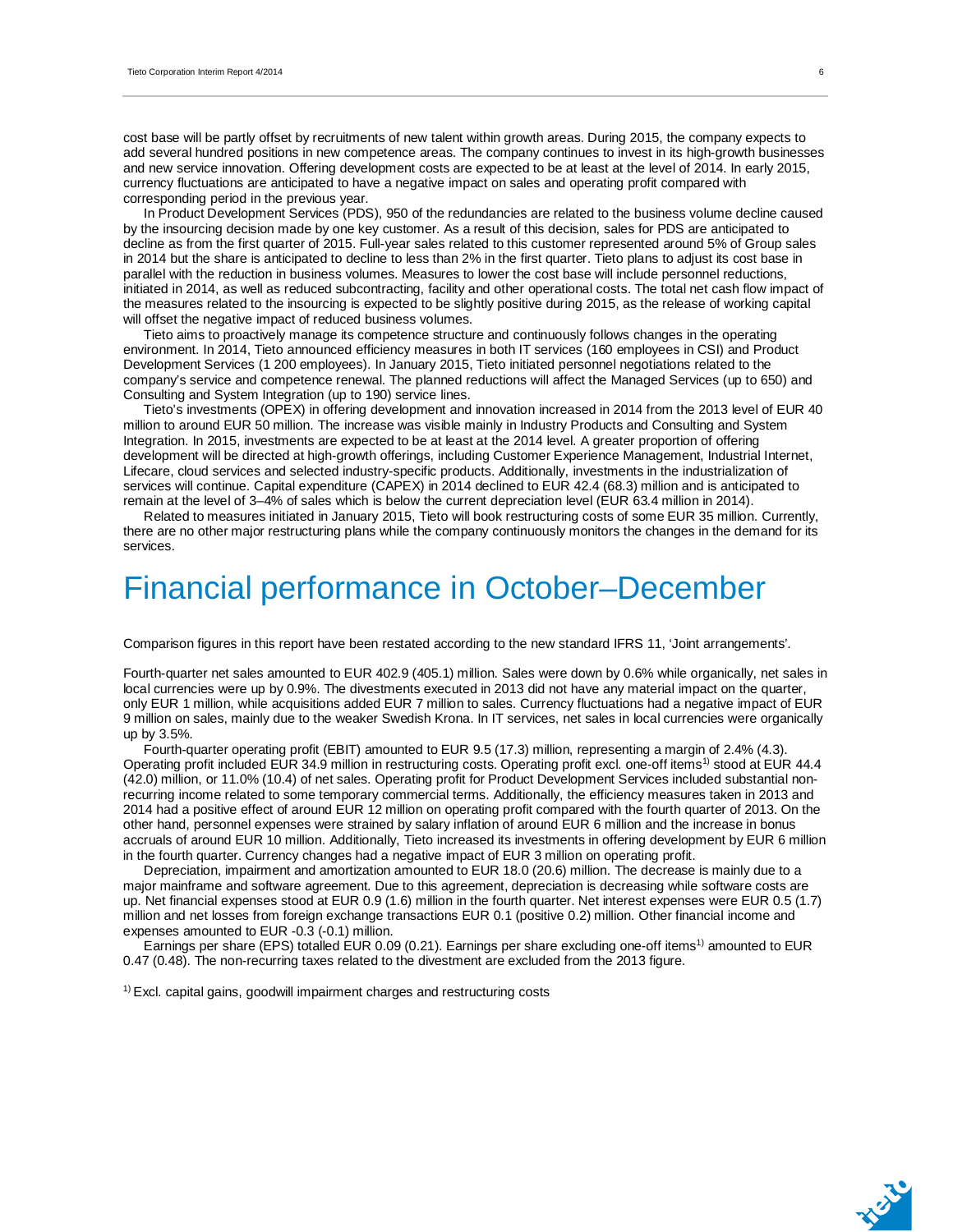### Financial performance by service line

| <b>EUR million</b>                      | <b>Customer</b><br>sales<br>10-12/2014 | <b>Customer</b><br>sales<br>10-12/2013 | Change, % | Operating<br>profit<br>10-12/2014 | Operating<br>profit<br>10-12/2013 |
|-----------------------------------------|----------------------------------------|----------------------------------------|-----------|-----------------------------------|-----------------------------------|
| <b>Managed Services</b>                 | 131                                    | 129                                    |           | 8.2                               | 0.4                               |
| Consulting and System Integration       | 107                                    | 102                                    | 5         | 10.4                              | $-1.6$                            |
| <b>Industry Products</b>                | 107                                    | 111                                    | $-4$      | 17.4                              | 28.3                              |
| <b>Product Development Services</b>     | 58                                     | 63                                     | -8        | $-4.4$                            | $-1.3$                            |
| Support Functions and Global Management |                                        |                                        |           | $-22.1$                           | $-8.5$                            |
| Total                                   | 403                                    | 405                                    | $-1$      | 9.5                               | 17.3                              |

### Operating margin by service line

| %                                   | Operating<br>margin<br>10-12/2014 | Operating<br>margin<br>10-12/2013 | Operating<br>margin excl.<br>one-off items <sup>1)</sup><br>10-12/2014 | Operating<br>margin excl.<br>one-off items <sup>1)</sup><br>10-12/2013 |
|-------------------------------------|-----------------------------------|-----------------------------------|------------------------------------------------------------------------|------------------------------------------------------------------------|
| <b>Managed Services</b>             | 6.2                               | 0.3                               | 6.9                                                                    | 6.9                                                                    |
| Consulting and System Integration   | 9.8                               | $-1.6$                            | 9.5                                                                    | 7.6                                                                    |
| <b>Industry Products</b>            | 16.3                              | 25.5                              | 18.3                                                                   | 25.7                                                                   |
| <b>Product Development Services</b> | $-7.5$                            | $-2.0$                            | 20.5                                                                   | 4.2                                                                    |
| Total                               | 2.4                               | 4.3                               | 11.0                                                                   | 10.4                                                                   |

<sup>1)</sup> Excl. capital gains, impairments and restructuring costs

### Organic change in local currency by service line

| <b>EUR million</b>                  | <b>Customer</b><br>sales adj. for<br>acquisitions and<br>currency<br>10-12/2014 | <b>Customer</b><br>sales adj. for<br>divestments<br>10-12/2013 | Change, % |
|-------------------------------------|---------------------------------------------------------------------------------|----------------------------------------------------------------|-----------|
| <b>Managed Services</b>             | 134                                                                             | 130                                                            | 4         |
| Consulting and System Integration   | 108                                                                             | 101                                                            | 8         |
| <b>Industry Products</b>            | 110                                                                             | 111                                                            | $-1$      |
| <b>IT</b> services                  | 353                                                                             | 341                                                            | 4         |
| <b>Product Development Services</b> | 55                                                                              | 63                                                             | $-13$     |
| Total                               | 408                                                                             | 404                                                            |           |

Fourth-quarter sales were affected by the divestment of the security solutions business in Denmark. Additionally, the acquisitions of part of Siemens Convergence Creators' business are eliminated.

For a comprehensive set of service line and industry group figures, see the tables section.

In Managed Services, sales in local currencies grew organically by 4%. The market for projects to transform ICT infrastructure to cloud-based environments remained strong and sales of cloud services amounted to EUR 17 million, up by 184% compared with the corresponding quarter in 2013. Solid development in the underlying operating margin continued and operating profit excl. one-off items remained at the previous year's level as the comparison figure for the fourth quarter in 2013 was relatively high. In January, the service line initiated a service competitiveness and automation programme, which is planned to be finalized by the end of the second quarter.

In Consulting and System Integration, good demand for Customer Experience Management services and industry consulting continued while traditional application management experienced price erosion and reduced revenues. Organic growth of 8% was partly attributable to non-recurring items and comparable growth was around 2%. Further investments were made to increase standardization and efficiency in application management and offering development for Customer

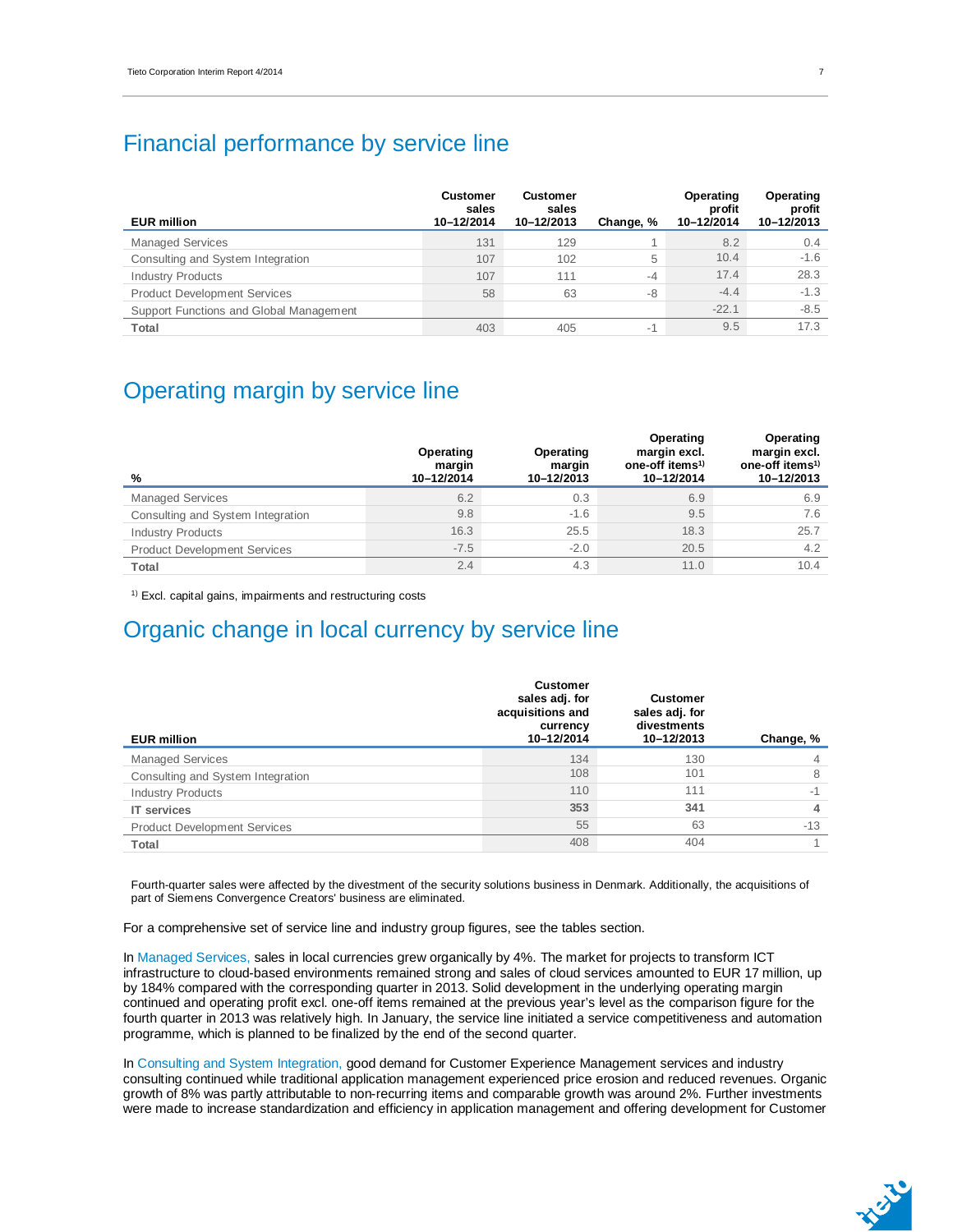Experience Management. Healthy development in the underlying operating margin continued despite increased offering development costs. In the first quarter, investments in offering development are expected to remain at the fourth-quarter level. The year-end order backlog was strong and this is expected to contribute to growth later during 2015.

In Industry Products, sales in local currencies were somewhat down. Sales of Financial Services in Eastern Europe were substantially down from the fourth quarter of 2013, which included a relatively large delivery in Ukraine. Additionally, sales development in oil & gas reflected weaker demand in that segment. Sales for the healthcare and welfare sector continued to grow. Profitability of the underlying business declined from exceptionally strong levels in the fourth quarter of 2013. The development was attributable to a sales decline, investments in offering development as well as negative currency effects. Offering development accelerated in the fourth quarter and investments will remain at a higher level in early 2015. Challenging market conditions for products, mainly in the finance and the oil and gas sectors, may continue in the early part of 2015.

In Product Development Services (PDS), sales continued to decrease mainly due to insourcing by one key customer. The new customer wins are promising, but their overall financial impact is still limited. The fourth-quarter underlying profit is driven by certain temporary commercial terms while the normalized margin is expected to be below 10%. The firstquarter sales for 2015 will include some remaining project revenues related to the closing contract. Sales to this customer are expected to account for less than 2% of the Group revenue in the first quarter. PDS is anticipated to align the cost base in parallel with the reduction in business volumes.

### Customer sales by industry group

| <b>EUR million</b>                  | <b>Customer sales</b><br>10-12/2014 | <b>Customer sales</b><br>10-12/2013 | Change, % |
|-------------------------------------|-------------------------------------|-------------------------------------|-----------|
| <b>Financial Services</b>           | 90                                  | 89                                  |           |
| Manufacturing, Retail and Logistics | 82                                  | 81                                  |           |
| Public, Healthcare and Welfare      | 115                                 | 105                                 | 9         |
| Telecom, Media and Energy           | 59                                  | 68                                  | $-14$     |
| <b>IT</b> services                  | 345                                 | 342                                 |           |
| <b>Product Development Services</b> | 58                                  | 63                                  | -8        |
| <b>Total</b>                        | 403                                 | 405                                 |           |

### Organic change in local currency by industry group

| <b>EUR million</b>                  | <b>Customer</b><br>sales adj. for<br>acquisitions and<br>currency<br>10-12/2014 | <b>Customer</b><br>sales adj. for<br>divestments<br>10-12/2013 | Change, % |
|-------------------------------------|---------------------------------------------------------------------------------|----------------------------------------------------------------|-----------|
| <b>Financial Services</b>           | 92                                                                              | 89                                                             | 4         |
| Manufacturing, Retail and Logistics | 83                                                                              | 80                                                             | 3         |
| Public, Healthcare and Welfare      | 118                                                                             | 105                                                            | 12        |
| Telecom, Media and Energy           | 60                                                                              | 68                                                             | $-11$     |
| <b>IT services</b>                  | 353                                                                             | 341                                                            | 4         |
| <b>Product Development Services</b> | 55                                                                              | 63                                                             | $-13$     |
| Total                               | 408                                                                             | 404                                                            |           |

Fourth-quarter sales were affected by the divestment of the security solutions business in Denmark. Additionally, the acquisitions of part of Siemens Convergence Creators' business are eliminated.

In Financial Services, sales in local currencies grew organically by 4% mainly due to good development in Consulting and System Integration and Managed Services with several large customers, both existing and new. In Industry Products, Financial Services sales in Eastern Europe were down from the fourth quarter of 2013, which included a relatively large delivery in Ukraine.

In Manufacturing, Retail and Logistics, sales in local currencies grew organically by 3% with growth mainly coming from outsourcing services. The manufacturing sector saw healthy development due to the new agreements concluded during the year. Growth was somewhat curbed by some expiring contracts, especially in the retail sector.

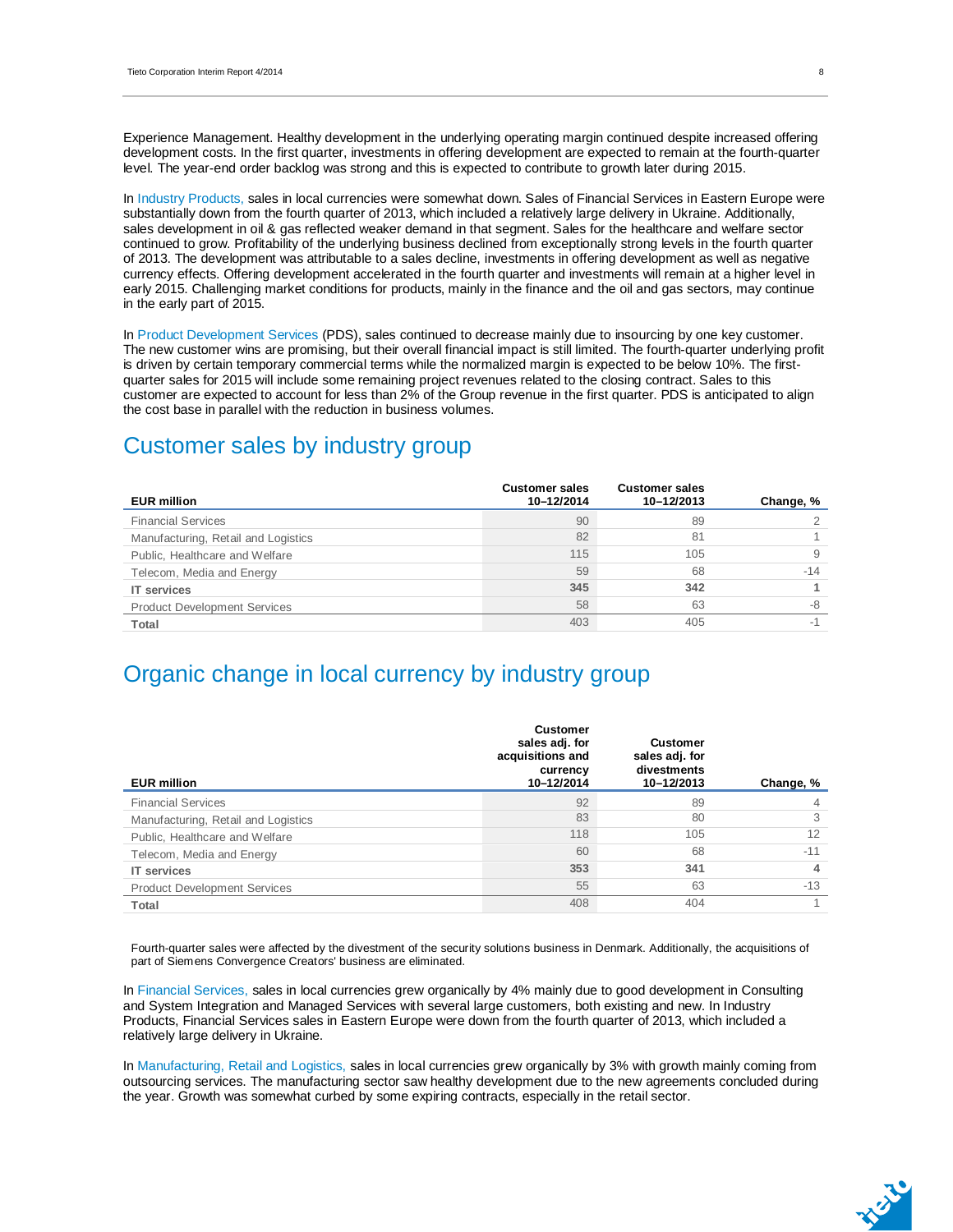In Public, Healthcare and Welfare, sales in local currencies were organically up by 12%. Both the public sector in Finland and Sweden and the healthcare and welfare sector posted healthy growth. Growth was partly attributable to nonrecurring items and comparable growth was around 10%.

In Telecom, Media and Energy, sales in local currencies were down by 11%. In the telecom, media and energy segment, expiring projects affect volumes, as few new projects are being started up. The energy utilities segment won a number of new customers whereas demand in the oil and gas segment has remained weak.

# Financial performance in January–December

Comparison figures in this report have been restated according to the new standard IFRS 11, 'Joint arrangements'.

Full-year net sales were down by 5.3% and amounted to EUR 1 522.5 (1 606.8) million. Divestments had a negative impact of EUR 43 million and acquisitions added EUR 17 million to sales. Currency fluctuations had a negative impact of EUR 42 million on sales. Organically, net sales in local currencies declined by 1.1%. In IT services, net sales in local currencies were organically up by 2.6%. Clients in Product Development Services continued to cut external spending.

Operating profit (EBIT) amounted to EUR 61.1 (85.7) million, representing a margin of 4.0% (5.3). Operating profit included EUR 39.6 million in goodwill impairment charges, EUR 49.8 million in restructuring costs and EUR 0.3 million in capital gains. Operating profit excl. one-off items<sup>1)</sup> stood at EUR 150.2 (141.2) million, or 9.9% (8.8) of net sales. The efficiency measures taken in 2013 and 2014 had a positive effect of around EUR 47 million on operating profit compared with 2013. On the other hand, personnel expenses were strained by salary inflation of around EUR 21 million and the increase in bonus accruals of around EUR 18 million. Additionally, Tieto increased its investments in offering development by EUR 10 million. Currency changes had a negative impact of EUR 6 million on operating profit.

Depreciation, impairment and amortization amounted to EUR 104.0 (89.7) million. The figure includes goodwill impairment of EUR 39.6 (8.0) million. The decrease in depreciation is mainly due to a major mainframe and software agreement. Due to this agreement, depreciation is decreasing while software costs are up. Net financial expenses stood at EUR 4.5 (6.6) million in the full year. Net interest expenses were EUR 2.8 (6.5) million and net losses from foreign exchange transactions EUR 0.8 (positive 0.8) million. Other financial income and expenses amounted to EUR -0.9 (-0.9) million.

Full-year earnings per share (EPS) totalled EUR 0.48 (0.86). Earnings per share excluding one-off items<sup>1)</sup> amounted to EUR 1.56 (1.48). The non-recurring taxes related to the divestment are excluded from the 2013 figure.

### Financial performance by service line

| <b>EUR million</b>                      | <b>Customer</b><br>sales<br>1-12/2014 | <b>Customer</b><br>sales<br>1-12/2013 | Change, % | Operating<br>profit<br>1-12/2014 | Operating<br>profit<br>$1 - 12/2013$ |
|-----------------------------------------|---------------------------------------|---------------------------------------|-----------|----------------------------------|--------------------------------------|
| <b>Managed Services</b>                 | 512                                   | 492                                   | 4         | 37.6                             | 10.2                                 |
| Consulting and System Integration       | 387                                   | 410                                   | $-6$      | 34.9                             | 9.0                                  |
| <b>Industry Products</b>                | 395                                   | 416                                   | $-5$      | 68.1                             | 81.2                                 |
| <b>Product Development Services</b>     | 229                                   | 289                                   | $-21$     | $-42.9$                          | 8.4                                  |
| Support Functions and Global Management |                                       |                                       |           | $-36.5$                          | $-.23.0$                             |
| Total                                   | 1 522                                 | 607                                   | $-5$      | 61.1                             | 85.7                                 |



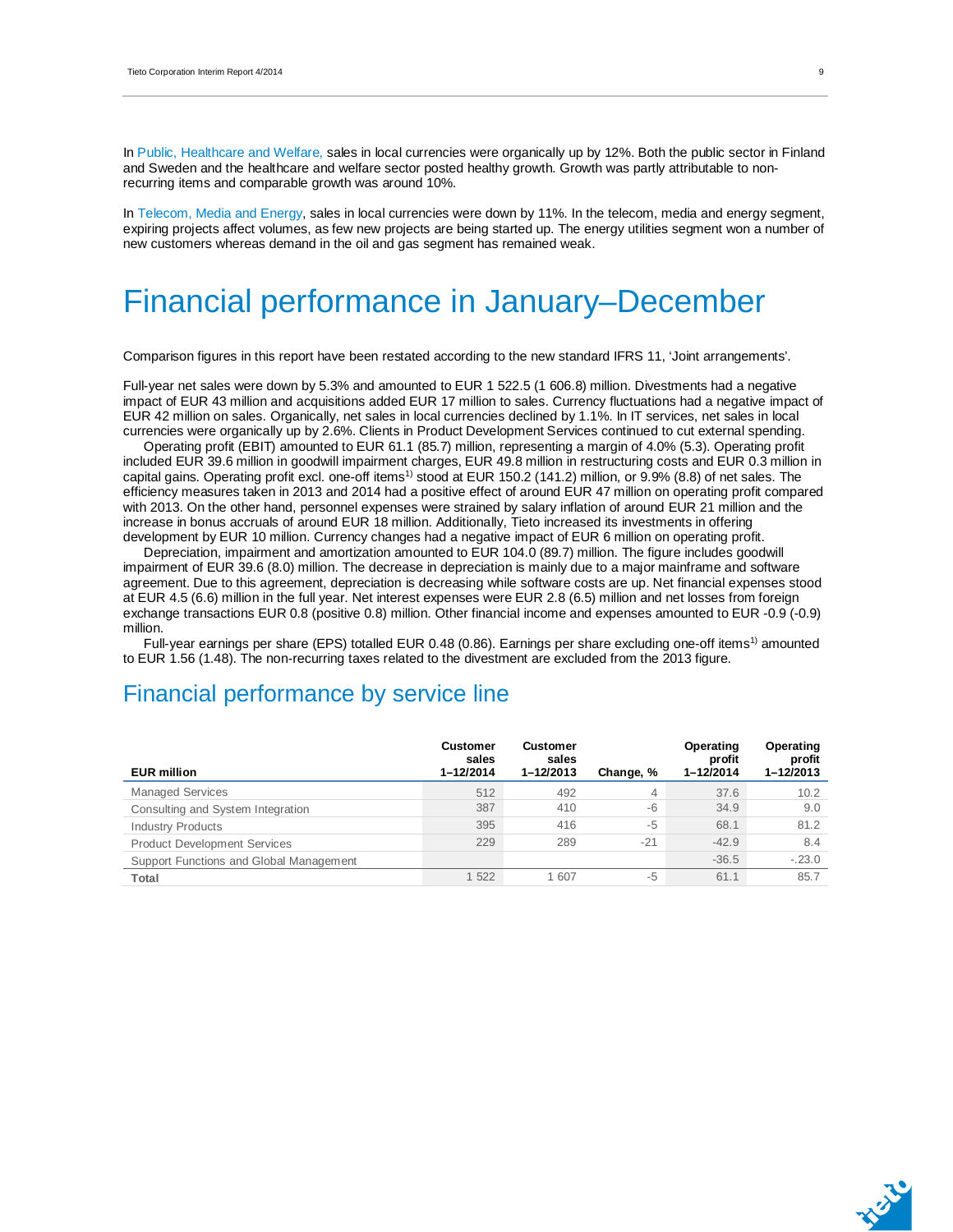### Operating margin by service line

| %                                   | Operating<br>margin<br>$1 - 12/2014$ | Operating<br>margin<br>$1 - 12/2013$ | Operating<br>margin excl.<br>one-off items <sup>1)</sup><br>$1 - 12/2014$ | Operating<br>margin excl.<br>one-off items <sup>1)</sup><br>1-12/2013 |
|-------------------------------------|--------------------------------------|--------------------------------------|---------------------------------------------------------------------------|-----------------------------------------------------------------------|
| <b>Managed Services</b>             | 7.3                                  | 2.1                                  | 7.5                                                                       | 4.3                                                                   |
| Consulting and System Integration   | 9.0                                  | 2.2                                  | 9.9                                                                       | 7.8                                                                   |
| <b>Industry Products</b>            | 17.3                                 | 19.5                                 | 17.8                                                                      | 19.9                                                                  |
| <b>Product Development Services</b> | $-18.7$                              | 2.9                                  | 9.5                                                                       | 6.7                                                                   |
| Total                               | 4.0                                  | 5.3                                  | 9.9                                                                       | 8.8                                                                   |

<sup>1)</sup> Excl. capital gains, goodwill impairment charges and restructuring costs

## Organic change in local currency by service line

| <b>EUR million</b>                  | <b>Customer</b><br>sales adj. for<br>acquisitions and<br>currency<br>1-12/2014 | <b>Customer</b><br>sales adj. for<br>divestments<br>1-12/2013 | Change, % |
|-------------------------------------|--------------------------------------------------------------------------------|---------------------------------------------------------------|-----------|
| <b>Managed Services</b>             | 525                                                                            | 491                                                           |           |
| Consulting and System Integration   | 390                                                                            | 394                                                           | -1        |
| <b>Industry Products</b>            | 412                                                                            | 406                                                           |           |
| <b>IT services</b>                  | 1 3 2 6                                                                        | 1 2 9 2                                                       | 3         |
| <b>Product Development Services</b> | 222                                                                            | 272                                                           | $-19$     |
| Total                               | 1548                                                                           | 1 5 6 4                                                       | $-1$      |

The following divestments affected sales: local businesses in Germany and the Netherlands and the security solutions business in Denmark. Additionally, the acquisitions of Canvisa Consulting and part of Siemens Convergence Creators' business are eliminated.

In Managed Services, sales in local currencies grew organically by 7%. The market for projects to transform IT infrastructure to cloud-based environments remained strong and sales of cloud services amounted to EUR 48 million, up by 153%. Growth is partly attributable to revenue recognized from equipment sales Tieto being the lessor and an internal transfer of some business operations in Tieto's joint venture. Comparable growth was around 5%. Solid development in underlying operating margin was attributable to improved efficiency.

In Consulting and System Integration, good demand for Customer Experience Management services and industry consulting continued throughout the year while traditional application management experienced price erosion and reduced revenues. Further investments were made to increase standardization and efficiency in application management and offering development for Customer Experience Management. Healthy development in underlying operating margin was attributable mainly to improved efficiency.

In Industry Products, the healthcare and welfare sector was the strongest growing sector. Sales in the financial services sector were down, partly due to the negative development in Eastern Europe. Demand in the oil and gas sector also weakened towards the year end. Profitability of the underlying business declined mainly due to investments in offering development as well as negative currency effect.

In Product Development Services (PDS), sales decreased in 2014 mainly due to insourcing by one key customer. The new customer wins are promising, but their overall financial impact is still limited. PDS adjusted resources to the decline in business volumes during the year to improve profitability. Profit improvement is driven by certain temporary commercial terms in the fourth quarter.

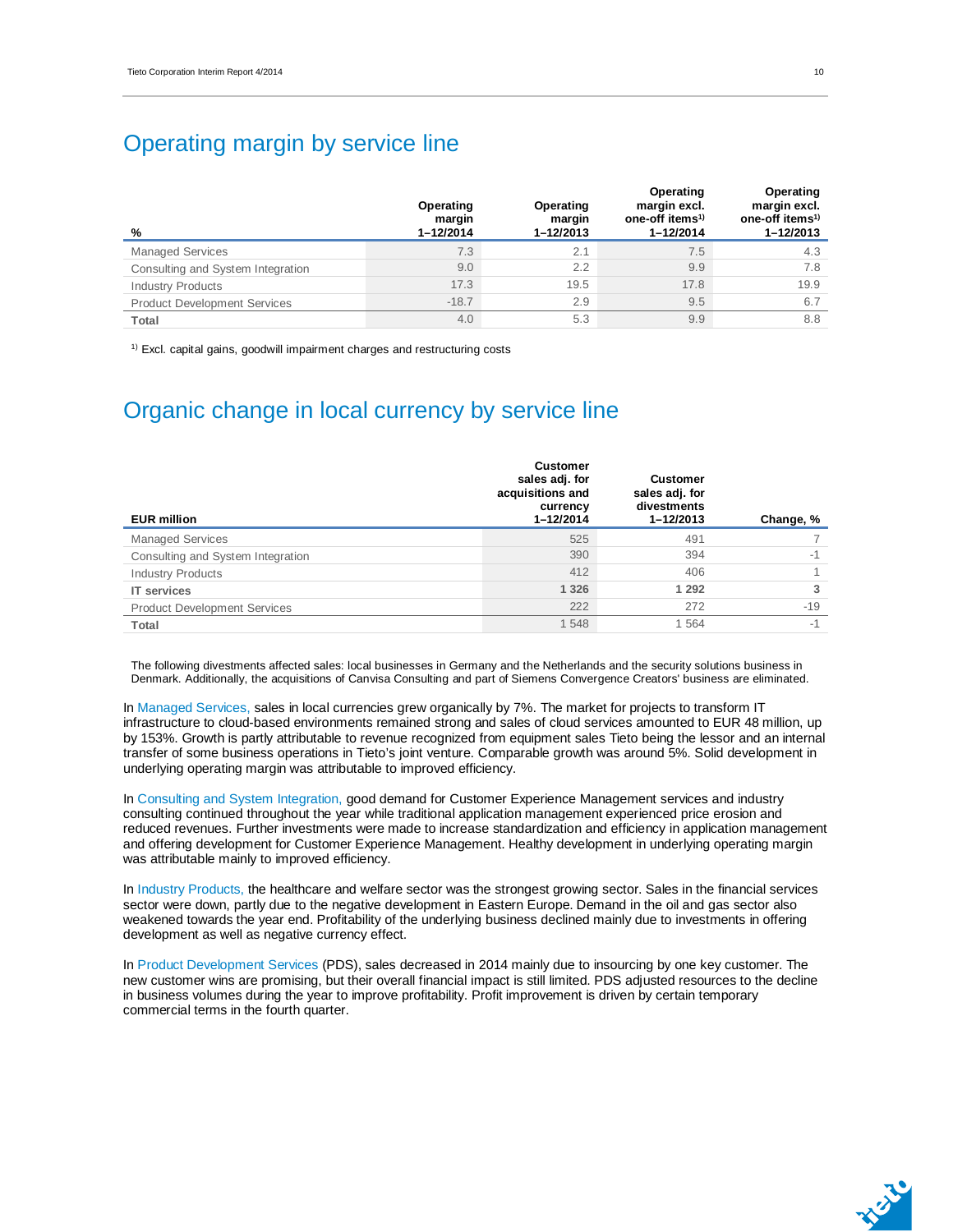### Customer sales by industry group

| <b>EUR million</b>                  | <b>Customer sales</b><br>1-12/2014 | <b>Customer sales</b><br>$1 - 12/2013$ | Change, % |
|-------------------------------------|------------------------------------|----------------------------------------|-----------|
| <b>Financial Services</b>           | 335                                | 331                                    |           |
| Manufacturing, Retail and Logistics | 311                                | 305                                    |           |
| Public, Healthcare and Welfare      | 410                                | 403                                    |           |
| Telecom, Media and Energy           | 238                                | 279                                    | $-15$     |
| <b>IT</b> services                  | 1 2 9 3                            | 1 3 1 8                                | $-2$      |
| <b>Product Development Services</b> | 229                                | 289                                    | $-21$     |
| Total                               | 1522                               | 1 607                                  | $-5$      |

### Organic change in local currency by industry group

| <b>Customer</b><br>sales adj. for<br>acquisitions and<br>currency<br>1-12/2014 | <b>Customer</b><br>sales adj. for<br>divestments<br>$1 - 12/2013$ | Change, % |
|--------------------------------------------------------------------------------|-------------------------------------------------------------------|-----------|
| 342                                                                            | 328                                                               | 4         |
| 315                                                                            | 301                                                               | 5         |
| 428                                                                            | 393                                                               |           |
| 248                                                                            | 270                                                               | -8        |
| 1 3 2 6                                                                        | 1 2 9 2                                                           | 3         |
| 222                                                                            | 272                                                               | $-19$     |
| 1548                                                                           | 1 5 6 4                                                           | $-1$      |
|                                                                                |                                                                   |           |

The following divestments affected sales: local businesses in Germany and the Netherlands and the security solutions business in Denmark. Additionally, the acquisitions of Canvisa Consulting and part of Siemens Convergence Creators' business are eliminated.

In Financial Services, sales in local currencies grew organically by 4% mainly due to good development in Consulting and System Integration and Managed Services with several large existing as well as new customers. Around half of growth is attributable to revenue recognized from equipment sales Tieto being the lessor and an internal transfer of some business operations in Tieto's joint venture. In Industry Products, comparable sales remained at the previous year's level due to negative development in Eastern Europe.

In Manufacturing, Retail and Logistics, sales in local currencies grew organically by 5% growth mainly coming from outsourcing services. Both the manufacturing and retail sector saw healthy development due to several new agreements concluded during the year.

In Public, Healthcare and Welfare, sales in local currencies were organically up by 7%. The healthcare and welfare segment and the Swedish public sector posted strong growth. In Finland, the initiative to create national interoperability in the healthcare and welfare sector proceeded well during the year and created new cases for Tieto.

In Telecom, Media and Energy, sales in local currencies were down by 8%. In the telecom, media and energy segment, expiring projects affect volumes, as few new projects are being started up. Growth in the oil and gas segment also turned negative due to reduced investment levels. Advanced metering infrastructure in Norway was progressing well with a number of additional new agreements.

# Cash flow, financing and investments

Fourth-quarter net cash flow from operations amounted to EUR 90.2 million (57.5), including the decrease of EUR 66.0 (36.2) million in net working capital. The decrease in net working capital was partly attributable to an increase in accounts

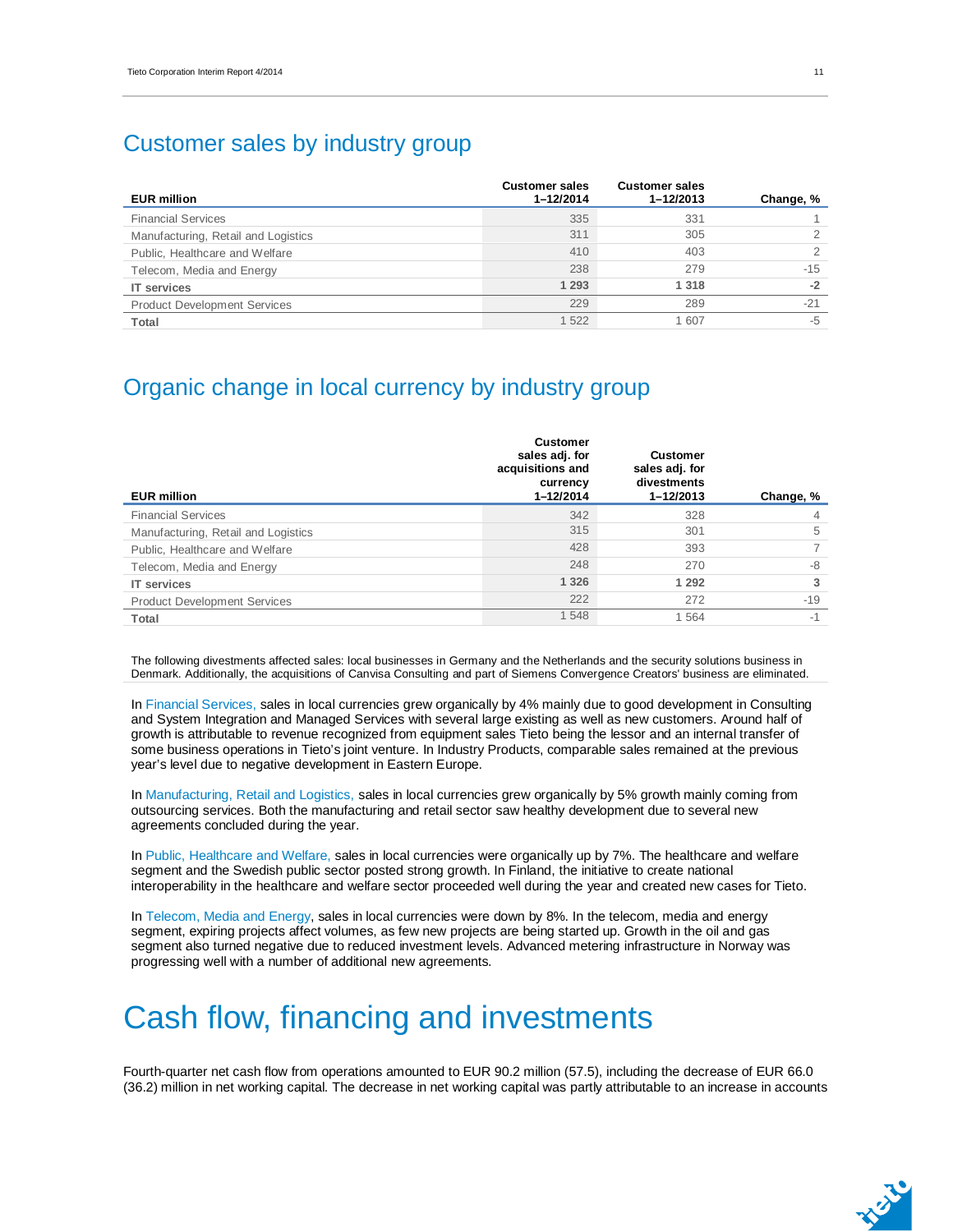payable, which resulted from temporarily higher purchasing volumes, increase in accrued vacation payments and restructuring provisions.

Payments for restructuring, which have a negative impact on cash flow, amounted to about EUR 9.2 (8.3) million in the fourth quarter. The restructuring-related cash flow in the first quarter is anticipated to remain at the fourth-quarter level.

Full-year net cash flow from operations amounted to EUR 167.9 million (159.0), including the decrease of EUR 17.4 (24.0) million in net working capital. The decrease in net working capital was mainly attributable to a decrease in accounts receivable. Payments for restructuring amounted to about EUR 40.5 (37.3) million in the full year.

Tax payments declined to EUR 7.0 (18.8) million in the full year due to refunds of EUR 8.2 million in the second quarter and EUR 4.1 million in the fourth quarter in Finland.

Impact of acquisitions on cash flow in the full year was positive, EUR 3.7 million (-1.7 in 2013).

Full-year capital expenditure totalled EUR 43.5 (71.7) million, of which paid EUR 43.0 (58.5) million. Capital expenditure, including EUR 1.1 million (3.4) in investments in shares, represented 2.9% (4.5) of net sales and was mainly related to data centres.

The equity ratio was 47.8% (49.3). Gearing decreased to -12.6% (3.0). Net debt totalled EUR -59.2 (15.5) million, including EUR 112.4 million in interest-bearing debt, EUR 0.3 million in finance lease liabilities, EUR 10.1 million in finance lease receivables, EUR 1.2 million in other interest-bearing receivables and EUR 160.6 million in cash and cash equivalents.

The EUR 100 million bond matures in May 2019 and it carries a coupon of fixed annual interest of 2.875%. Interestbearing long-term loans amounted to EUR 100.8 million at the end of December. Interest-bearing short-term loans amounted to EUR 11.5 million, mainly related to joint venture cash pool balances and an agreement for software licence financing. The syndicated revolving credit facility of EUR 100 million maturing in May 2016 was not in use at the end of December.

# Order backlog

Total Contract Value (TCV) amounted to EUR 672 (551) million in the fourth quarter. According to the current definition for TCV, the total value, including the part beyond the notice period, is included in the TCV. Tieto estimates that the change in the definition has not had any significant impact on the figure. Book-to-bill stood at 1.7 (1.4). For IT services, book-to-bill was 1.8 (1.4).

TCV for the deals signed in the full year amounted to EUR 1 867 (1 747) million and book-to-bill stood at 1.2 (1.1). The order backlog rose to EUR 1 784 (1 540) million. The strong backlog is expected to start contributing to growth later during 2015. During the current year, 50% (56) of the backlog is expected to be invoiced.

## Business transactions in January–December

In January, Tieto signed an agreement with Siemens to acquire part of Siemens Convergence Creators' Network Directory Server (NDS), IP Multimedia Systems (IMS), Home Location Register (HLR) and Radio Access (RA) businesses. The transaction will strengthen Tieto Product Development Services' (PDS) portfolio in the voice and IP transformation area.

As part of the acquisition, approximately 220 employees transferred to Tieto. Based on the acquisition, new business related to a significant customer will also be transferred to Tieto PDS. The final transition to Tieto took place on 1 April 2014.

In the first quarter, Tieto divested its PKI security solutions business in Denmark. The annual sales of the divested business amounted to around EUR 2 million.

In December, Tieto acquired all the shares in FD Finanssidata, joint venture previously owned by OP-Pohjola, Ilmarinen and Tieto. In connection with the acquisition, approximately 50 employees were transferred to Tieto. The arrangement does not have any material impact on Tieto's Group results.

# Major agreements in January–December

### Financial Services

In March, Tieto and LähiTapiola decided to expand their collaboration and have now signed a five-year framework agreement with an option of two additional years on application maintenance and development. The agreement covers key financial and personnel management systems and implementation of SAP software.

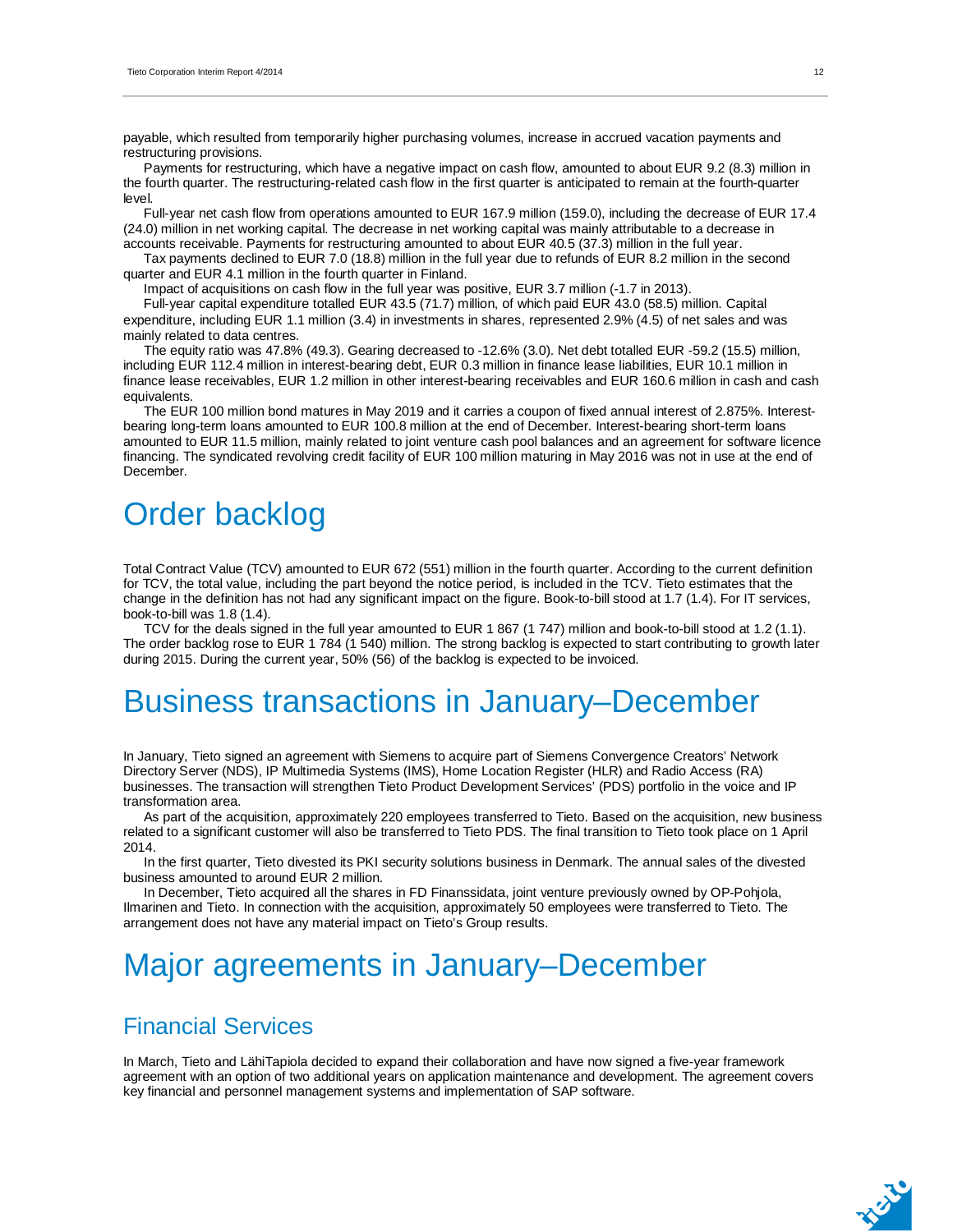In March, OP-Pohjola selected Tieto as the provider of a new platform for its customer services. The platform is provided "as a Service". The total value of the agreement running over two years is close to EUR 6 million.

In June, Tieto and Arek concluded an agreement on maintenance, development and project services. The agreement runs for four and a half years.

In June, ELO selected Tieto as its infrastructure renewal partner with a total contract value of over EUR 13 million. The agreement runs for four years with an option for one additional year. Tieto and ELO also concluded a frame agreement on IT services.

In June, Ilmarinen selected Tieto as its partner for front-end renewal and maintenance.

In August, Tieto and EnterCard agreed on an extension of the existing outsourcing agreement with Tieto. The new contract is worth approximately SEK 200 million and involves the modernization of EnterCard's IT environment with new technical solutions based on cloud and capacity services. The contract runs for five years with an option for two additional years.

In September, Tieto and Varma Mutual Pension Insurance Company signed a contract for the delivery of operations management services. In addition to the traditional capacity, communication and network solutions, the five-year contract covers cloud services. The contract is an extension of the service contract signed in 2009.

In September, FOREX Bank chose Tieto to develop and renew the customer experience in their digital channels. The new delivery will provide FOREX Bank with a modern IT environment and a complete end-to-end banking solution delivered as a service. The new contract complements Tieto's current core banking installation, which FOREX Bank has used by for seven years.

In October, If Insurance extended its IT infrastructure agreement with Tieto. The new contract will run for four years with an option for two additional years.

In October, SBAB, a Swedish state-owned mortgage lender, extended its IT operation agreement with Tieto to continue modernization and improve efficiency with new capacity and cloud solutions. The agreement is valid for five years.

In December, Tieto and Veritas Pension Insurance agreed to continue cooperating on infrastructure services. In addition to capacity, telecommunications and network solutions, the seven-year contract includes application management services and Tieto's cloud services. The agreement is an extension of the service contract signed in 2009.

### Manufacturing, Retail and Logistics

In January, Metso and Valmet signed an extensive five-year contract with Tieto on IT capacity services. The cloud-based solution is expected to bring significant cost savings and long-term flexibility for Metso and Valmet.

In January, Mondi selected Tieto as the provider of Holistic Manufacturing Intelligence for Advanced Process Control, a sustainable performance solution for paper and board production. The project is expected to be finalized in 2016 and the total value of the agreement is around EUR 3 million.

In March, HSB and Tieto concluded a new three-year agreement on infrastructure services with a total contract value of EUR 5 million. In April, the agreement was expanded to cover additional services in the cloud and workplace area.

In June, Tieto and Lemminkäinen concluded a four-year agreement on infrastructure outsourcing.

In June, Onninen chose Tieto as a provider of SAP-related infrastructure services and cloud services. The agreement runs for three years.

In July, Volvo Finance and Tieto concluded an agreement on infrastructure outsourcing. The value of the five-year contract is around EUR 7 million.

In September, Tieto and UPM agreed to expand their partnership in the application management services area. The three-year agreement – with an option to extend by two years – has significant contract value. As part of the agreement, it is planned that 47 employees from UPM will transfer to Tieto.

In September, S Group chose Tieto to be one of its main partners for data centre and capacity services. The multiyear agreement holds significant value. Tieto will provide S Group with standardized modern services harnessing the benefits of the company's latest cloud and hybrid solutions.

In December, Tieto expanded its business intelligence and application management agreement with Kesko covering two existing and two new applications. The contract is valid until June 2017.

In December, Tieto and RAY concluded the prolongation of a SAP lifecycle management contract. The agreement is valid for three years.

### Public, Healthcare and Welfare

In January, Nacka municipality extended its outsourcing agreement on infrastructure services with Tieto. The contract value is SEK 45 million and is valid until 2017.

In February, Stockholm County Council concluded an outsourcing agreement on infrastructure services with Tieto. The contract value is close to EUR 7 million and is valid until 2015.

 In February, Tietokarhu, a joint venture of Tieto and the Finnish state, signed a contract extension enabling the Finnish Tax Administration to continue to use Tietokarhu's services in a flexible manner during 2017–2019. The value of the agreement is estimated to be around EUR 9–10 million annually.

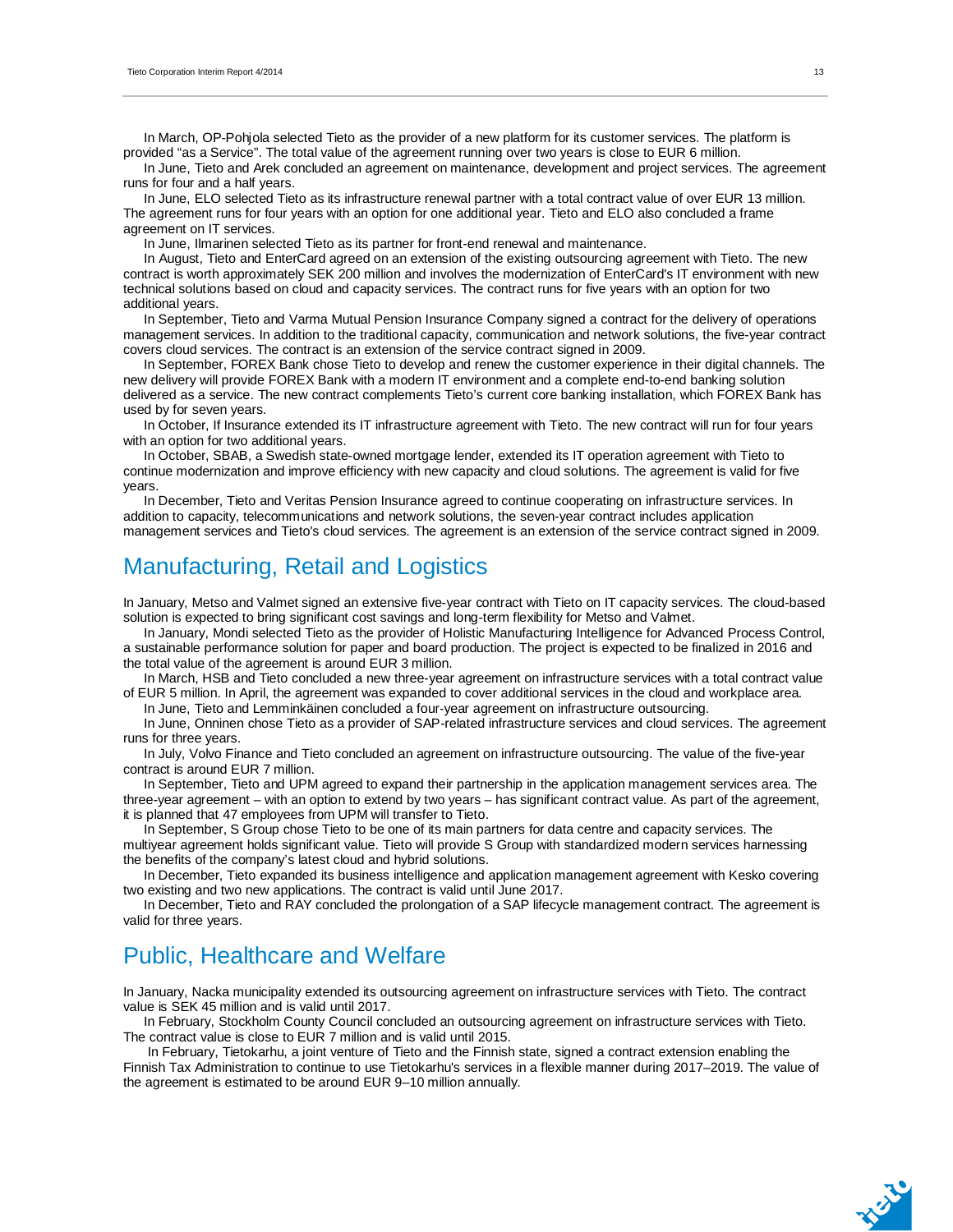In March, the Finnish Transport Safety Agency and Tieto concluded an agreement on infrastructure services as part of the large frame agreement with Hansel, signed in May 2013. The agreement is valid until 2021 and the contract value is around EUR 14 million.

In June, Region Skåne decided on a two-year extension to its existing contract. The contract value is EUR 11 million. Based on the Hansel frame agreement concluded in May 2013, the Finnish Transport Safety Agency chose Tieto as a partner for managed services in the second quarter. The total value of the contract is EUR 8 million.

In June, Tieto, the Finnish National Police Board and the Finnish ICT Agency Haltik decided to terminate the agreement on the inter-government IT system project Vitja. The parties mutually agreed that Tieto will pay a one-time fee of EUR 7.5 million to the Finnish National Police Board. In addition to the provisions reported earlier, the company booked a loss of around EUR 3 million in the second quarter. A cash flow effect of EUR 7.5 million materialized in the third quarter.

In September, Tieto and Valtori, the Finnish Government ICT Centre, signed a multi-annual agreement on data centre and capacity services. The agreement is based on the framework agreement concluded with Hansel in 2013, and it covers a significant part of the framework agreement's full potential. Based on the agreement, Valtori may acquire IT services for its own use or for its customers' use. Some of these agreements also include options to extend by additional years.

In November, the Finnish Parliament signed an agreement with Tieto in the application management services area. The agreement started in 2014 and will run for three years.

In November, Tieto concluded a new agreement with Jämtland County Council on IT infrastructure services, including service desk, server operations and network operations. The deal is valued at SEK 80 million and is valid from April 2015 to December 2019. It includes an option to extend the partnership for another four years.

In December, the Ministry of Justice, decided to prolong its existing application management agreement with Tieto for 2015.

In December, the municipalities of Haninge, Nynäs and Södertälje in Sweden prolonged their infrastructure service agreement for two years. The contract value is EUR 12 million.

In December, Tieto renewed its agreement with Aditro in Sweden for at least three additional years. Based on the agreement, Tieto will continue to deliver IT services for Aditro's payroll application. The agreement is valid from January 2015 and its value is EUR 5 million.

### Telecom, Media and Energy

Telecom, Media and Energy experienced a solid inflow of new contracts, mainly in the telecom and energy sectors. However, according to the terms and conditions of these agreements, Tieto is not able to disclose the contracts in most cases.

In July, Vattenfall selected Tieto to deliver its Energy Utilities Industry Software as a Service solution (SaaS) for Vattenfall Finland. Tieto will deliver the latest cloud solutions to support Vattenfall´s retail business in the Finnish market. The contract runs for five years with an option for two additional years.

# Personnel

The number of full-time employees amounted to 13 720 (14 318) at the end of December. The number of full-time employees in the global delivery centres totalled 6 334 (6 483), or 46.2% (45.3) of all personnel. In Product Development Services, the offshore ratio was 62.0% (60.2). In IT services, the offshore ratio continued to rise and stood at 43.8% (41.3) at the end of December.

During the full year, the number of full-time employees decreased by a net amount of around 600. Acquisitions and outsourcing agreements added around 300 employees and net recruitments around 100 employees while job cuts reduced the number of personnel by around 1 000. More than 300 of the job cuts were related to the 2013 efficiency programme, which was concluded in the first quarter of 2014. The 12-month rolling employee turnover stood at 10.5% (9.3) at the end of December. The average number of full-time employees was 14 007 (15 170).

Wages and salaries for 2014 were EUR 631.6 (674.0) million. In 2014, 72% (72) of personnel were male and 28% (28) female. Salary inflation was over 3% in 2014 and is expected to remain at that level on average in 2015. In offshore countries, salary inflation is clearly above the average. Markets like India may see double-digit salary hikes.

# Development

Tieto's offering development costs totalled around EUR 50 million in 2014, representing 3.2% of net sales (EUR 40 million in 2013, representing 2.4% of net sales). These costs comprise service and product development with the focus, for example, on Customer Experience Management, Industrial Internet and Lifecare, Tieto's product for the healthcare and welfare sector, as well as cloud services and selected industry products. Additionally, the costs related to

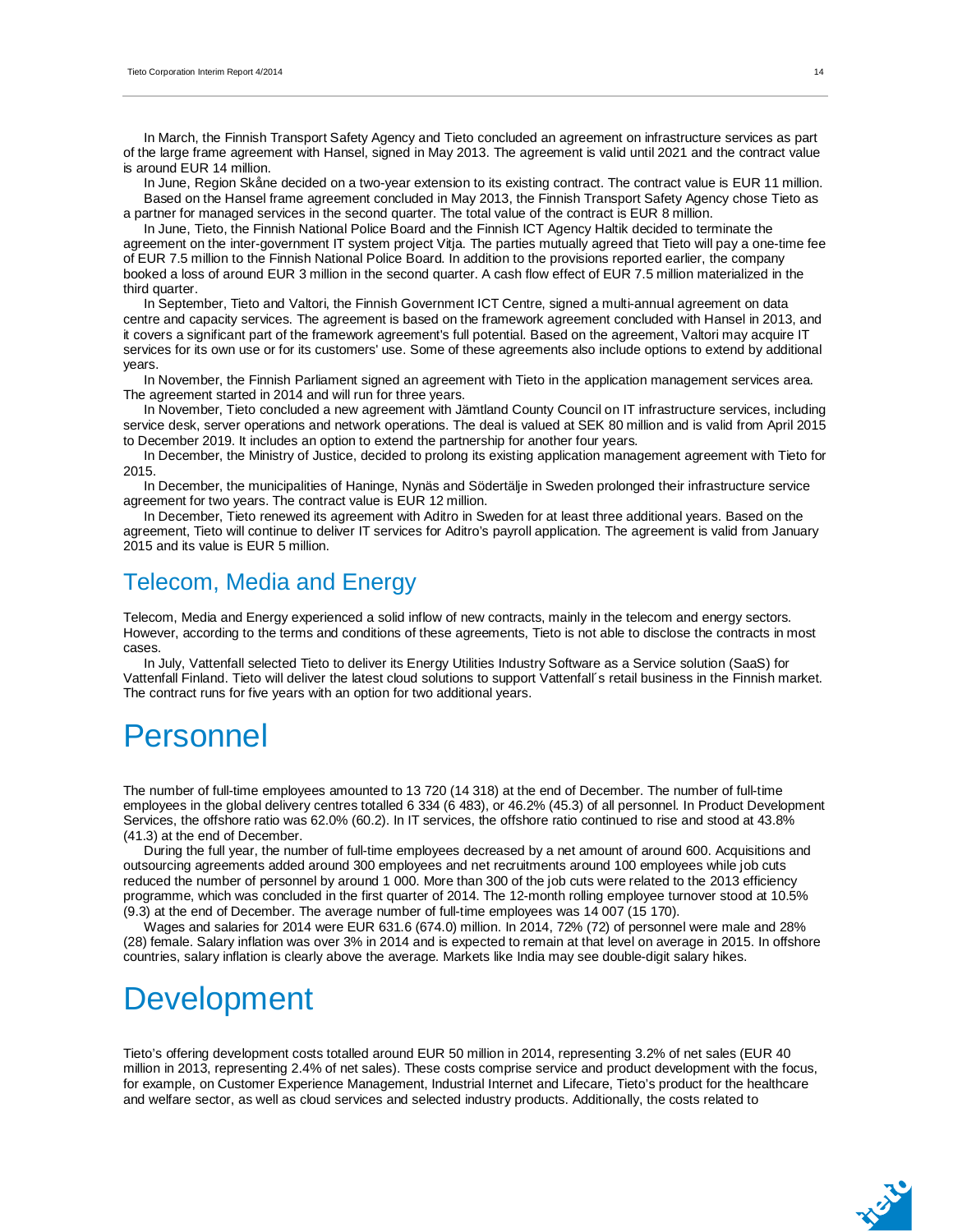standardization in application management and automation in managed services are included in this amount. Development costs for major new business concepts and software products are capitalized as intangible assets if they fulfil the requirements stated in the accounting principles. No development costs were capitalized for either 2014 or 2013.

## Shareholders' Nomination Board

The largest shareholders were determined on the basis of the shareholdings registered in the Finnish and Swedish bookentry systems on 31 August 2014. The shareholders who wished to participate in the work of the Shareholders' Nomination Board have nominated the following members:

Martin Oliw, Partner, Cevian Capital AB, Kari Järvinen, Managing Director, Solidium Oy, Lauri Vaittinen, Chief Securities Officer, Etera Mutual Pension Insurance Company, Timo Ritakallio, CEO, Ilmarinen Mutual Pension Insurance Company, and Markku Pohjola, Chairman of the Board of Directors, Tieto Corporation.

# Board of Directors

The Annual General Meeting 2014 re-elected the Board's current members Kurt Jofs, Eva Lindqvist, Sari Pajari, Risto Perttunen, Markku Pohjola, Teuvo Salminen and Jonas Synnergren. Endre Rangnes was elected as a new member.

## Shares and share-based incentives

Tieto's share price rose by 32% in Helsinki and 41% in Stockholm during the year. At the same time, the OMX Helsinki Price Index rose by 6%. The OMX Stockholm Price Index was up by 11% in 2014. The company had 25 430 registered shareholders at the end of 2014. Based on the ownership records of the Finnish and Swedish central securities depositories, 42.7% of Tieto's shares were held by Finnish and 3% by Swedish investors. In total, there were 23 916 retail investors in Finland and Sweden and they held 13% of Tieto's shares.

Between 9 September and 10 November 2014, a total of 16 001 new Tieto shares were subscribed for with the company's stock options 2009B and a total of 1 500 new shares with stock options 2009C. The shares subscribed for were registered in the Trade Register on 25 November 2014.

Tieto's issued and registered share capital on 31 December 2014 totalled EUR 76 555 412.00 and the number of shares was 73 675 903.

Between 11 November and 31 December 2014, a total of 26 663 new Tieto shares were subscribed for with the company's stock options 2009B and a total of 10 401 new shares with stock options 2009C. The shares subscribed for were registered in the Trade Register on 20 January 2015. On that date, the number of Tieto shares increased to 73 712 967.

On 31 December, the company held a total of 510 819 own shares, representing 0.7% of the total number of shares and voting rights. The number of outstanding shares, excluding the treasury shares, was 73 165 084 at the end of the year.

In 2014, there were no announcements of changes in the company's shareholding.

## **Dividend**

The distributable funds of the Parent company amount to EUR 674.9 million, of which net profit for the current year amounts to EUR 48.2 million. The Board of Directors proposes a dividend of EUR 1.00 (0.90) per share for 2014. In light of the company's strong cash flow and targeted capital structure, an additional dividend of EUR 0.30 is proposed. Tieto will maintain its capacity to invest in growth both organically and inorganically after dividends.

The dividend shall be paid to shareholders who are recorded in the shareholders' register held by Euroclear Finland Ltd or the register of Euroclear Sweden AB on the proposed dividend record date, 23 March 2015. The proposed dividend payout does not endanger the solvency of the company.

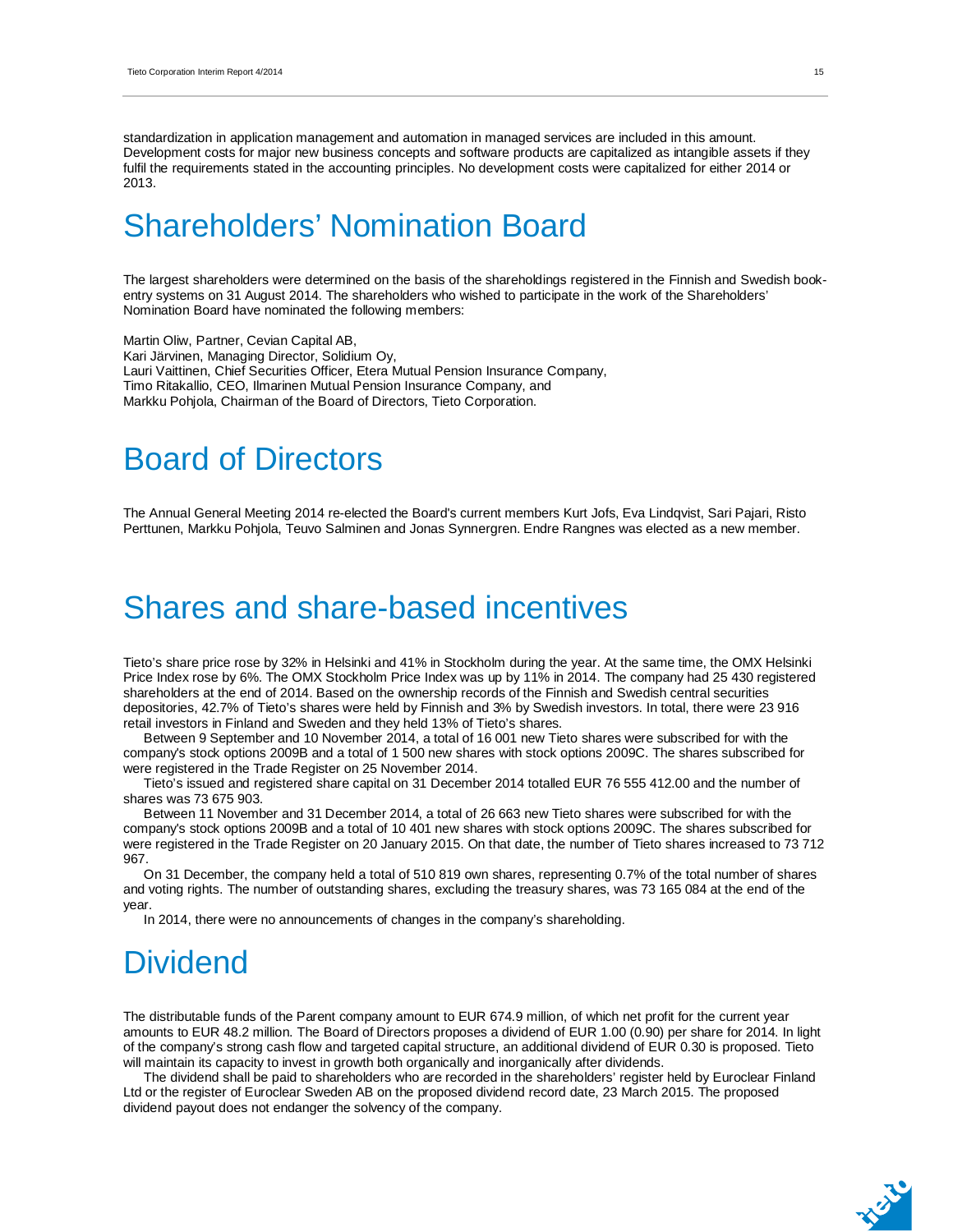## Events after the period

On 13 January, Tieto initiated personnel negotiations affecting up to 500 positions in Finland and 340 in other countries, mainly in Sweden and the Czech Republic. These negotiations are related to the company's service and competence renewal. The planned reductions will affect the Managed Services (up to 650) and Consulting and System Integration (up to 190) service lines. It is expected that the reductions will be implemented during 2015.

## Near-term risks and uncertainties

Slow growth in Europe might lead to weakness in the IT services market as well. As Tieto's top 10 customers account for 34% of its net sales, the company's development is relatively sensitive to changes in the demand from large customers.

The risks related to Russia are limited as the share of sales in Russia is less than 1%. However, if the crisis were to affect the Finnish economy, it would have an indirect impact on the IT services market in Finland.

As is typical of Product Development Services, visibility is weak due to the short order backlog. The insourcing decision made by one large customer is anticipated to have a negative impact on the company in 2015. However, it is expected that planned cost adjustments will to a large extent compensate for this impact. Overall, the growth in insourcing in the telecom sector and the challenging business environment might affect the company also going forward.

The major transformation of the IT industry may result in continuous actions to renew competences. This change coupled with the offshoring trend may drive continued restructuring within companies. This might create uncertainty among personnel and pose risks related to the company's performance.

As is typical of the industry, the large size of individual deals may have a strong effect on growth, and price pressure might lead to weak profitability. Additionally, new technologies, such as cloud computing, drive customer demand towards standardized and less labour-intensive solutions. All these changes might result in the need for continuous restructuring.

Typical risks faced by the IT service industry involve additional technology licence fees, the quality of deliveries and related project overruns. Transitions to offshore delivery centres as well as the ongoing organizational change pose risks of project losses and penalties.

Companies around the world are facing new risks arising from tax audits. Should the macroeconomic environment remain weak, some countries may introduce new regulation. Additionally, changes in the tax authorities' interpretations could have unfavourable impacts on tax payers.

Consolidated net sales and profitability are sensitive to volatility in exchange rates, especially that of the Swedish Krona. Further details on management of currency risks will be provided in the Financial Statements.

# Full-year outlook for 2015

Tieto expects its full-year operating profit (EBIT) excluding one-off items to increase from the previous year's level (EUR 150.2 million in 2014).

# Auditing

The full-year figures in this report are audited.

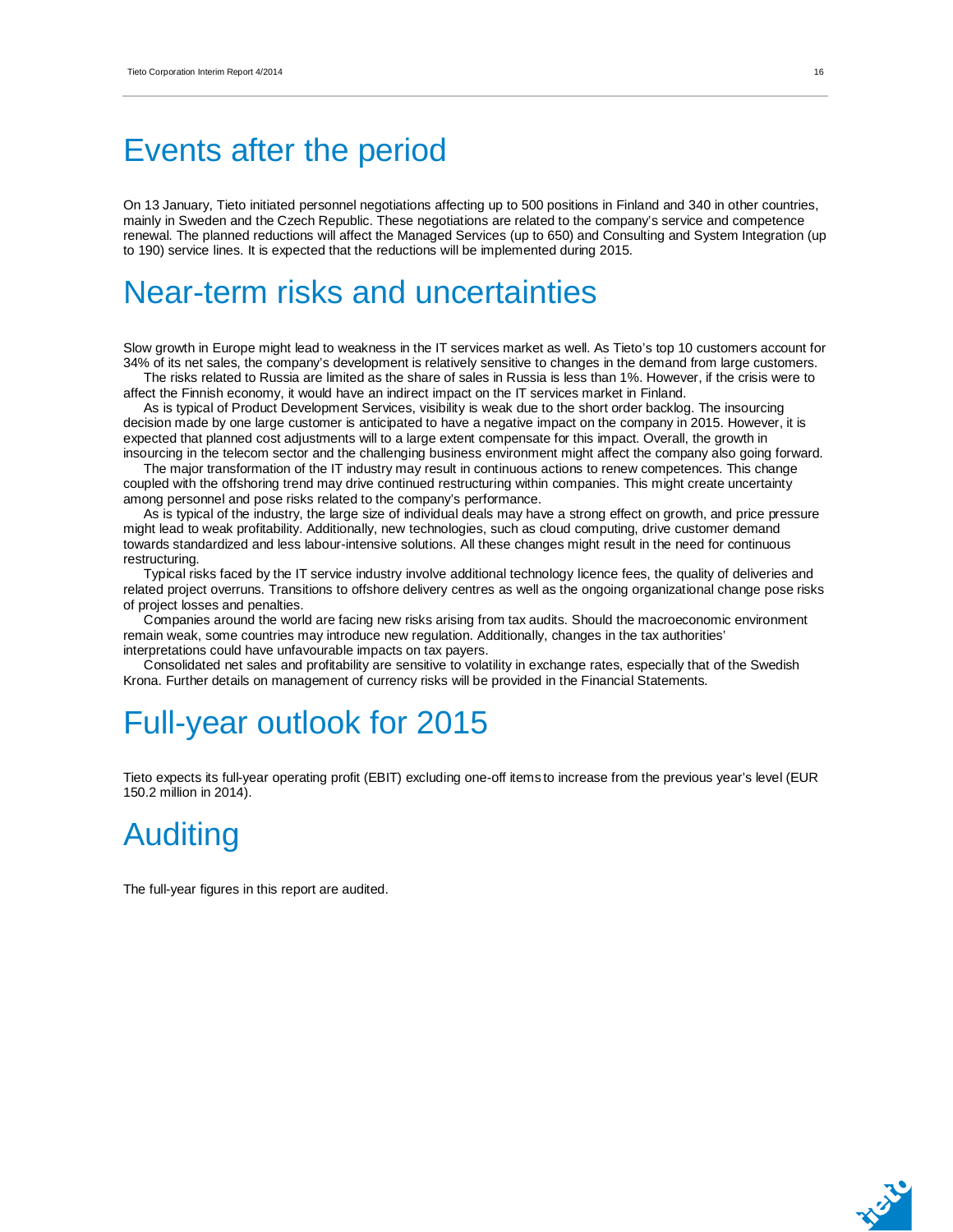# Financial calendar 2015

| Week 8/2015                                       | Annual Report 2014 on Tieto's website |
|---------------------------------------------------|---------------------------------------|
| 19 March 2015                                     | <b>Annual General Meeting</b>         |
|                                                   |                                       |
| Tieto will publish three interim reports in 2015: |                                       |
| 28 April                                          | Interim report $1/2015$ (8.00 am EET) |

| 20/1       | $\frac{1}{2}$ and $\frac{1}{2}$ and $\frac{1}{2}$ and $\frac{1}{2}$ and $\frac{1}{2}$ and $\frac{1}{2}$ and $\frac{1}{2}$ and $\frac{1}{2}$ and $\frac{1}{2}$ |
|------------|---------------------------------------------------------------------------------------------------------------------------------------------------------------|
| 22 July    | Interim report 2/2015 (8.00 am EET)                                                                                                                           |
| 22 October | Interim report 3/2015 (8.00 am EET)                                                                                                                           |

# Accounting policies 2014

When preparing these financial statements, the Group has followed the same accounting policies as in the annual financial statements for 2013 except for the effect of changes required by the adoption of the following new standards, interpretations and amendments to existing standards and interpretations on 1 January 2014.

- IFRS 11, 'Joint arrangements'. The standard is a more realistic reflection of joint arrangements as it focuses on the rights and obligations of the arrangement rather than its legal form. There are two types of joint arrangement: joint operations and joint ventures. Joint operations arise where a joint operator has rights to the assets and obligations relating to the arrangement and hence accounts for its share of assets, liabilities, revenue and expenses. Joint ventures arise where the joint operator has a right to the net assets of the arrangement and hence equity accounts for its interest. Proportional consolidation of joint ventures is no longer allowed. Tieto reports the results as one line above operating profit (EBIT). The equity accounting decreased the Group's annual net sales 2013 by around 4%. The change mainly affected the Industry Products (around 12% negative) and Managed Services (around 2% negative) service lines. Of the industry groups, the change mainly affected Financial Services (around 10% negative) and Public Healthcare and Welfare (around 7% negative). EBIT is affected by the amount corresponding to Tieto's share of joint ventures' financial items and taxes. The company's net profit for the period is not affected. Adjusted comparative information has been provided for the preceding comparative period.
- IFRS 10, 'Consolidated financial statements'. The objective of the standard is to establish principles for the presentation and preparation of consolidated financial statements when an entity controls one or more other entities. It defines the principle of control, and establishes controls as the basis for consolidation and sets out how to apply the principle of control to identify whether an investor controls an investee and therefore must consolidate the investee. The standard does not currently have any impact on the Group's financial statements.
- IFRS 12, 'Disclosures of interests in other entities'. The standard includes the disclosure requirements for all forms of interest in other entities, including joint arrangements, associates, special purpose vehicles and other off balance sheet vehicles. The standard increased disclosed information of joint ventures.
- Other standards, amendments and interpretations which are effective 1 January 2014 are not material to the Group.

New relevant standards not yet effective:

- IFRS 15, 'Revenue from contracts with customers' replaces IAS 18 'Revenue' and IAS 11 'Construction contracts' and related interpretations. Revenue is recognized when a customer obtains control of a good or service and thus has the ability to direct the use and obtain the benefits from the good or service. The core principle of IFRS 15 is that an entity recognizes revenue to depict the transfer of promised goods or services to customers in an amount that reflects the consideration to which the entity expects to be entitled in exchange for those goods or services. An entity recognizes revenue in accordance with that core principle by applying the following steps:
	- Step 1: Identify the contract(s) with a customer
	- Step 2: Identify the performance obligations in the contracts
	- Step 3: Determine the transaction price
	- Step 4: Allocate the transaction price to the performance obligations in the contracts
	- Step 5: Recognize revenue when (or as) the entity satisfies a performance obligation

IFRS 15 also includes a cohesive set of disclosure requirements that will result in an entity providing users of financial statements with comprehensive information about the nature, amount, timing and uncertainty of revenue and cash flows arising from the entity's contracts with the customers. The standard is effective 1 January 2017 and earlier application is permitted. The management is assessing the impact of the change on the Group's financial statements.

IFRS 9, 'Financial instruments', replaces the quidance in IAS 39 that relates to the classification and measurement of financial instruments. IFRS 9 retains but simplifies the mixed measurement model and establishes three primary measurement categories for financial assets: amortized cost, fair value through OCI and fair value through P&L. The

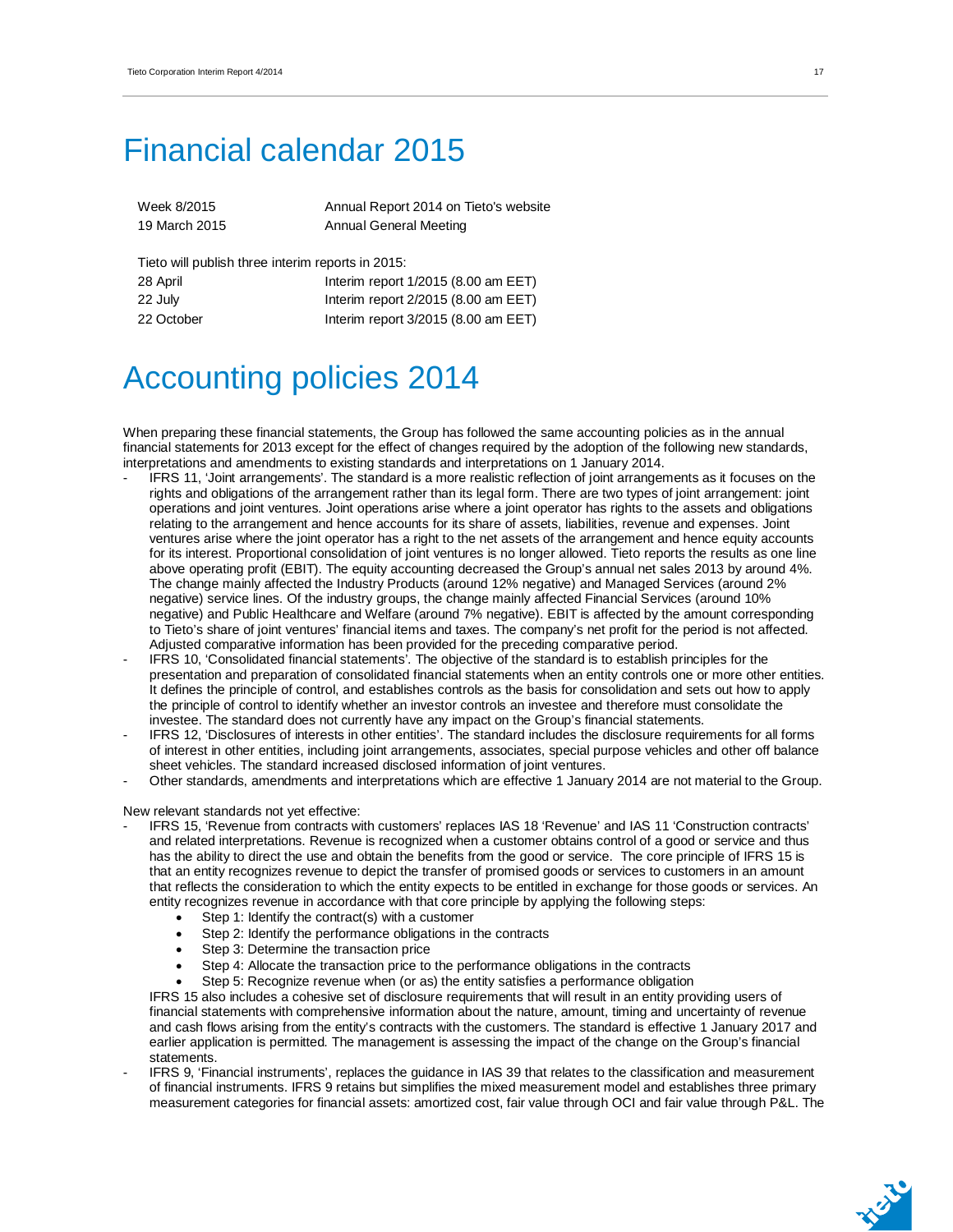- There are no other IFRSs or IFRIC interpretations that are not yet effective that would be expected to have a material impact on the Group.

The accounting policies will be described in more detail in the annual financial statements for the year ended on 31 December 2014.

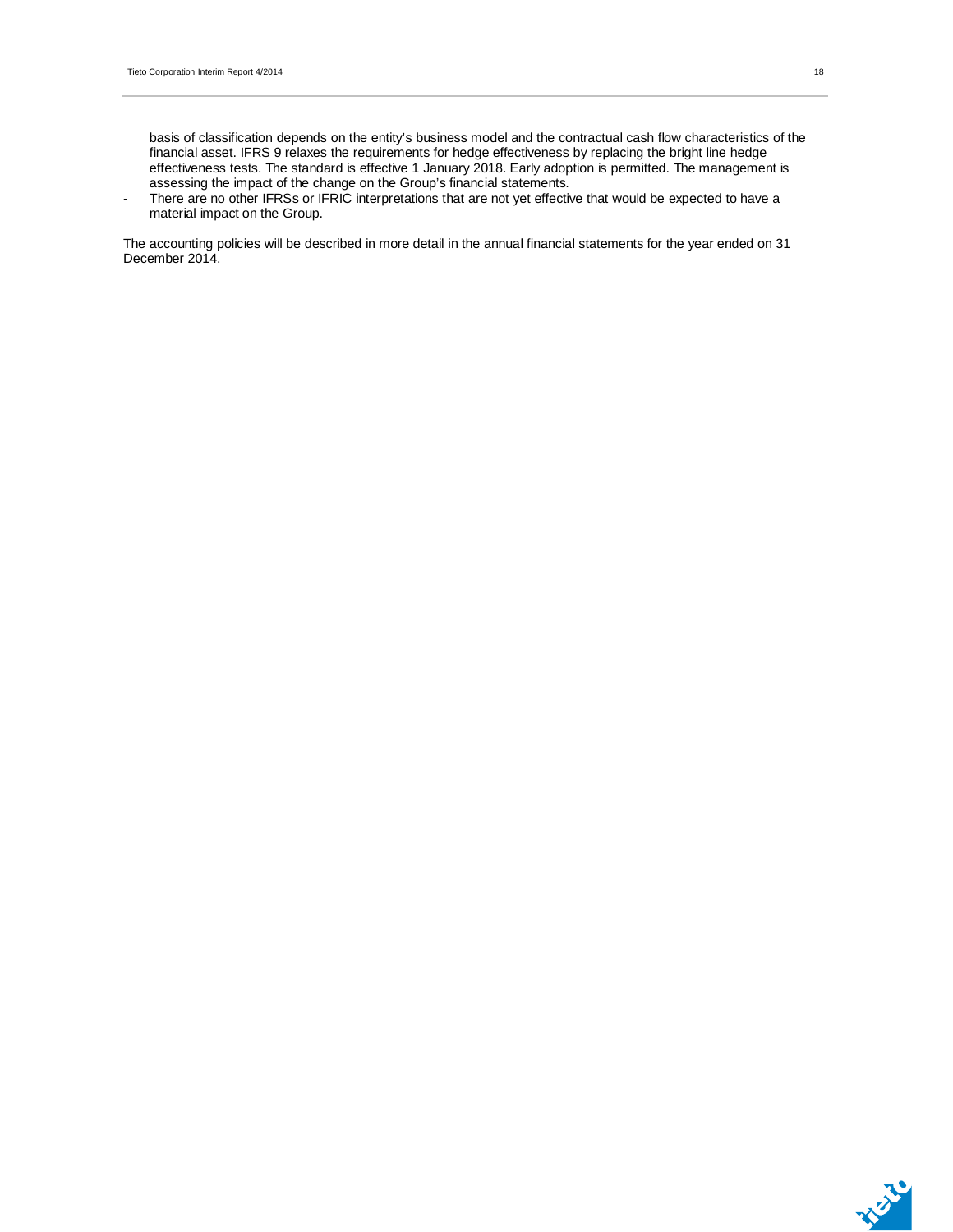## Key figures

|                                                   | 2014<br>$10 - 12$ | 2013<br>$10 - 12$ | 2014<br>$7 - 9$ | 2014<br>$4 - 6$ | 2014<br>$1 - 3$ | 2014<br>$1 - 12$ | 2013<br>$1 - 12$ |
|---------------------------------------------------|-------------------|-------------------|-----------------|-----------------|-----------------|------------------|------------------|
|                                                   |                   |                   |                 |                 |                 |                  |                  |
| Earnings per share, EUR                           |                   |                   |                 |                 |                 |                  |                  |
| <b>Basic</b>                                      | 0.09              | 0.21              | $-0.17$         | 0.23            | 0.34            | 0.48             | 0.86             |
| <b>Diluted</b>                                    | 0.09              | 0.21              | $-0.17$         | 0.23            | 0.34            | 0.48             | 0.86             |
| Equity per share, EUR                             | 6.44              | 7.08              | 6.52            | 6.70            | 6.56            | 6.44             | 7.08             |
|                                                   |                   |                   |                 |                 |                 |                  |                  |
| Return on equity, 12-month rolling, %             | 7.1               | 12.0              | 8.7             | 15.3            | 13.5            | 7.1              | 12.0             |
| Return on capital employed, 12-month rolling, %*) | 9.8               | 13.5              | 10.4            | 14.8            | 15.3            | 9.8              | 13.5             |
| Equity ratio, %                                   | 47.8              | 49.3              | 51.4            | 48.7            | 44.9            | 47.8             | 49.3             |
| Interest-bearing net debt, EUR million            | $-59.2$           | 15.5              | 25.7            | 30.3            | $-20.5$         | $-59.2$          | 15.5             |
| Gearing, %                                        | $-12.6$           | 3.0               | 5.4             | 6.2             | $-4.3$          | $-12.6$          | 3.0              |
| Investments, EUR million                          | 12.9              | 23.6              | 10.1            | 7.1             | 13.4            | 43.5             | 71.7             |

\*) When calculating Return on capital employed the negative net impact on interest rate swaps and exchange differences are now considered as other financial expenses. The key figure for year 2013 has been correspondingly restated.

The balance sheet items concerning year 2012 in the 12-month average denominator are not restated according to the IFRS 11 'Joint arrangements'.

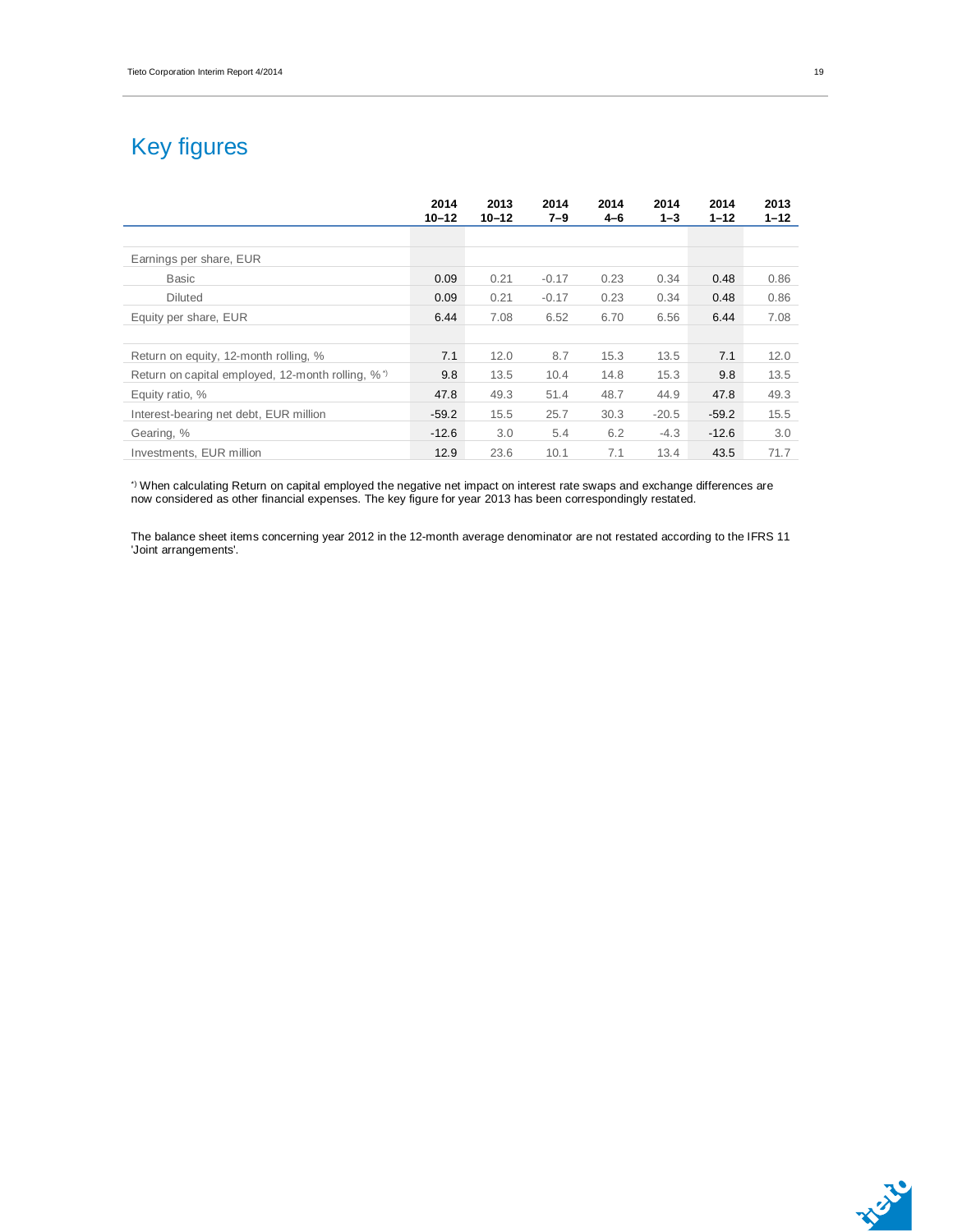## Number of shares

|                                           | 2014<br>$10 - 12$ | 2014<br>7–9 | 2014<br>$4 - 6$ | 2014<br>$1 - 3$ | 2014<br>$1 - 12$ | 2013<br>$10 - 12$ | 2013<br>$1 - 12$ |
|-------------------------------------------|-------------------|-------------|-----------------|-----------------|------------------|-------------------|------------------|
|                                           |                   |             |                 |                 |                  |                   |                  |
| Outstanding shares, end of<br>period      |                   |             |                 |                 |                  |                   |                  |
| <b>Basic</b>                              | 73 165 084        | 73 147 583  | 73 059 467      | 72 632 648      | 73 165 084       | 72 590 573        | 72 590 573       |
| <b>Diluted</b>                            | 73 418 924        | 73 384 103  | 73 360 108      | 73 087 532      | 73 418 924       | 72 887 720        | 72 894 452       |
|                                           |                   |             |                 |                 |                  |                   |                  |
| <b>Outstanding shares</b><br>average      |                   |             |                 |                 |                  |                   |                  |
| <b>Basic</b>                              | 73 154 621        | 73 071 918  | 72 929 898      | 72 613 122      | 72 944 228       | 72 580 167        | 72 369 221       |
| <b>Diluted</b>                            | 73 383 366        | 73 344 858  | 73 245 193      | 73 042 223      | 73 221 816       | 72 870 930        | 72 677 909       |
|                                           |                   |             |                 |                 |                  |                   |                  |
| Company's possession of<br>its own shares |                   |             |                 |                 |                  |                   |                  |
| End of period                             | 510819            | 510819      | 510819          | 510819          | 510819           | 541 794           | 541 794          |
| Average                                   | 510819            | 510819      | 510819          | 528 372         | 515 147          | 540 513           | 543 402          |

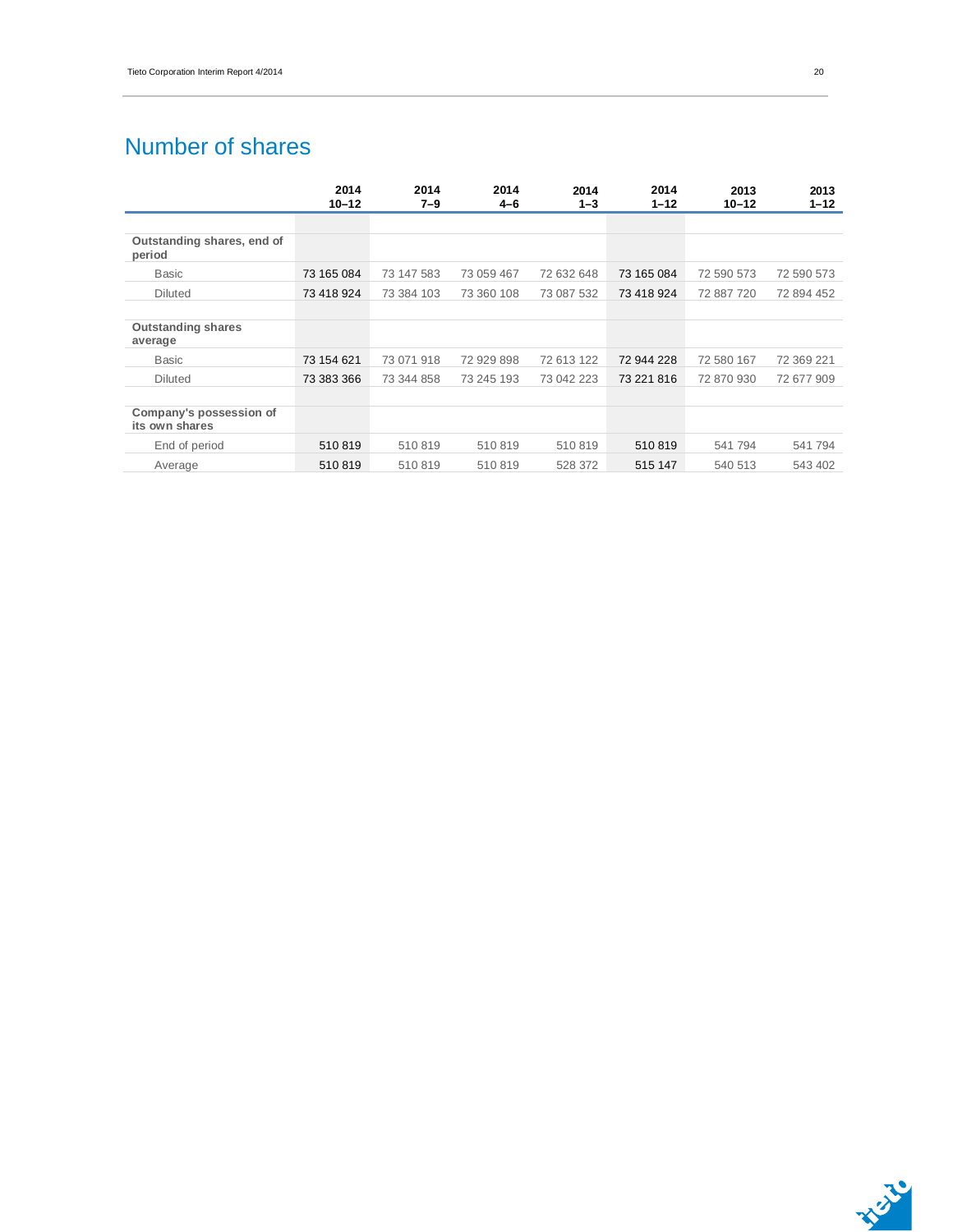## Income statement, EUR million

|                                                                                                                      | 2014<br>$10 - 12$ | 2013<br>$10 - 12$ | 2014<br>$1 - 12$ | 2013<br>$1 - 12$ | Change<br>℅              |
|----------------------------------------------------------------------------------------------------------------------|-------------------|-------------------|------------------|------------------|--------------------------|
|                                                                                                                      |                   |                   |                  |                  |                          |
| Net sales                                                                                                            | 402.9             | 405.1             | 1 522.5          | 1 606.8          | -5                       |
| Other operating income                                                                                               | 7.0               | 6.5               | 18.1             | 18.1             | $\circ$                  |
| Employee benefit expenses                                                                                            | 226.5             | 230.7             | 846.0            | 923.7            | -8                       |
| Depreciation amortization and impairment charges                                                                     | 18.0              | 20.6              | 104.0            | 89.7             | 16                       |
| Other operating expenses                                                                                             | 157.2             | 144.4             | 534.8            | 533.1            | $\circ$                  |
| Share of profit from investments accounted for using the<br>equity method                                            | 1.3               |                   | 5.3              | 7.3              |                          |
| Operating profit (EBIT)                                                                                              | 9.5               | 1.4<br>17.3       | 61.1             | 85.7             | -27<br>$-29$             |
| Interest and other financial income                                                                                  | 0.4               | 1.4               | 1.2              | 5.3              | $-77$                    |
| Interest and other financial expenses                                                                                | $-1.2$            | $-3.2$            | $-4.9$           | $-12.7$          | $-61$                    |
| Net exchange gains/losses                                                                                            | $-0.1$            | 0.2               | $-0.8$           | 0.8              |                          |
| Profit before taxes                                                                                                  | 8.6               | 15.7              | 56.6             | 79.1             | $-28$                    |
|                                                                                                                      | $-1.9$            | $-0.7$            | $-21.6$          | $-16.9$          | 28                       |
| Income taxes<br>Net profit for the period                                                                            | 6.7               | 15.0              | 35.0             | 62.2             | $-44$                    |
|                                                                                                                      |                   |                   |                  |                  |                          |
| Net profit for the period attributable to                                                                            |                   |                   |                  |                  |                          |
| Shareholders of the Parent company                                                                                   | 6.7               | 15.0              | 35.0             | 62.2             | -44                      |
| Non-controlling interest                                                                                             | 0.0               | 0.0               | 0.0              | 0.0              |                          |
|                                                                                                                      | 6.7               | 15.0              | 35.0             | 62.2             | -44                      |
| Earnings per share attributable to the shareholders<br>of the Parent company, EUR                                    |                   |                   |                  |                  |                          |
| <b>Basic</b>                                                                                                         | 0.09              | 0.21              | 0.48             | 0.86             | $-44$                    |
| <b>Diluted</b>                                                                                                       | 0.09              | 0.21              | 0.48             | 0.86             | $-44$                    |
| Statement of comprehensive income, EUR million                                                                       |                   |                   |                  |                  |                          |
| Net profit for the period                                                                                            | 6.7               | 15.0              | 35.0             | 62.2             | $-44$                    |
| Items that may be reclassified subsequently to profit or loss                                                        |                   |                   |                  |                  |                          |
| <b>Translation differences</b>                                                                                       | $-10.4$           | $-5.9$            | $-10.1$          | $-21.2$          | -52                      |
| Cash flow hedges (net of tax)                                                                                        | $-0.1$            | $-1.6$            | 1.4              | $-1.8$           | $\overline{\phantom{a}}$ |
| Items that will not be reclassified subsequently to profit or loss<br>Actuarial gain/loss on post employment benefit |                   |                   |                  |                  |                          |
| obligations (net of tax)                                                                                             | $-2.8$            | $-6.9$            | $-10.3$          | 3.3              |                          |
| Total comprehensive income                                                                                           | $-6.6$            | 0.6               | 16.0             | 42.5             | $-62$                    |
| Total comprehensive income attributable to                                                                           |                   |                   |                  |                  |                          |
| Shareholders of the Parent company                                                                                   | $-6.6$            | 0.6               | 16.0             | 42.5             | $-62$                    |
| Non-controlling interest                                                                                             | 0.0               | 0.0               | 0.0              | 0.0              |                          |
|                                                                                                                      | $-6.6$            | 0.6               | 16.0             | 42.5             | $-62$                    |



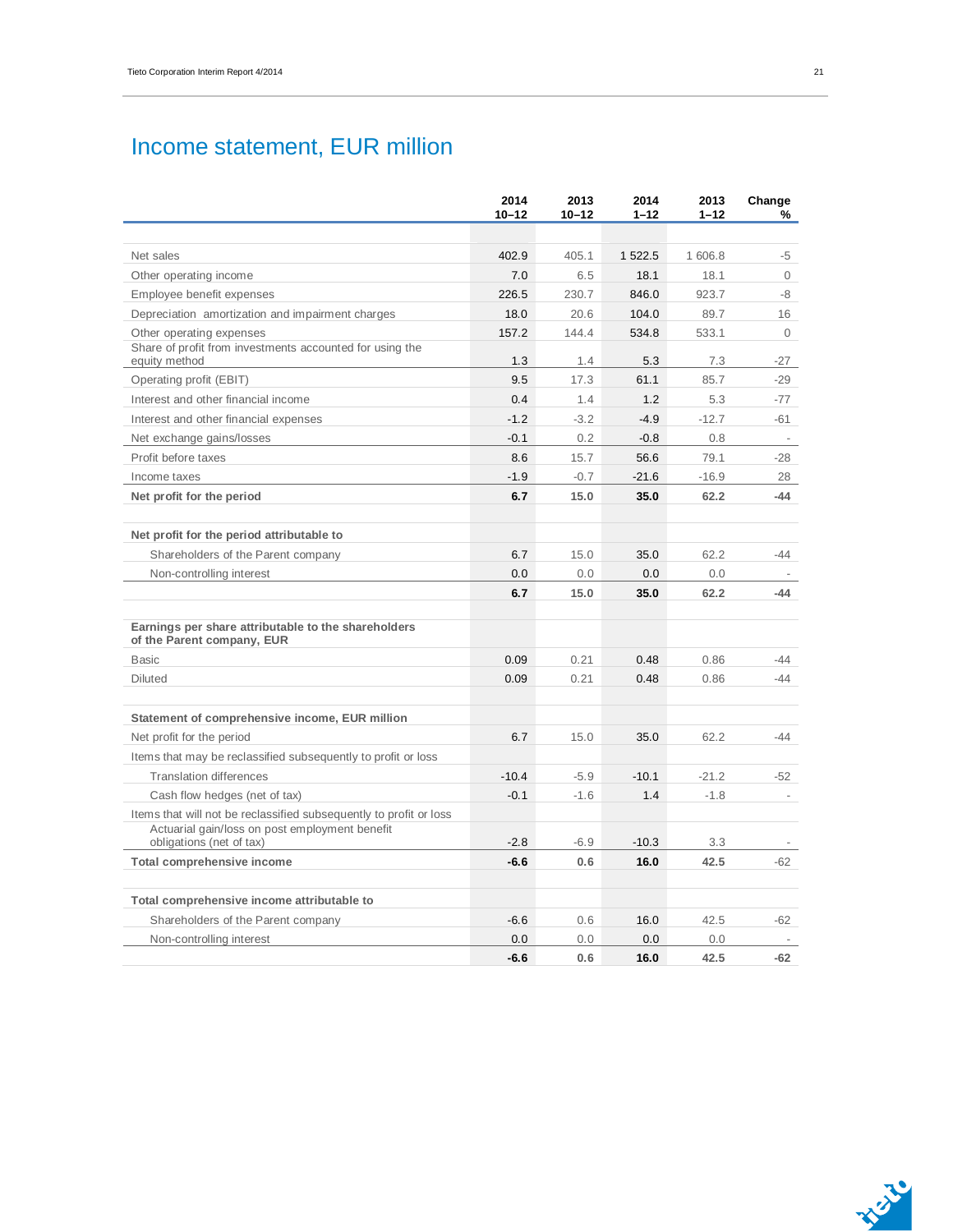## Balance sheet, EUR million

|                                                       | 2014<br>31 Dec | 2013<br>31 Dec | Change<br>% |
|-------------------------------------------------------|----------------|----------------|-------------|
|                                                       |                |                |             |
| Goodwill                                              | 323.7          | 372.3          | -13         |
| Other intangible assets                               | 32.8           | 44.1           | $-26$       |
| Property plant and equipment                          | 82.2           | 94.6           | $-13$       |
| Investments accounted for using the equity method     | 19.3           | 21.5           | -10         |
| Deferred tax assets                                   | 27.9           | 27.3           | 2           |
| Finance lease receivables                             | 5.4            | 1.9            | 184         |
| Other interest-bearing receivables                    | 0.9            | 1.6            | $-44$       |
| Available-for-sale financial assets                   | 0.7            | 0.7            | 0           |
| Total non-current assets                              | 492.9          | 564.0          | $-13$       |
| Trade and other receivables                           | 371.2          | 395.9          | -6          |
| Pension benefit assets                                |                | 5.8            |             |
| Finance lease receivables                             | 4.7            | 4.3            | 9           |
| Other interest-bearing receivables                    | 0.3            | 0.3            | $\mathbf 0$ |
| Current income tax receivables                        | 1.8            | 10.2           | -82         |
| Cash and cash equivalents                             | 160.6          | 114.1          | 41          |
| Total current assets                                  | 538.6          | 530.6          | 2           |
|                                                       |                |                |             |
| <b>Total assets</b>                                   | 1 031.5        | 1 0 9 4 . 6    | -6          |
|                                                       |                |                |             |
| Share capital share issue premiums and other reserves | 120.5          | 122.3          | $-1$        |
| Share issue based on stock options                    | 0.5            | 0.1            |             |
| Retained earnings                                     | 350.1          | 391.7          | -11         |
| Parent shareholders' equity                           | 471.1          | 514.1          | -8          |
| Non-controlling interest                              | 0.1            | 0.1            | 0           |
| Total equity                                          | 471.2          | 514.2          | -8          |
|                                                       |                |                |             |
| Loans                                                 | 100.8          | 103.1          | $-2$        |
| Deferred tax liabilities                              | 22.9           | 25.6           | $-11$       |
| Provisions                                            | 15.2           | 9.1            | 67          |
| Pension obligations                                   | 24.0           | 19.1           | 26          |
| Other non-current liabilities                         | 2.1            | 3.0            | -30         |
| Total non-current liabilities                         | 165.0          | 159.9          | 3           |
| Trade and other payables                              | 339.9          | 334.8          | 2           |
| Current income tax liabilities                        | 12.3           | 7.0            | 76          |
| Provisions                                            | 31.3           | 44.2           | $-29$       |
| Loans                                                 | 11.8           | 34.5           | -66         |
| Total current liabilities                             | 395.3          | 420.5          | -6          |
|                                                       |                |                |             |
| <b>Total equity and liabilities</b>                   | 1 031.5        | 1 094.6        | -6          |

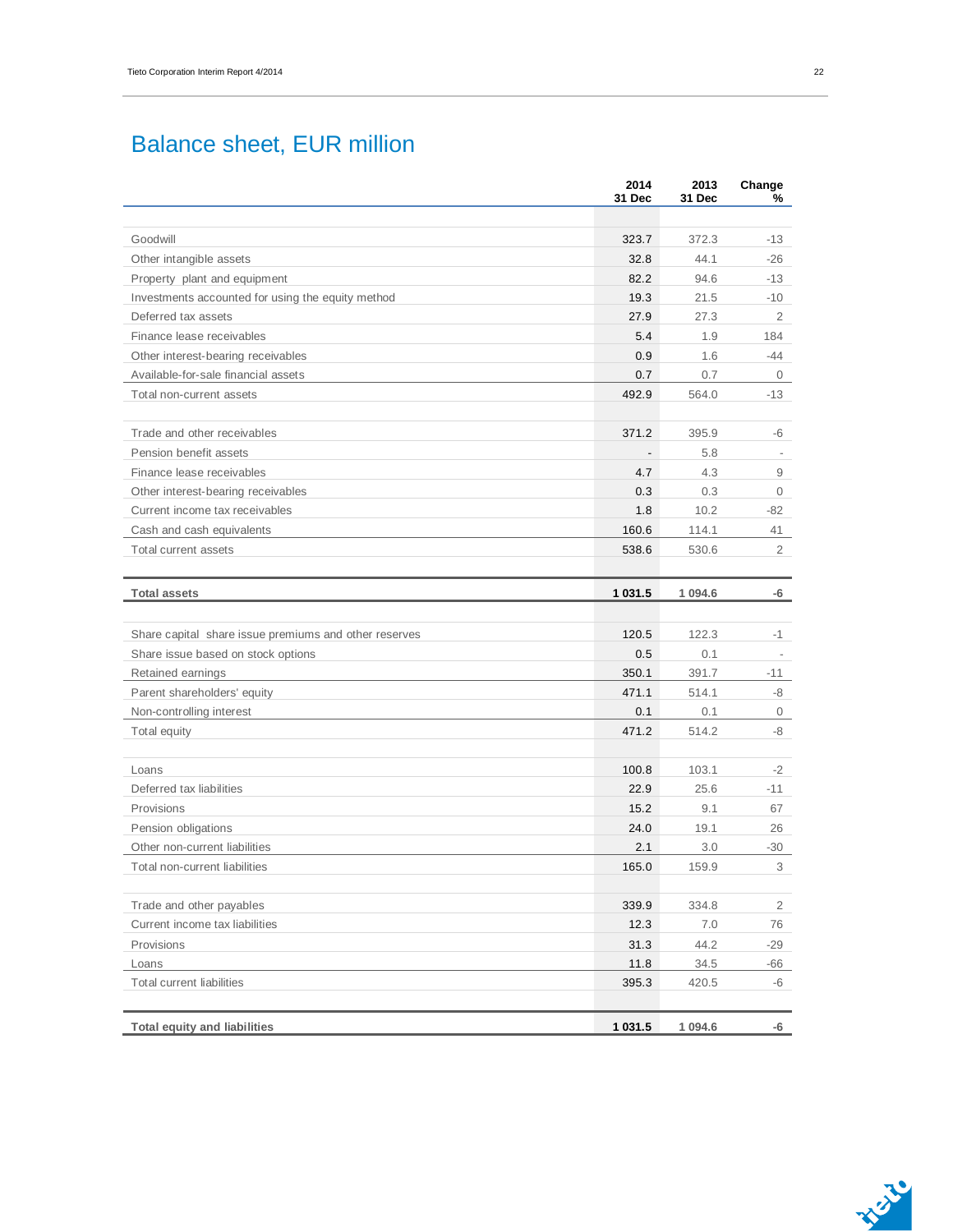## Net working capital in the balance sheet, EUR million

|                                                                | 2014<br>31 Dec | 2013<br>31 Dec | Change<br>℅ | 2014<br>30 Sep | 2014<br>30 Jun | 2014<br>31 Mar |
|----------------------------------------------------------------|----------------|----------------|-------------|----------------|----------------|----------------|
|                                                                |                |                |             |                |                |                |
| Accounts receivable                                            | 279.9          | 299.1          | $-6$        | 273.1          | 286.0          | 291.1          |
| Other working capital receivables                              | 87.1           | 87.6           | $-1$        | 98.0           | 100.6          | 114.8          |
| Working capital receivables included in assets                 | 367.0          | 386.7          | $-5$        | 371.1          | 386.6          | 405.9          |
|                                                                |                |                |             |                |                |                |
| Accounts payable                                               | 91.0           | 84.4           | 8           | 60.3           | 74.8           | 74.1           |
| Personnel related accruals                                     | 140.8          | 131.4          | 7           | 122.3          | 142.1          | 148.2          |
| Other working capital liabilities                              | 153.9          | 172.5          | $-11$       | 133.7          | 151.3          | 184.2          |
| Working capital liabilities included in current<br>liabilities | 385.7          | 388.3          | -1          | 316.3          | 368.2          | 406.5          |
| Net working capital in the balance sheet                       | $-18.7$        | $-1.6$         | ٠           | 54.8           | 18.4           | $-0.6$         |



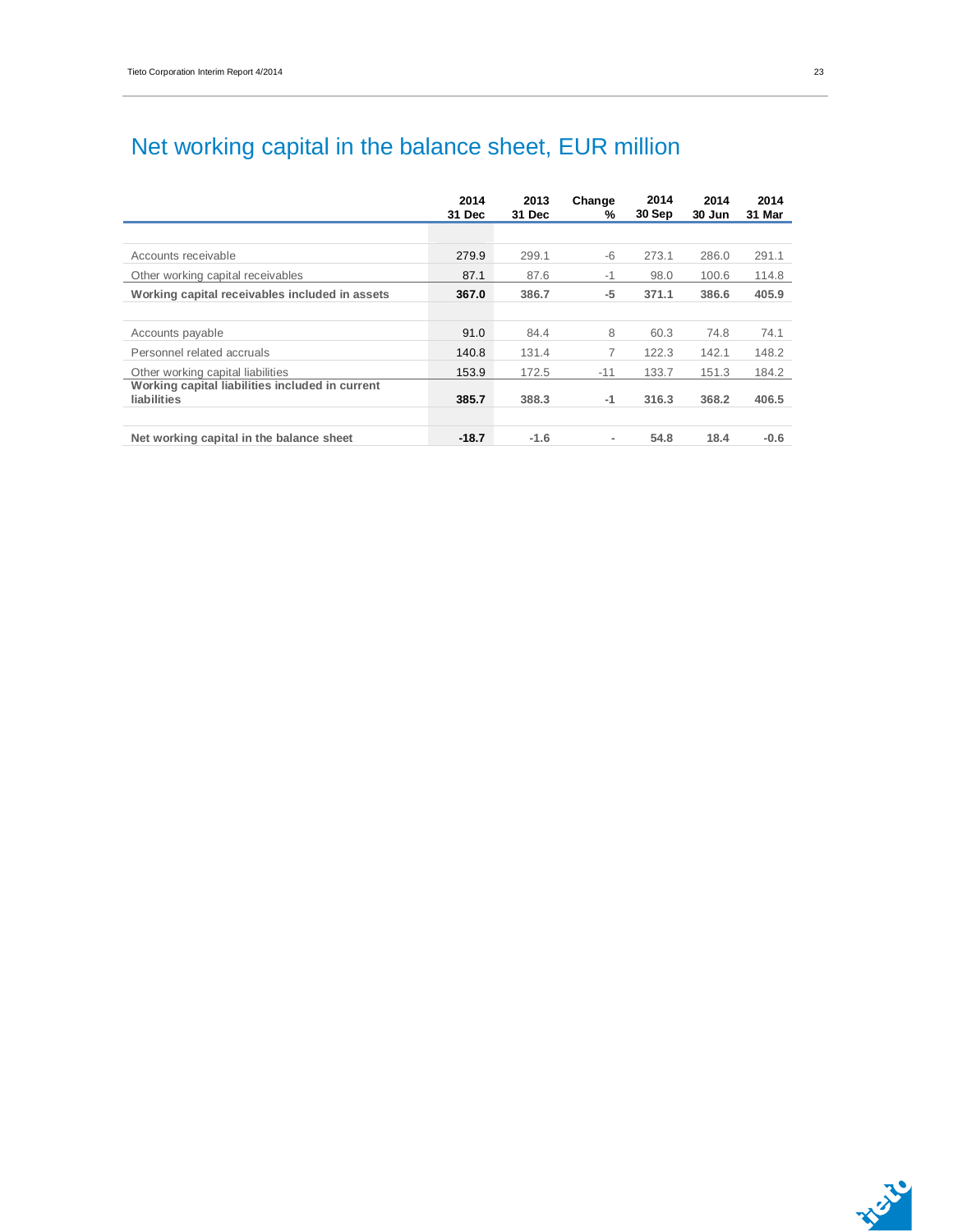## Cash flow, EUR million

|                                                                                                                       | 2014<br>$10 - 12$        | 2013<br>$10 - 12$        | 2014<br>$7 - 9$          | 2014<br>4–6              | 2014<br>$1 - 3$          | 2014<br>$1 - 12$ | 2013<br>$1 - 12$ |
|-----------------------------------------------------------------------------------------------------------------------|--------------------------|--------------------------|--------------------------|--------------------------|--------------------------|------------------|------------------|
| Cash flow from operations                                                                                             |                          |                          |                          |                          |                          |                  |                  |
| Net profit                                                                                                            | 6.7                      | 15.0                     | $-12.8$                  | 16.5                     | 24.6                     | 35.0             | 62.2             |
| Adjustments                                                                                                           |                          |                          |                          |                          |                          |                  |                  |
| Depreciation amortization and impairment charges                                                                      | 18.0                     | 20.6                     | 55.0                     | 15.6                     | 15.4                     | 104.0            | 89.7             |
| Share-based payments                                                                                                  | 0.0                      | 0.2                      | 0.1                      | 0.0                      | 0.0                      | 0.1              | 0.8              |
| Profit/loss on sale of fixed assets and shares<br>Share of profit from investments accounted                          | $-0.1$                   | $-0.2$                   | 0.0                      | $-0.1$                   | $-0.2$                   | $-0.4$           | $-1.4$           |
| for using the equity method                                                                                           | $-1.3$                   | $-1.4$                   | $-1.6$                   | $-1.3$                   | $-1.1$                   | $-5.3$           | $-7.3$           |
| Other adjustments                                                                                                     | $-1.1$                   | $-5.2$                   | $-0.2$                   | $-0.7$                   | $-0.1$                   | $-2.1$           | $-9.2$           |
| Net financial expenses                                                                                                | 0.9                      | 1.6                      | 1.4                      | 1.0                      | 1.2                      | 4.5              | 6.6              |
| Income taxes                                                                                                          | 1.9                      | 0.7                      | 7.5                      | 4.0                      | 8.2                      | 21.6             | 16.9             |
| Change in net working capital                                                                                         | 66.0                     | 36.2                     | $-32.7$                  | $-18.6$                  | 2.7                      | 17.4             | 24.0             |
| Cash generated from operations                                                                                        | 91.0                     | 67.5                     | 16.7                     | 16.4                     | 50.7                     | 174.8            | 182.3            |
| Net financial expenses paid                                                                                           | $-2.3$                   | $-6.1$                   | $-0.1$                   | $-3.1$                   | $-0.3$                   | $-5.8$           | $-12.1$          |
| Dividends received from investments accounted<br>for using the equity method                                          | $\overline{\phantom{a}}$ | $\overline{\phantom{a}}$ | $\overline{\phantom{0}}$ | $\overline{\phantom{a}}$ | 5.9                      | 5.9              | 7.6              |
| Income taxes paid                                                                                                     | 1.5                      | $-3.9$                   | $-5.5$                   | 3.3                      | $-6.3$                   | $-7.0$           | $-18.8$          |
| Net cash flow from operations                                                                                         | 90.2                     | 57.5                     | 11.1                     | 16.6                     | 50.0                     | 167.9            | 159.0            |
| Cash flow from investing activities<br>Acquisition of Group companies and business operations<br>net of cash acquired | 3.7                      | $\overline{\phantom{a}}$ | $\overline{a}$           | $\overline{\phantom{a}}$ | $\overline{\phantom{a}}$ | 3.7              | $-1.7$           |
| Capital expenditures                                                                                                  | $-12.8$                  | $-17.8$                  | $-9.6$                   | $-7.2$                   | $-13.4$                  | $-43.0$          | $-58.5$          |
| Disposal of Group companies and business operations<br>net of cash disposed                                           | $\overline{a}$           | 1.7                      | 2.6                      | 0.1                      | 0.6                      | 3.3              | $-17.3$          |
| Sales of fixed assets                                                                                                 | 0.1                      | 0.9                      | 0.0                      | 0.5                      | 0.0                      | 0.6              | 1.2              |
| Change in loan receivables                                                                                            | 0.6                      | 0.8                      | $-0.1$                   | $-4.7$                   | 0.7                      | $-3.5$           | 2.1              |
| Net cash used in investing activities                                                                                 | $-8.4$                   | $-14.4$                  | $-7.1$                   | $-11.3$                  | $-12.1$                  | $-38.9$          | $-74.2$          |
| Cash flow from financing activities                                                                                   |                          |                          |                          |                          |                          |                  |                  |
| Dividends paid                                                                                                        | $\overline{a}$           | $\overline{\phantom{a}}$ | $\frac{1}{2}$            | $-65.4$                  | $\overline{\phantom{a}}$ | $-65.4$          | $-59.7$          |
| Exercise of stock options                                                                                             | 0.3                      | 0.2                      | 1.0                      | 4.0                      | 0.1                      | 5.4              | 7.1              |
| Payments of finance lease liabilities                                                                                 | $-0.9$                   | $-0.9$                   | $-0.9$                   | $-1.0$                   | $-0.9$                   | $-3.7$           | $-5.4$           |
| Change in interest-bearing liabilities                                                                                | $-8.0$                   | $-79.9$                  | $-19.2$                  | 19.7                     | $-13.6$                  | $-21.1$          | 6.0              |
| Net cash used in financing activities                                                                                 | $-8.6$                   | $-80.6$                  | $-19.1$                  | $-42.7$                  | $-14.4$                  | $-84.8$          | $-52.0$          |
|                                                                                                                       |                          |                          |                          |                          |                          |                  |                  |
| Change in cash and cash equivalents                                                                                   | 73.2                     | $-37.5$                  | $-15.1$                  | $-37.4$                  | 23.5                     | 44.2             | 32.8             |
| Cash and cash equivalents at the beginning of period                                                                  | 84.4                     | 150.6                    | 99.6                     | 136.3                    | 114.1                    | 114.1            | 75.8             |
| Foreign exchange differences                                                                                          | 3.0                      | 1.0                      | $-0.1$                   | 0.7                      | $-1.3$                   | 2.3              | 5.5              |
| Change in cash and cash equivalents                                                                                   | 73.2                     | $-37.5$                  | $-15.1$                  | -37.4                    | 23.5                     | 44.2             | 32.8             |
| Cash and cash equivalents at the end of period                                                                        | 160.6                    | 114.1                    | 84.4                     | 99.6                     | 136.3                    | 160.6            | 114.1            |

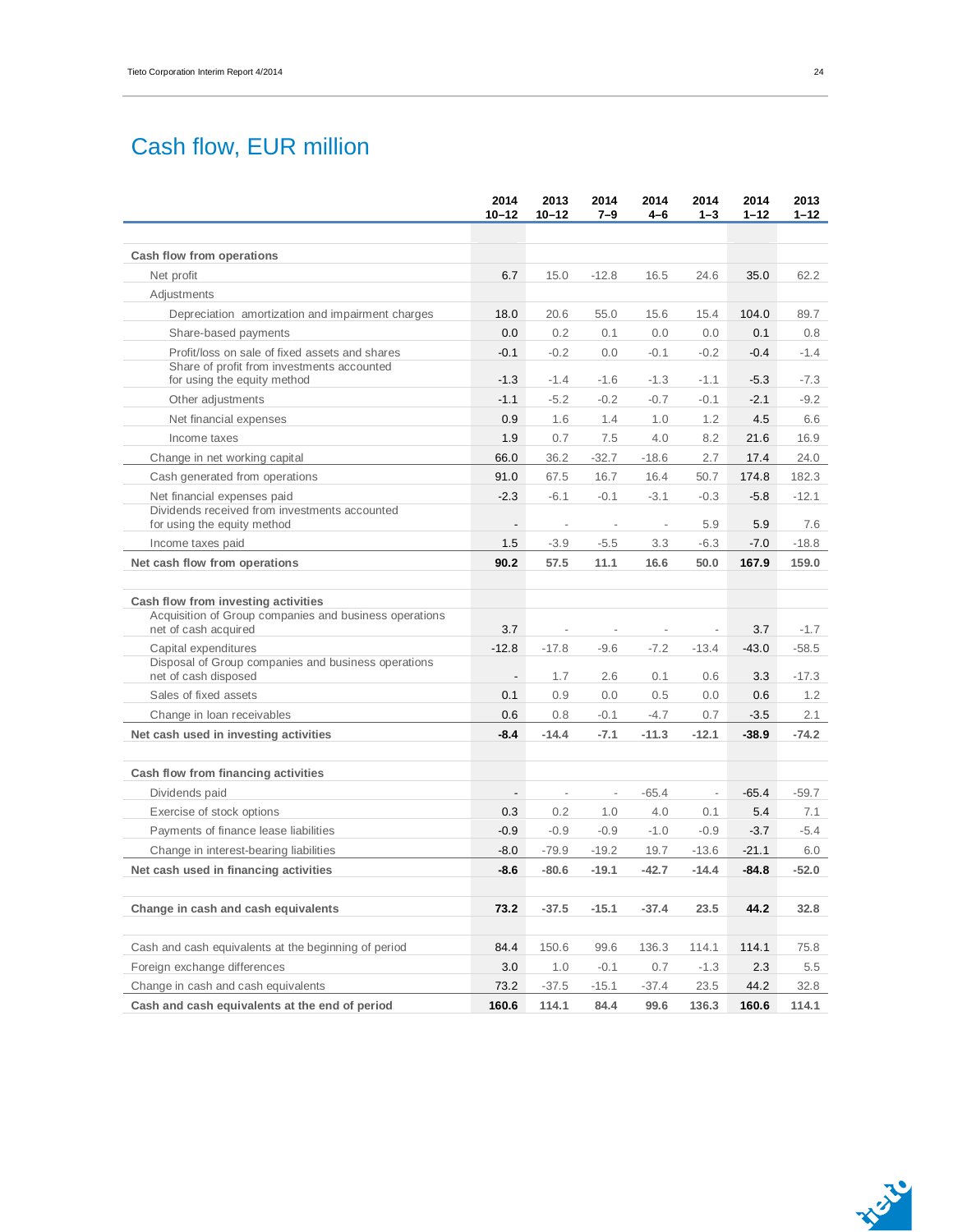# Statement of changes in shareholders' equity, EUR million

|                                                                       |                       |                                                                       |                                                        |               |                                      |                             |                                                                          |                                |         | Non-<br>control-<br>ling<br>inter- | <b>Total</b> |
|-----------------------------------------------------------------------|-----------------------|-----------------------------------------------------------------------|--------------------------------------------------------|---------------|--------------------------------------|-----------------------------|--------------------------------------------------------------------------|--------------------------------|---------|------------------------------------|--------------|
|                                                                       |                       |                                                                       |                                                        |               |                                      | Parent shareholders' equity |                                                                          |                                |         | est                                | equity       |
|                                                                       | Share<br>capi-<br>tal | Share<br>issue<br>premi-<br>ums<br>and<br>other<br>re-<br>ser-<br>ves | Share<br>issue<br>based<br>on<br>stock<br>op-<br>tions | Own<br>shares | Trans-<br>lation<br>differ-<br>ences | Cash<br>flow<br>hedges      | $In-$<br>vest-<br>ed<br>unre-<br>strict-<br>ed<br>equity<br>re-<br>serve | Re-<br>tained<br>earn-<br>ings | Total   |                                    |              |
| At 1 Jan 2013                                                         | 75.9                  | 41.4                                                                  | 1.2                                                    | $-11.6$       | 8.4                                  | 0.1                         | 2.2                                                                      | 406.7                          | 524.3   | 0.2                                | 524.5        |
| Comprehensive<br>income                                               |                       |                                                                       |                                                        |               |                                      |                             |                                                                          |                                |         |                                    |              |
| Net profit for the<br>period<br>Other comprehensive                   |                       |                                                                       |                                                        |               |                                      |                             |                                                                          | 62.2                           | 62.2    | 0.0                                | 62.2         |
| income<br>Actuarial gain on<br>post employment<br>benefit obligations |                       |                                                                       |                                                        |               |                                      |                             |                                                                          |                                |         |                                    |              |
| (net of tax)                                                          |                       |                                                                       |                                                        |               |                                      |                             |                                                                          | 3.3                            | 3.3     |                                    | 3.3          |
| <b>Translation difference</b>                                         |                       | $-1.2$                                                                |                                                        |               | $-35.0$                              |                             |                                                                          | 15.0                           | $-21.2$ |                                    | $-21.2$      |
| Cash flow hedges<br>(net of tax)<br><b>Total comprehensive</b>        |                       |                                                                       |                                                        |               |                                      | $-1.8$                      |                                                                          |                                | $-1.8$  |                                    | $-1.8$       |
| income                                                                |                       | $-1.2$                                                                |                                                        |               | $-35.0$                              | $-1.8$                      |                                                                          | 80.5                           | 42.5    | 0.0                                | 42.5         |
| <b>Transactions with</b><br>owners<br>Share-based<br>payments         |                       |                                                                       |                                                        |               |                                      |                             |                                                                          |                                |         |                                    |              |
| recognized against<br>equity                                          |                       |                                                                       |                                                        |               |                                      |                             |                                                                          | 1.0                            | 1.0     |                                    | 1.0          |
| Dividend                                                              |                       |                                                                       |                                                        |               |                                      |                             |                                                                          | $-59.7$                        | $-59.7$ |                                    | $-59.7$      |
| Share subscriptions<br>based on<br>stock options                      | 0.7                   | 5.5                                                                   | $-1.2$                                                 |               |                                      |                             | 0.9                                                                      |                                | 5.9     |                                    | 5.9          |
| Share subscriptions<br>based on                                       |                       |                                                                       |                                                        |               |                                      |                             |                                                                          |                                |         |                                    |              |
| stock options,<br>not yet registered                                  |                       |                                                                       | 0.1                                                    |               |                                      |                             |                                                                          |                                | 0.1     |                                    | 0.1          |
| Non-controlling<br>interest                                           |                       |                                                                       |                                                        |               |                                      |                             |                                                                          |                                |         | $-0.1$                             | $-0.1$       |
| <b>Total transactions</b><br>with owners                              | 0.7                   | 5.5                                                                   | $-1.1$                                                 |               |                                      |                             | 0.9                                                                      | $-58.7$                        | $-52.7$ | $-0.1$                             | $-52.8$      |
| Impact on<br>investments<br>accounted for using<br>the equity method  |                       |                                                                       |                                                        |               |                                      |                             |                                                                          | 0.0                            | 0.0     |                                    | 0.0          |
|                                                                       |                       |                                                                       |                                                        |               |                                      |                             |                                                                          |                                |         |                                    |              |
| At 31 Dec 2013                                                        | 76.6                  | 45.7                                                                  | 0.1                                                    | $-11.6$       | $-26.6$                              | $-1.7$                      | 3.1                                                                      | 428.5                          | 514.1   | 0.1                                | 514.2        |

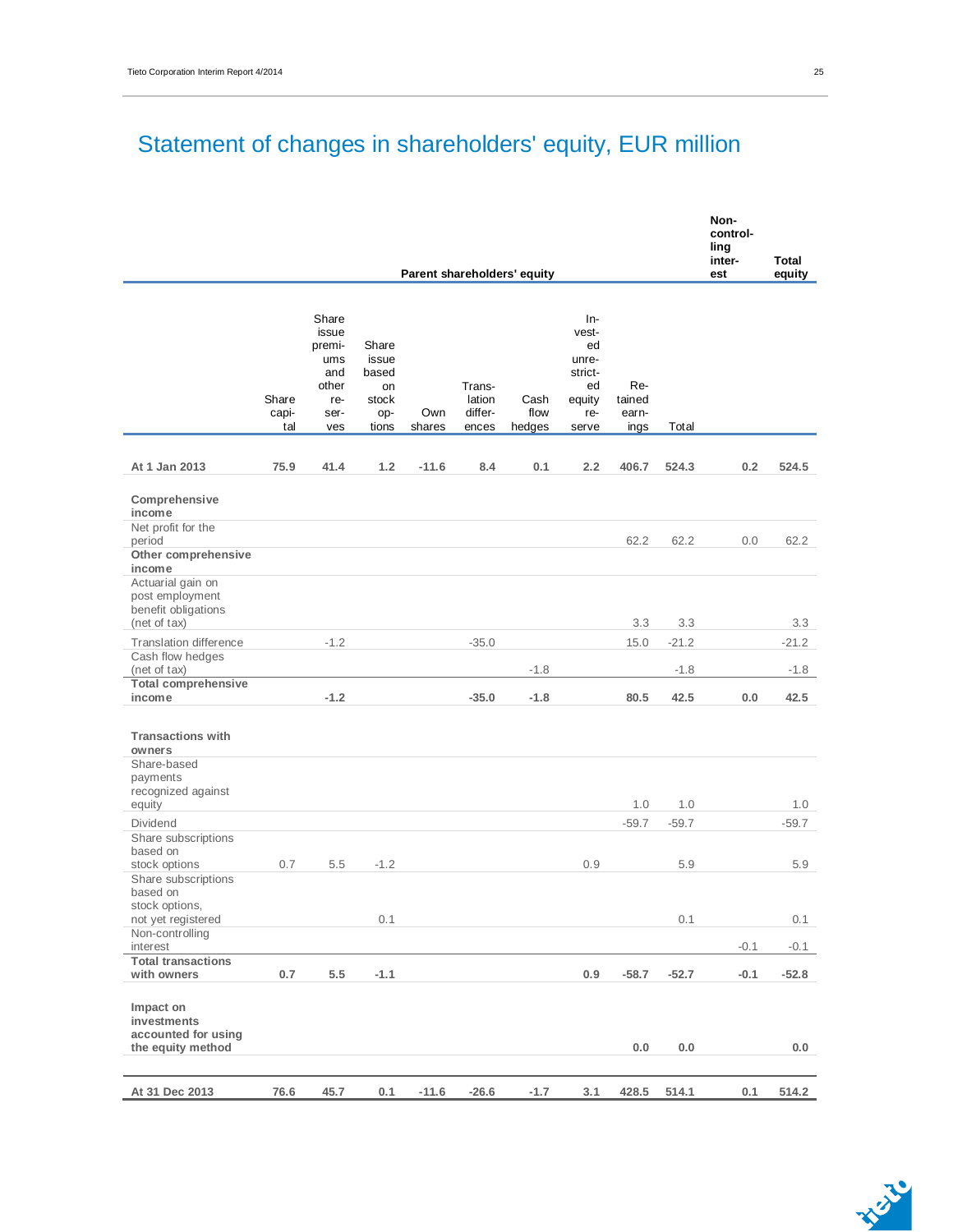|                                                                                    |                       |                                                                       |                                                        |               |                                      | Parent shareholders' equity |                                                                        |                                |         | control-<br>ling<br>inter-<br>est | Total<br>equity |
|------------------------------------------------------------------------------------|-----------------------|-----------------------------------------------------------------------|--------------------------------------------------------|---------------|--------------------------------------|-----------------------------|------------------------------------------------------------------------|--------------------------------|---------|-----------------------------------|-----------------|
|                                                                                    | Share<br>capi-<br>tal | Share<br>issue<br>premi-<br>ums<br>and<br>other<br>re-<br>ser-<br>ves | Share<br>issue<br>based<br>on<br>stock<br>op-<br>tions | Own<br>shares | Trans-<br>lation<br>differ-<br>ences | Cash<br>flow<br>hedges      | In-<br>vest-<br>ed<br>unre-<br>strict-<br>ed<br>equity<br>re-<br>serve | Re-<br>tained<br>earn-<br>ings | Total   |                                   |                 |
| At 31 Dec 2013                                                                     | 76.6                  | 45.7                                                                  | 0.1                                                    | $-11.6$       | $-26.6$                              | $-1.7$                      | 3.1                                                                    | 428.5                          | 514.1   | 0.1                               | 514.2           |
| Comprehensive<br>income                                                            |                       |                                                                       |                                                        |               |                                      |                             |                                                                        |                                |         |                                   |                 |
| Net profit for the<br>period<br>Other comprehensive<br>income<br>Actuarial loss on |                       |                                                                       |                                                        |               |                                      |                             |                                                                        | 35.0                           | 35.0    | 0.0                               | 35.0            |
| post employment<br>benefit obligations<br>(net of tax)                             |                       |                                                                       |                                                        |               |                                      |                             |                                                                        | $-10.3$                        | $-10.3$ |                                   | $-10.3$         |
| Translation difference                                                             |                       | $-1.8$                                                                |                                                        |               | $-24.4$                              |                             |                                                                        | 16.1                           | $-10.1$ |                                   | $-10.1$         |
| Cash flow hedges<br>(net of tax)<br><b>Total comprehensive</b>                     |                       |                                                                       |                                                        |               |                                      | 1.4                         |                                                                        |                                | 1.4     |                                   | 1.4             |
| income                                                                             |                       | $-1.8$                                                                |                                                        |               | $-24.4$                              | 1.4                         |                                                                        | 40.8                           | 16.0    | 0.0                               | 16.0            |
|                                                                                    |                       |                                                                       |                                                        |               |                                      |                             |                                                                        |                                |         |                                   |                 |
| <b>Transactions with owners</b><br>Share-based                                     |                       |                                                                       |                                                        |               |                                      |                             |                                                                        |                                |         |                                   |                 |
| payments                                                                           |                       |                                                                       |                                                        |               |                                      |                             |                                                                        |                                |         |                                   |                 |
| recognized against<br>equity                                                       |                       |                                                                       |                                                        |               |                                      |                             |                                                                        | 0.6                            | 0.6     |                                   | 0.6             |
| Dividend                                                                           |                       |                                                                       |                                                        |               |                                      |                             |                                                                        | $-65.4$                        | $-65.4$ |                                   | $-65.4$         |
| Share subscriptions                                                                |                       |                                                                       |                                                        |               |                                      |                             |                                                                        |                                |         |                                   |                 |
| based on                                                                           |                       |                                                                       |                                                        |               |                                      |                             |                                                                        |                                |         |                                   |                 |
| stock options<br>Share subscriptions<br>based on<br>stock options,                 |                       |                                                                       | $-0.1$                                                 |               |                                      |                             | 5.4                                                                    |                                | 5.3     |                                   | 5.3             |
| not yet registered                                                                 |                       |                                                                       | 0.5                                                    |               |                                      |                             |                                                                        |                                | 0.5     |                                   | 0.5             |
| Non-controlling<br>interest                                                        |                       |                                                                       |                                                        |               |                                      |                             |                                                                        |                                |         |                                   | 0.0             |
| <b>Total transactions</b><br>with owners                                           | $0.0\,$               | 0.0                                                                   | 0.4                                                    |               |                                      |                             | 5.4                                                                    | $-64.8$                        | $-59.0$ | 0.0                               | $-59.0$         |
| Impact on<br>investments<br>accounted for using<br>the equity method               |                       |                                                                       |                                                        |               |                                      |                             |                                                                        | 0.0                            | 0.0     |                                   | 0.0             |
|                                                                                    |                       |                                                                       |                                                        |               |                                      |                             |                                                                        |                                |         |                                   |                 |
| At 31 Dec 2014                                                                     | 76.6                  | 43.9                                                                  | 0.5                                                    | $-11.6$       | $-51.0$                              | $-0.3$                      | 8.5                                                                    | 404.5                          | 471.1   | 0.1                               | 471.2           |

**Non-**

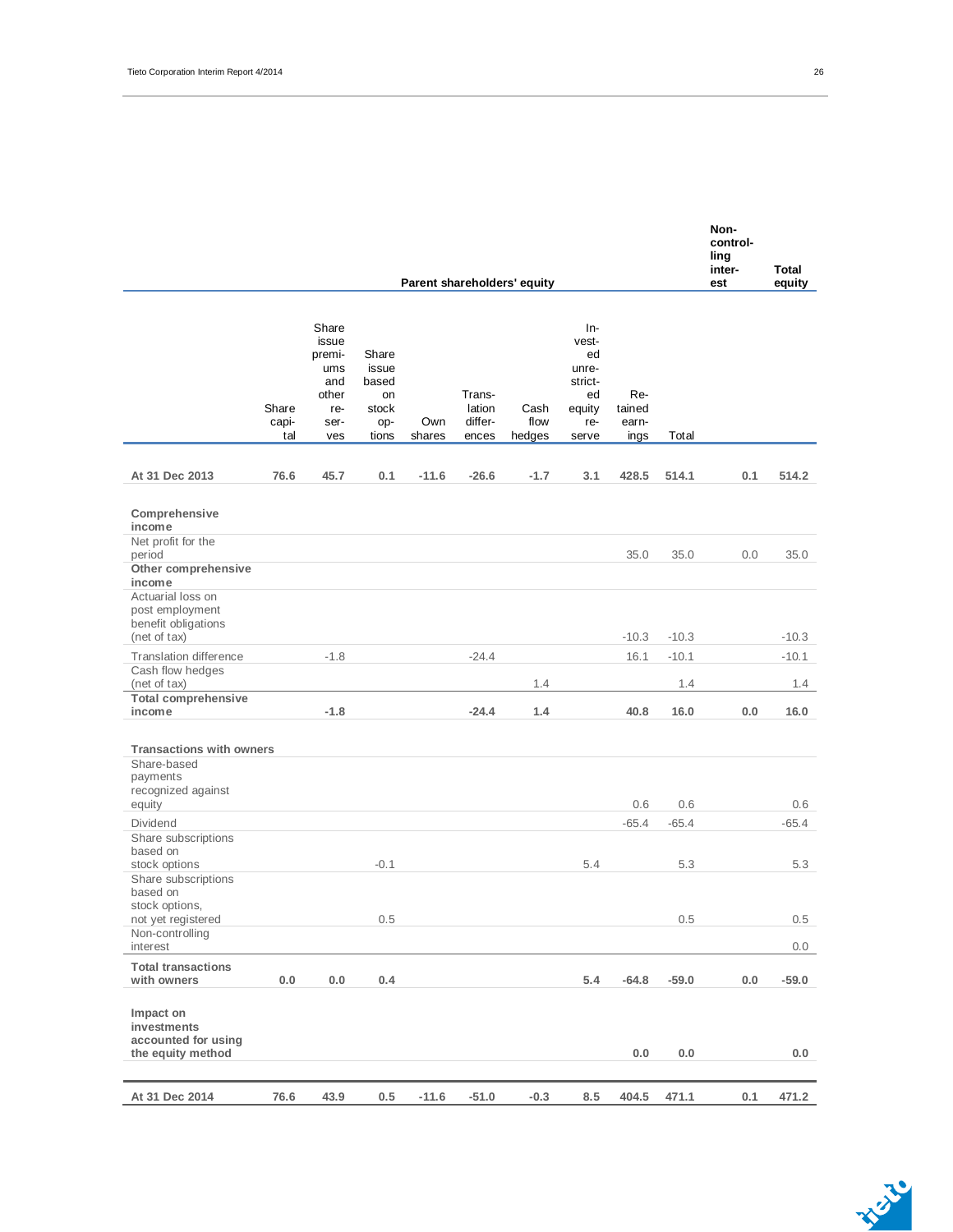## Segment information

### **Customer sales by service line, EUR million**

|                                     | 2014      | 2013      | Change | 2014     | 2013     | Change |
|-------------------------------------|-----------|-----------|--------|----------|----------|--------|
|                                     | $10 - 12$ | $10 - 12$ | %      | $1 - 12$ | $1 - 12$ | %      |
|                                     |           |           |        |          |          |        |
| <b>Managed Services</b>             | 131       | 129       | 4      | 512      | 492      | 4      |
| Consulting and System Integration   | 107       | 102       | 5      | 387      | 410      | -6     |
| <b>Industry Products</b>            | 107       | 111       | $-4$   | 395      | 416      | -5     |
| <b>Product Development Services</b> | 58        | 63        | -8     | 229      | 289      | $-21$  |
| Group total                         | 403       | 405       | $-1$   | 1 5 2 2  | 1607     | -5     |

No internal sales occur between service lines as in the management accounting revenue and costs are booked directly to the respective customer projects in the service lines.

#### **Customer sales by country, EUR million**

|                    | 2014     | Change | Share | 2013     | Share |
|--------------------|----------|--------|-------|----------|-------|
|                    | $1 - 12$ | %      | %     | $1 - 12$ | %     |
|                    |          |        |       |          |       |
| Finland            | 711      | -3     | 47    | 729      | 45    |
| Sweden             | 548      | $-1$   | 36    | 555      | 35    |
| Other              | 264      | $-18$  | 17    | 322      | 20    |
| <b>Group total</b> | 1 5 2 2  | $-5$   | 100   | 1 607    | 100   |

In Finland, IT services sales grew by 2% in 2014.

In Sweden, growth in local currencies was 4%. IT services grew by 6% in local currencies.

In Norway, growth in local currencies was 5%.

#### **Customer sales by industry group, EUR million**

|                                     | 2014      | 2013      | Change         | 2014     | 2013     | Change         |
|-------------------------------------|-----------|-----------|----------------|----------|----------|----------------|
|                                     | $10 - 12$ | $10 - 12$ | %              | $1 - 12$ | $1 - 12$ | %              |
|                                     |           |           |                |          |          |                |
| <b>Financial Services</b>           | 90        | 89        | $\overline{2}$ | 335      | 331      |                |
| Manufacturing Retail and Logistics  | 82        | 81        | 1              | 311      | 305      | $\overline{2}$ |
| Public Healthcare and Welfare       | 115       | 105       | 9              | 410      | 403      | $\overline{2}$ |
| Telecom Media and Energy            | 59        | 68        | $-14$          | 238      | 279      | -15            |
| <b>Product Development Services</b> | 58        | 63        | -8             | 229      | 289      | $-21$          |
| Group total                         | 403       | 405       | $-1$           | 1 5 2 2  | 1607     | $-5$           |

Customer sales to the telecom sector were EUR 370 (445) million during January-December.

Revenues derived from any single external customer during January–December 2014 or 2013 did not exceed the 10% level of the total net sales of the Group.

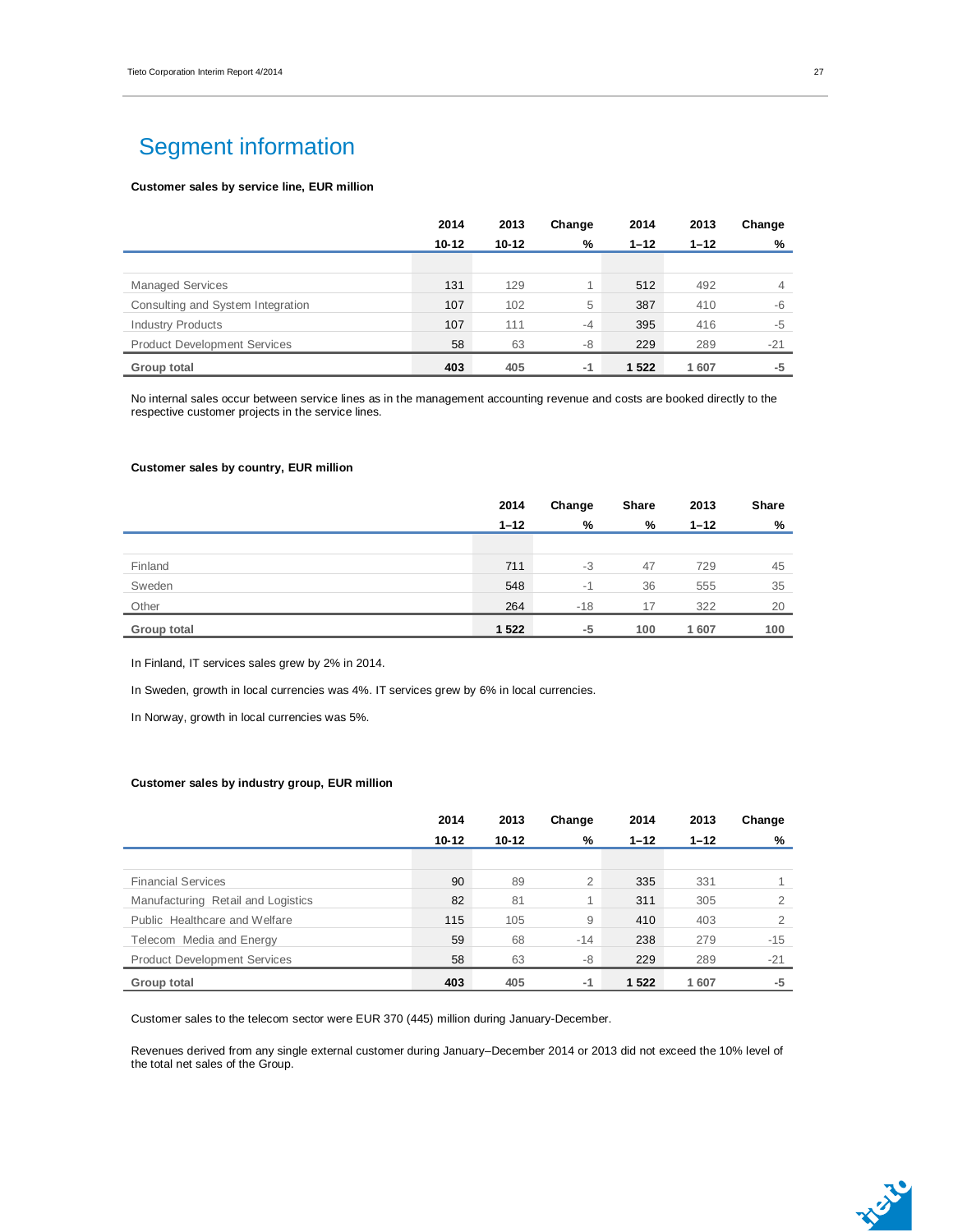### **Operating profit (EBIT) by service line, EUR million**

|                                         | 2014    | 2013      | Change   | 2014     | 2013     | Change   |
|-----------------------------------------|---------|-----------|----------|----------|----------|----------|
|                                         | 10-12   | $10 - 12$ | %        | $1 - 12$ | $1 - 12$ | %        |
|                                         |         |           |          |          |          |          |
| <b>Managed Services</b>                 | 8.2     | 0.4       | 2 191.0  | 37.6     | 10.2     | 269.9    |
| Consulting and System Integration       | 10.4    | $-1.6$    | 734.8    | 34.9     | 9.0      | 289.3    |
| <b>Industry Products</b>                | 17.4    | 28.3      | $-38.5$  | 68.1     | 81.2     | $-16.1$  |
| <b>Product Development Services</b>     | $-4.4$  | $-1.3$    | $-237.5$ | $-42.9$  | 8.4      | $-613.0$ |
| Support Functions and Global Management | $-22.1$ | $-8.5$    | $-160.9$ | $-36.5$  | $-23.0$  | $-58.5$  |
| <b>Operating profit (EBIT)</b>          | 9.5     | 17.3      | $-44.7$  | 61.1     | 85.7     | $-28.7$  |

#### **Operating margin (EBIT) by service line, %**

|                                     | 2014      | 2013      | Change | 2014     | 2013     | Change  |
|-------------------------------------|-----------|-----------|--------|----------|----------|---------|
|                                     | $10 - 12$ | $10 - 12$ |        | $1 - 12$ | $1 - 12$ |         |
|                                     |           |           |        |          |          |         |
| <b>Managed Services</b>             | 6.2       | 0.3       | 5.9    | 7.3      | 2.1      | 5.3     |
| Consulting and System Integration   | 9.8       | $-1.6$    | 11.4   | 9.0      | 2.2      | 6.8     |
| <b>Industry Products</b>            | 16.3      | 25.5      | $-9.2$ | 17.3     | 19.5     | $-2.3$  |
| <b>Product Development Services</b> | $-7.5$    | $-2.0$    | $-5.5$ | $-18.7$  | 2.9      | $-21.6$ |
| <b>Operating margin (EBIT)</b>      | 2.4       | 4.3       | $-1.9$ | 4.0      | 5.3      | $-1.3$  |

### **Operating profit (EBIT) excl. one-off items by service line, EUR million**

|                                         | 2014      | 2013      | Change  | 2014     | 2013     | Change  |
|-----------------------------------------|-----------|-----------|---------|----------|----------|---------|
|                                         | $10 - 12$ | $10 - 12$ | %       | $1 - 12$ | $1 - 12$ | %       |
|                                         |           |           |         |          |          |         |
| <b>Managed Services</b>                 | 9.0       | 9.0       | 0.2     | 38.4     | 21.0     | 82.8    |
| Consulting and System Integration       | 10.2      | 7.7       | 31.4    | 38.3     | 32.0     | 19.4    |
| <b>Industry Products</b>                | 19.6      | 28.5      | $-31.3$ | 70.3     | 82.8     | $-15.1$ |
| <b>Product Development Services</b>     | 11.9      | 2.7       | 347.5   | 21.7     | 19.4     | 11.6    |
| Support Functions and Global Management | $-6.3$    | $-5.8$    | $-7.3$  | $-18.5$  | $-14.2$  | $-30.6$ |
| <b>Operating profit (EBIT)</b>          | 44.4      | 42.0      | 5.5     | 150.2    | 141.2    | 6.4     |

### **Operating margin (EBIT) excl. one-off items by service line, %**

|                                     | 2014      | 2013      | Change | 2014     | 2013     | Change |
|-------------------------------------|-----------|-----------|--------|----------|----------|--------|
|                                     | $10 - 12$ | $10 - 12$ |        | $1 - 12$ | $1 - 12$ |        |
|                                     |           |           |        |          |          |        |
| <b>Managed Services</b>             | 6.9       | 6.9       | $-0.1$ | 7.5      | 4.3      | 3.2    |
| Consulting and System Integration   | 9.5       | 7.6       | 1.9    | 9.9      | 7.8      | 2.1    |
| <b>Industry Products</b>            | 18.3      | 25.7      | $-7.4$ | 17.8     | 19.9     | $-2.1$ |
| <b>Product Development Services</b> | 20.5      | 4.2       | 16.3   | 9.5      | 6.7      | 2.7    |
| <b>Operating margin (EBIT)</b>      | 11.0      | 10.4      | 0.6    | 9.9      | 8.8      | 1.1    |

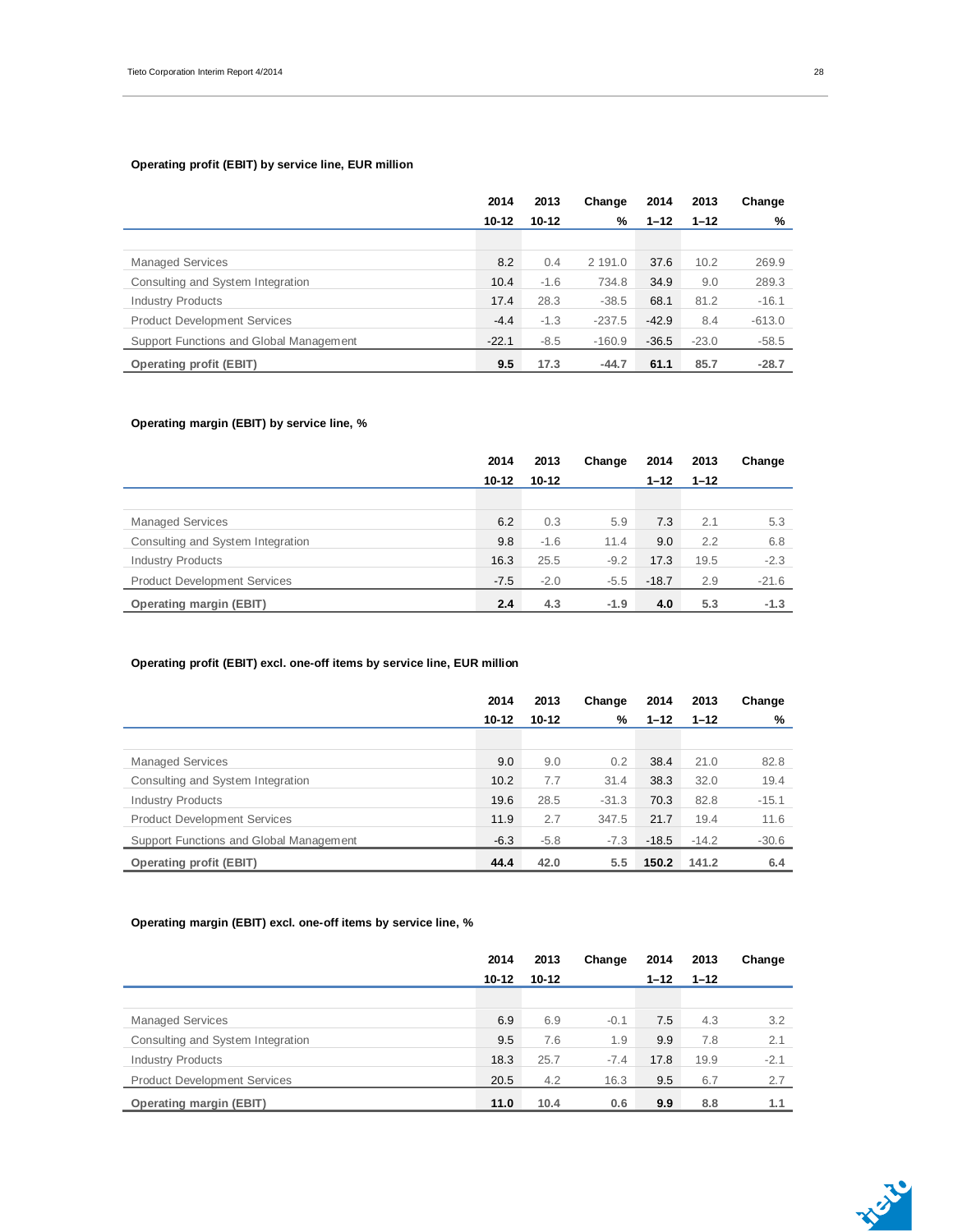#### **Personnel by service line**

|                                         | End of period |              |              |          | Average  |          |
|-----------------------------------------|---------------|--------------|--------------|----------|----------|----------|
|                                         | 2014          | Change       | <b>Share</b> | 2013     | 2014     | 2013     |
|                                         | $1 - 12$      | %            | %            | $1 - 12$ | $1 - 12$ | $1 - 12$ |
|                                         |               |              |              |          |          |          |
| <b>Managed Services</b>                 | 3 3 2 1       | 7            | 24           | 3 0 9 0  | 3 1 6 2  | 3 1 1 2  |
| Consulting and System Integration       | 3953          | $-1$         | 29           | 3 986    | 3 9 0 3  | 4 1 9 2  |
| <b>Industry Products</b>                | 3 1 8 1       | 9            | 23           | 2919     | 3 0 3 3  | 2996     |
| <b>Product Development Services</b>     | 2 1 1 4       | $-34$        | 15           | 3 1 9 3  | 2 7 6 1  | 3673     |
| <b>Service Lines total</b>              | 12 5 68       | $-5$         | 92           | 13 188   | 12 859   | 13 973   |
| <b>Industry Groups</b>                  | 415           | 6            | 3            | 390      | 408      | 418      |
| Support Functions and Global Management | 738           | $\mathbf{0}$ | 5            | 740      | 740      | 780      |
| Group total                             | 13720         | $-4$         | 100          | 14 3 18  | 14 007   | 15 170   |

### **Personnel by country**

|                    | End of period |                |                |          | Average  |          |
|--------------------|---------------|----------------|----------------|----------|----------|----------|
|                    | 2014          | Change         | Share          | 2013     | 2014     | 2013     |
|                    | $1 - 12$      | %              | $\%$           | $1 - 12$ | $1 - 12$ | $1 - 12$ |
|                    |               |                |                |          |          |          |
| Finland            | 4 1 2 2       | $-7$           | 30             | 4 4 0 9  | 4 2 6 5  | 4678     |
| Sweden             | 2 5 4 8       | $-6$           | 19             | 2701     | 2586     | 2811     |
| Czech Republic     | 2 0 7 7       | $\overline{7}$ | 15             | 1 940    | 2 0 0 2  | 1920     |
| India              | 1979          | 24             | 14             | 1591     | 1752     | 1579     |
| China              | 379           | $-60$          | 3              | 949      | 694      | 1 0 4 1  |
| Latvia             | 680           | $-1$           | 5              | 689      | 687      | 671      |
| Poland             | 507           | $-30$          | $\overline{4}$ | 722      | 606      | 884      |
| Norway             | 417           | $-5$           | 3              | 438      | 424      | 444      |
| Philippines        | 227           | $-2$           | 2              | 231      | 235      | 197      |
| Lithuania          | 122           | $-5$           | 1              | 129      | 127      | 132      |
| Other              | 662           | 28             | 5              | 519      | 630      | 813      |
| Group total        | 13720         | $-4$           | 100            | 14 3 18  | 14 007   | 15 170   |
| Onshore countries  | 7 3 8 6       | $-6$           | 54             | 7835     | 7 5 7 4  | 8513     |
| Offshore countries | 6 3 3 4       | $-2$           | 46             | 6483     | 6433     | 6657     |
| Group total        | 13720         | $-4$           | 100            | 14 318   | 14 007   | 15 170   |

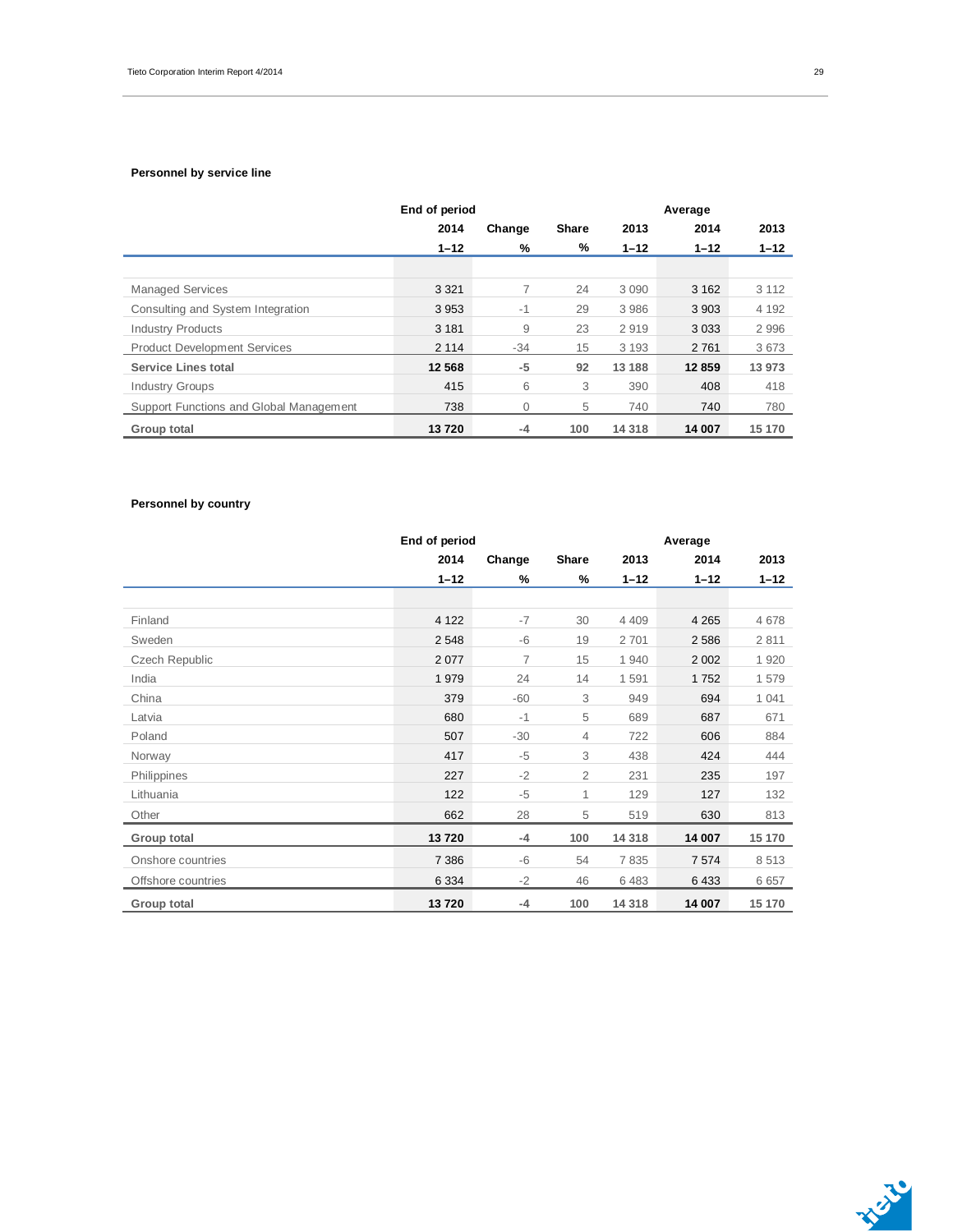### **Non-current assets by country, EUR million**

|                                 | 2014   | 2013   | Change |
|---------------------------------|--------|--------|--------|
|                                 | 31 Dec | 31 Dec | %      |
|                                 |        |        |        |
| Finland                         | 84.6   | 101.5  | $-17$  |
| Sweden                          | 24.6   | 28.0   | $-12$  |
| Other                           | 5.8    | 9.2    | $-37$  |
| <b>Total non-current assets</b> | 115.0  | 138.7  | $-17$  |

Goodwill is allocated to the Cash Generating Units which include several countries and therefore goodwill is not included in the country specific non-current assets shown above.

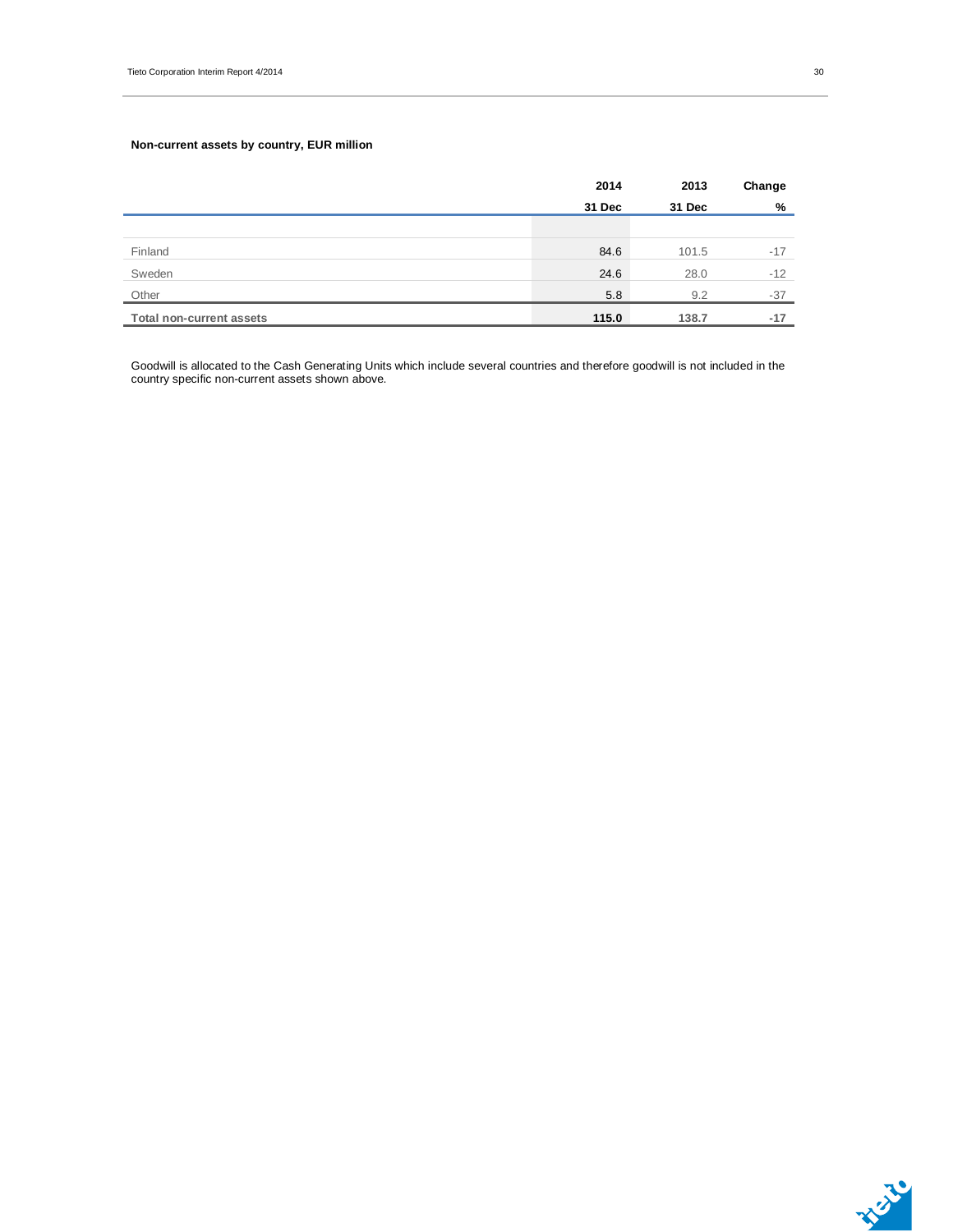### **Depreciation by service line, EUR million**

|                                         | 2014      | 2013      | Change | 2014     | 2013     | Change |
|-----------------------------------------|-----------|-----------|--------|----------|----------|--------|
|                                         | $10 - 12$ | $10 - 12$ | %      | $1 - 12$ | $1 - 12$ | %      |
|                                         |           |           |        |          |          |        |
| <b>Managed Services</b>                 | 12.7      | 16.9      | $-25$  | 50.8     | 67.1     | $-24$  |
| Consulting and System Integration       | 0.2       | 0.3       | $-33$  | 0.7      | 1.0      | $-31$  |
| <b>Industry Products</b>                | 0.1       | 0.1       | 24     | 0.4      | 0.5      | $-19$  |
| <b>Product Development Services</b>     | 0.7       | 0.1       | 358    | 1.0      | 0.7      | 41     |
| Support Functions and Global Management | 4.2       | 2.3       | 82     | 10.7     | 8.8      | 21     |
| Group total                             | 17.9      | 19.7      | $-10$  | 63.5     | 78.1     | $-19$  |

### **Amortization on allocated intangible assets from acquisitions by service line, EUR million**

|                                         | 2014                     | 2013                     | Change                   | 2014                     | 2013                     | Change |
|-----------------------------------------|--------------------------|--------------------------|--------------------------|--------------------------|--------------------------|--------|
|                                         | $10 - 12$                | $10 - 12$                | %                        | $1 - 12$                 | $1 - 12$                 | %      |
|                                         |                          |                          |                          |                          |                          |        |
| <b>Managed Services</b>                 | $\overline{\phantom{a}}$ | 0.4                      | $\overline{\phantom{a}}$ | 0.2                      | 1.8                      | -88    |
| Consulting and System Integration       | 0.1                      | 0.2                      | $-30$                    | 0.5                      | 0.6                      | $-21$  |
| <b>Industry Products</b>                | 0.1                      | 0.2                      | $-67$                    | 0.3                      | 0.9                      | -66    |
| <b>Product Development Services</b>     |                          | 0.1                      | $\overline{\phantom{a}}$ | $\overline{\phantom{a}}$ | 0.4                      |        |
| Support Functions and Global Management | $\overline{\phantom{0}}$ | $\overline{\phantom{a}}$ | $\overline{\phantom{a}}$ | $\overline{\phantom{a}}$ | $\overline{\phantom{a}}$ |        |
| Group total                             | 0.2                      | 0.9                      | -80                      | 1.0                      | 3.7                      | $-74$  |

#### **Impairment losses by service line, EUR million**

|                                         | 2014                     | 2013                     | Change                   | 2014                     | 2013     | Change  |
|-----------------------------------------|--------------------------|--------------------------|--------------------------|--------------------------|----------|---------|
|                                         | $10 - 12$                | $10 - 12$                | %                        | $1 - 12$                 | $1 - 12$ | %       |
|                                         |                          |                          |                          |                          |          |         |
| <b>Managed Services</b>                 |                          | $\overline{\phantom{a}}$ | $\,$                     | $\overline{\phantom{a}}$ | 0.1      |         |
| Consulting and System Integration       | $\overline{\phantom{0}}$ | $\overline{\phantom{a}}$ | $\overline{\phantom{a}}$ | $\overline{\phantom{a}}$ | 2.6      |         |
| <b>Industry Products</b>                |                          | $\overline{\phantom{a}}$ | $\overline{\phantom{a}}$ | $\overline{\phantom{a}}$ | 1.3      |         |
| <b>Product Development Services</b>     |                          | $\overline{\phantom{a}}$ | $\overline{\phantom{a}}$ | 39.6                     | 3.6      | 1 0 1 4 |
| Support Functions and Global Management |                          |                          | $\,$                     | $\overline{\phantom{a}}$ | 0.4      |         |
| Group total                             | -                        | ۰                        | ×.                       | 39.6                     | 8.0      | 398     |



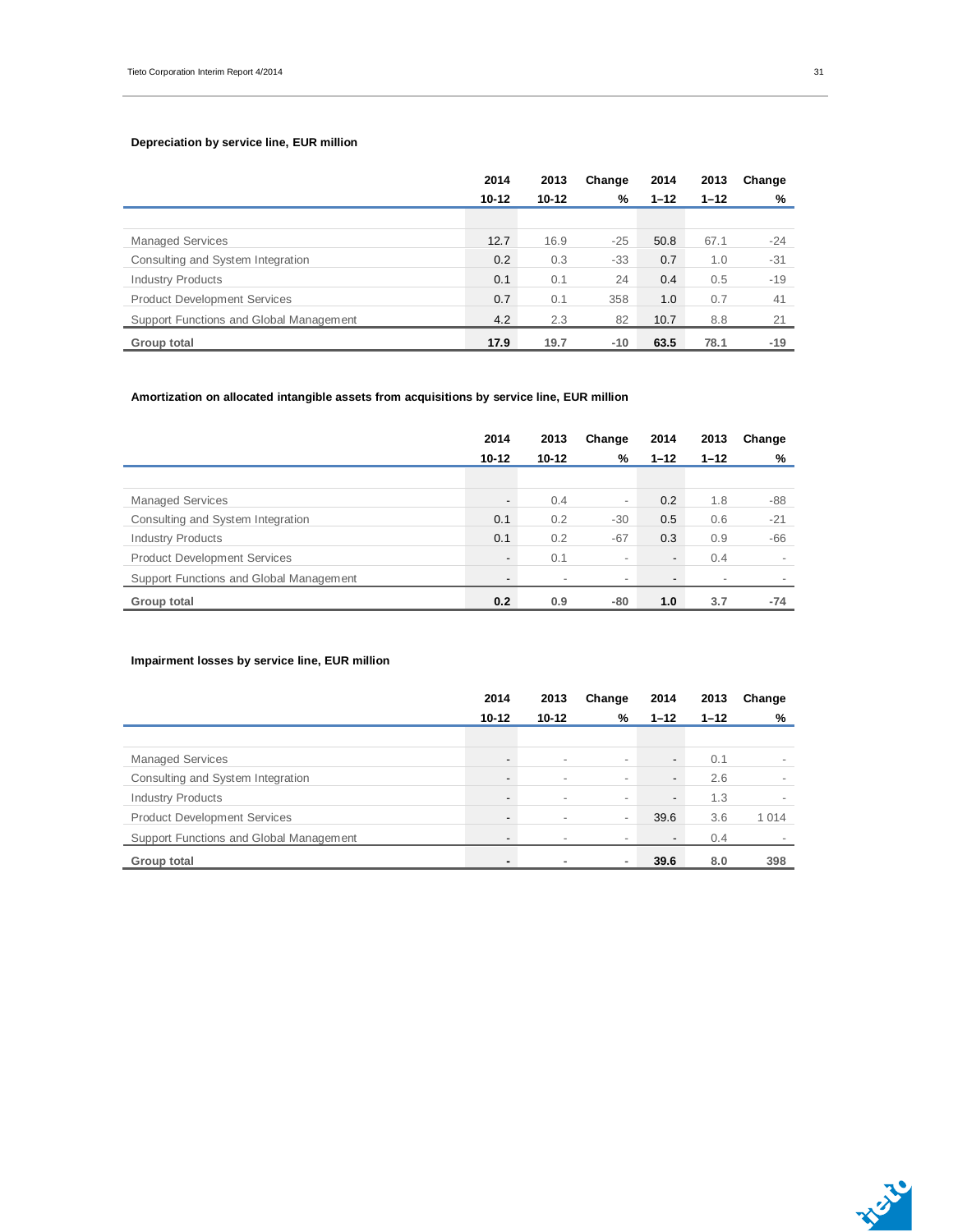|                                               | 31 Dec 2014 | 31 Dec 2013 |
|-----------------------------------------------|-------------|-------------|
|                                               |             |             |
| For Tieto obligations                         |             |             |
| Guarantees                                    |             |             |
| Performance guarantees                        | 27.3        | 39.3        |
| Lease guarantees                              | 9.9         | 11.1        |
| Other                                         | 0.2         | 0.4         |
| Other Tieto obligations                       |             |             |
| Rent commitments due in one year              | 44.7        | 52.7        |
| Rent commitments due in 1-5 years             | 100.3       | 117.8       |
| Rent commitments due after 5 years            | 11.3        | 24.8        |
| Operating lease commitments due in one year   | 6.5         | 5.3         |
| Operating lease commitments due in 1-5 years  | 8.6         | 5.7         |
| Operating lease commitments due after 5 years | 0.7         | 0.8         |
| Commitments to purchase assets                | 12.6        | 17.5        |
| On behalf of joint ventures                   |             |             |
| On behalf of others                           |             |             |
| Guarantees                                    | 0.7         | 1.0         |



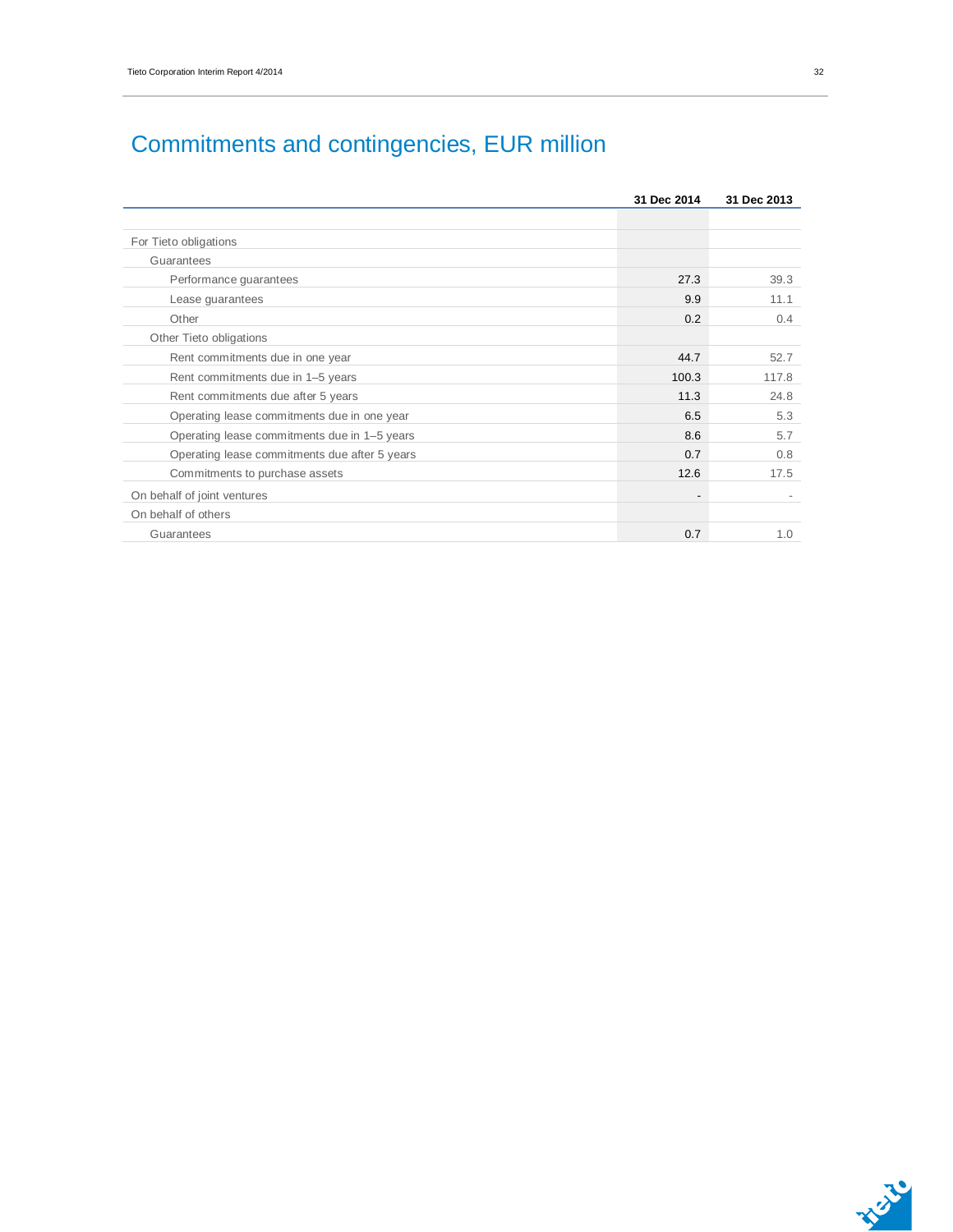## Derivatives, EUR million

### **Notional amounts of derivatives**

Includes the gross amount of all notional values for contracts that have not yet been settled or closed. The amount of notional value outstanding is not necessarily a measure or indication of market risk as the exposure of certain contracts may be offset by other contracts.

|                                            | 31 Dec 2014 | 31 Dec 2013 |
|--------------------------------------------|-------------|-------------|
|                                            |             |             |
| Foreign exchange forward contracts         | 160.1       | 180.6       |
| Forward contracts outside hedge accounting | 115.7       | 129.5       |
| Forward contracts within hedge accounting  | 44.4        | 51.1        |
| Electricity price futures contracts        | 0.8         |             |

#### **Fair values of derivatives**

| The net fair values of derivative financial instruments at the balance sheet date | 31 Dec 2014 | 31 Dec 2013 |
|-----------------------------------------------------------------------------------|-------------|-------------|
|                                                                                   |             |             |
| Foreign exchange forward contracts                                                | $-0.4$      | $-3.3$      |
| Electricity price futures contracts                                               | $-0.1$      |             |

Derivatives are used for economic hedging purposes only.

| Gross positive fair values of derivatives    | 31 Dec 2014 | 31 Dec 2013 |
|----------------------------------------------|-------------|-------------|
|                                              |             |             |
| Foreign exchange forward contracts           | 1.4         | 0.6         |
| Forward contracts outside hedge accounting   | 1.4         |             |
| Forward contracts within hedge accounting *) |             |             |
| Electricity price futures contracts          |             |             |

| Gross negative fair values of derivatives    | 31 Dec 2014 | 31 Dec 2013 |
|----------------------------------------------|-------------|-------------|
|                                              |             |             |
| Foreign exchange forward contracts           | $-1.8$      | $-3.9$      |
| Forward contracts outside hedge accounting   | $-1.4$      | $-1.6$      |
| Forward contracts within hedge accounting *) | $-0.4$      | $-2.3$      |
| Electricity price futures contracts          | $-0.1$      | $-0.3$      |

| *) Forward contracts within hedge accounting (net)                           | -04 |  |
|------------------------------------------------------------------------------|-----|--|
| The amount recognized in equity                                              | -04 |  |
| Net periodic interest rate difference recognized in interest income/expenses |     |  |

Foreign exchange derivatives' fair values are calculated according to FX and interest rates on the closing date.

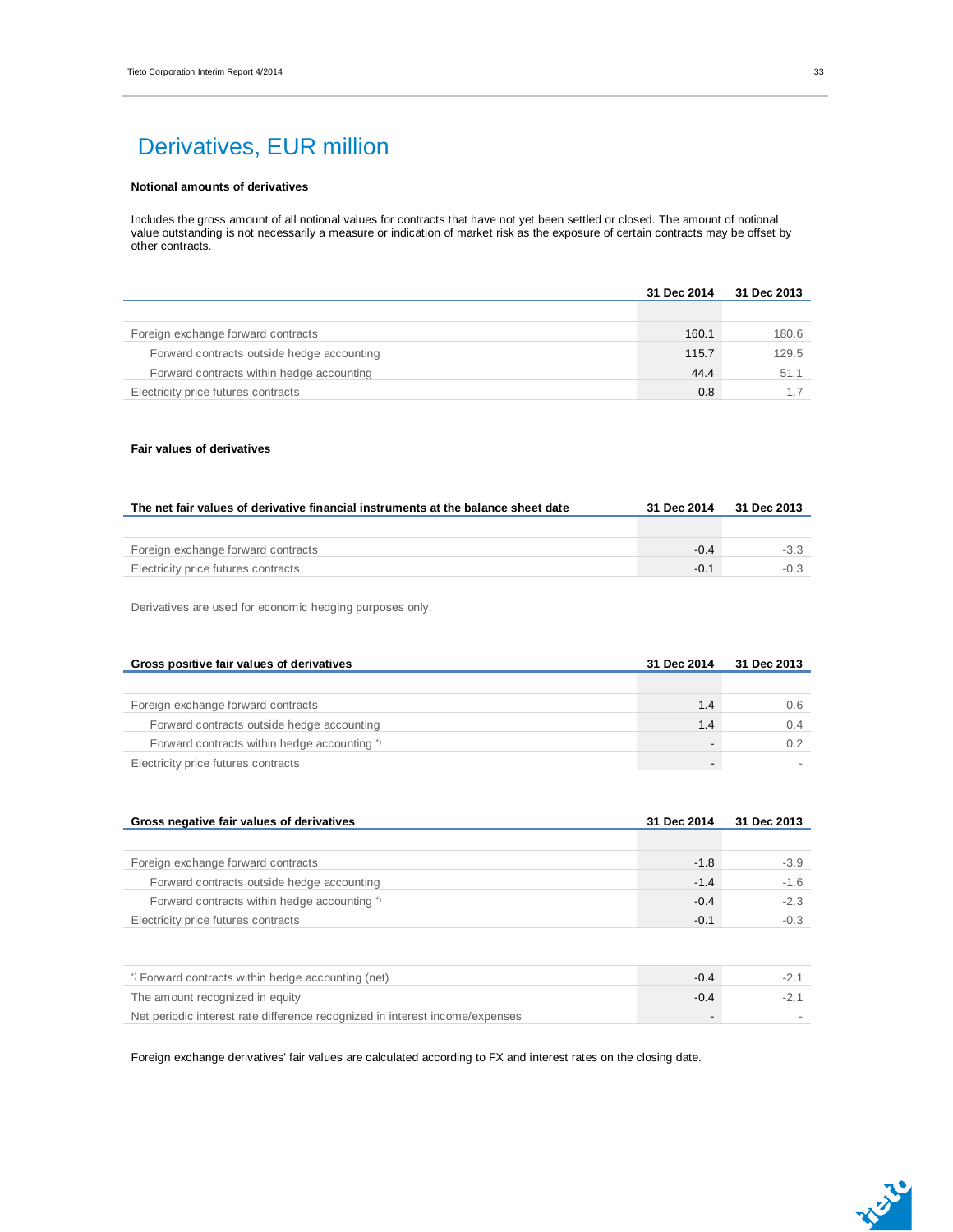The hedged highly probable forecast transactions denominated in foreign currency are expected to occur at various dates during the next 12 months. Gains and losses recognized in the hedging reserve in equity (note Other reserves) on forward foreign exchange contracts as of 31 December 2014 amounted to net EUR -0.4 million (EUR -2.1 in 31 December 2013). These are recognized in the income statement in the current period or periods during which the hedged forecast transactions affect the income statement. This is usually within 12 months of the end of the reporting period. The hedged cash flows are expected to expire monthly within 12 months.

The efficient portion of cash flow hedges recognized in net sales at 31 December 2014 amounted to a gain of EUR 0.5 million (EUR 0.7 million in 31 December 2013) and a loss of EUR 2.5 million (EUR 1.6 million in 31 December 2013) including the interest rate difference.

The inefficient portion recognized in the other operating income that arises from cash flow hedges amounts to a gain of EUR 0.0 million at 31 December 2014 (EUR 0.3 million gain in 31 December 2013). The inefficient portion recognized in other operating expenses that arises from cash flow hedges amounts to a loss of EUR 0.3 million at 31 December 2014 (EUR 0.2 million in 31 December 2013).

#### **Other reserves**

#### **Cash flow hedges**

| <b>EUR million</b>        | <b>Hedging</b><br>reserve |
|---------------------------|---------------------------|
| Balance at 1 Jan 2013     | 0.2                       |
| Fair value gains in year  | 1.6                       |
| Fair value losses in year | $-4.0$                    |
| Tax on fair value gains   | 0.5                       |
| Tax on fair value losses  | 0.0                       |
| Balance at 31 Dec 2013    | $-1.7$                    |
|                           |                           |
| Balance at 1 Jan 2014     | $-1.7$                    |
| Fair value gains in year  | 2.0                       |
| Fair value losses in year | $-0.3$                    |
| Tax on fair value gains   | 0.0                       |
| Tax on fair value losses  | $-0.3$                    |
| Balance at 31 Dec 2014    | $-0.3$                    |



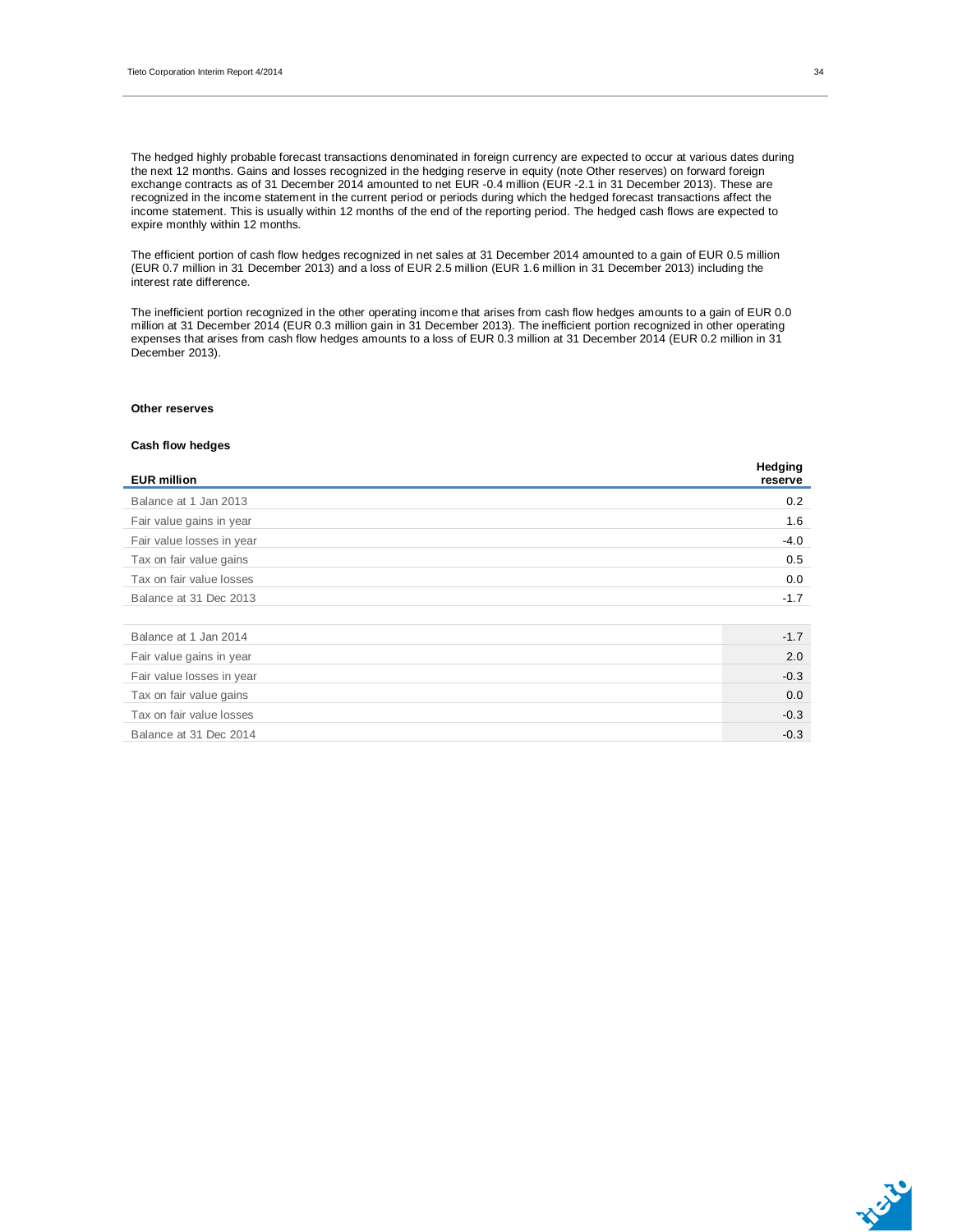#### **Fair value measurement of financial assets and liabilities**

| <b>EUR million</b>                                         |                          |                          |                          |       |
|------------------------------------------------------------|--------------------------|--------------------------|--------------------------|-------|
| 31 Dec 2014                                                | Level 1                  | Level 2                  | Level 3                  | Total |
|                                                            |                          |                          |                          |       |
| Financial assets at fair value through profit or loss      |                          |                          |                          |       |
| Derivatives                                                | $\overline{\phantom{a}}$ | 1.4                      | $\overline{\phantom{a}}$ | 1.4   |
| Available-for-sale investments                             | $\overline{\phantom{a}}$ | $\overline{\phantom{a}}$ | 0.7                      | 0.7   |
|                                                            |                          |                          |                          |       |
| Financial liabilities at fair value through profit or loss |                          |                          |                          |       |
| Derivatives                                                | $\overline{\phantom{a}}$ | 1.9                      | $\overline{\phantom{a}}$ | 1.9   |

#### **EUR million**

| 31 Dec 2013                                                | Level 1 | Level 2 | Level 3                  | Total |
|------------------------------------------------------------|---------|---------|--------------------------|-------|
|                                                            |         |         |                          |       |
| Financial assets at fair value through profit or loss      |         |         |                          |       |
| Derivatives                                                | -       | 0.6     | $\overline{\phantom{a}}$ | 0.6   |
| Available-for-sale investments                             | $\,$    |         | 0.7                      | 0.7   |
|                                                            |         |         |                          |       |
| Financial liabilities at fair value through profit or loss |         |         |                          |       |
| Derivatives                                                | -       | 4.2     | $\,$                     | 4.2   |

Available-for-sale investments' fair value measurement is based on their initial value. The fair market value cannot be reliably estimated due to lack of proper market for the assets.

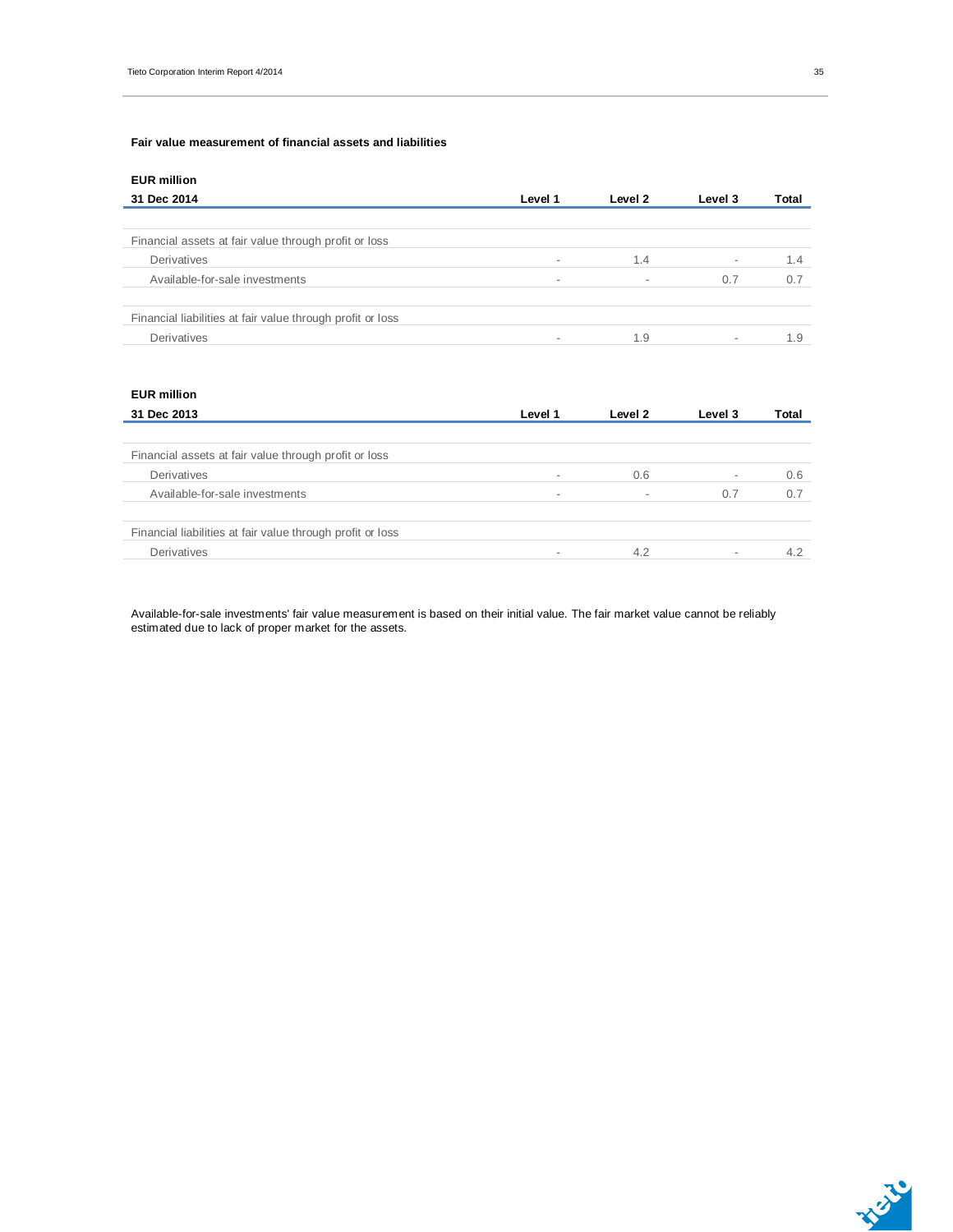## QUARTERLY FIGURES

#### **Key figures**

|                                                                                      | 2014<br>$10 - 12$ | 2014<br>$7 - 9$ | 2014<br>$4 - 6$ | 2014<br>$1 - 3$ | 2013<br>$10 - 12$ | 2013<br>7–9 | 2013<br>$4 - 6$ | 2013<br>$1 - 3$ |
|--------------------------------------------------------------------------------------|-------------------|-----------------|-----------------|-----------------|-------------------|-------------|-----------------|-----------------|
|                                                                                      |                   |                 |                 |                 |                   |             |                 |                 |
| Earnings per share, EUR                                                              |                   |                 |                 |                 |                   |             |                 |                 |
| <b>Basic</b>                                                                         | 0.09              | $-0.17$         | 0.23            | 0.34            | 0.21              | 0.25        | 0.10            | 0.30            |
| <b>Diluted</b>                                                                       | 0.09              | $-0.17$         | 0.23            | 0.34            | 0.21              | 0.25        | 0.10            | 0.30            |
| Equity per share, EUR                                                                | 6.44              | 6.52            | 6.70            | 6.56            | 7.08              | 7.08        | 6.67            | 6.79            |
| Return on equity 12-month rolling, %                                                 | 7.1               | 8.7             | 15.3            | 13.5            | 12.0              | 5.4         | 6.6             | 3.7             |
| Return on capital employed 12-month<br>rolling, $\%$ <sup><math>\degree</math></sup> | 9.8               | 10.4            | 14.8            | 15.3            | 13.5              | 9.0         | 10.3            | 8.1             |
| Equity ratio, %                                                                      | 47.8              | 51.4            | 48.7            | 44.9            | 49.3              | 46.7        | 44.0            | 43.2            |
| Interest-bearing net debt, EUR million                                               | $-59.2$           | 25.7            | 30.3            | $-20.5$         | 15.5              | 52.6        | 81.1            | 18.3            |
| Gearing, %                                                                           | $-12.6$           | 5.4             | 6.2             | $-4.3$          | 3.0               | 10.2        | 16.8            | 3.7             |
| Investments, EUR million                                                             | 12.9              | 10.1            | 7.1             | 13.4            | 23.6              | 15.5        | 15.3            | 17.3            |

\*) When calculating Return on capital employed the negative net impact on interest rate swaps and exchange differences are now considered as other financial expenses. The key figure for year 2013 has been correspondingly restated.

The balance sheet items concerning year 2012 in the 12-month average denominator are not restated according to the IFRS 11 'Joint arrangements'.

#### **Income statement, EUR million**

|                                                                           | 2014<br>$10 - 12$ | 2014<br>$7 - 9$ | 2014<br>$4 - 6$ | 2014<br>$1 - 3$ | 2013<br>$10 - 12$ | 2013<br>7–9 | 2013<br>$4 - 6$ | 2013<br>$1 - 3$ |
|---------------------------------------------------------------------------|-------------------|-----------------|-----------------|-----------------|-------------------|-------------|-----------------|-----------------|
|                                                                           |                   |                 |                 |                 |                   |             |                 |                 |
| Net sales                                                                 | 402.9             | 346.2           | 386.4           | 387.0           | 405.1             | 361.1       | 416.7           | 423.9           |
| Other operating income                                                    | 7.0               | 3.5             | 3.8             | 3.8             | 6.5               | 4.5         | 3.1             | 4.0             |
| Employee benefit expenses                                                 | 226.5             | 182.8           | 219.3           | 217.4           | 230.7             | 199.8       | 244.7           | 248.5           |
| Depreciation amortization and impairment<br>charges                       | 18.0              | 55.0            | 15.6            | 15.4            | 20.6              | 19.3        | 28.6            | 21.2            |
| Other operating expenses                                                  | 157.2             | 117.4           | 135.1           | 125.1           | 144.4             | 123.5       | 133.8           | 131.4           |
| Share of profit from investments accounted<br>for using the equity method | 1.3               | 1.6             | 1.3             | 1.1             | 1.4               | 1.3         | 2.1             | 2.5             |
| Operating profit (EBIT)                                                   | 9.5               | $-3.9$          | 21.5            | 34.0            | 17.3              | 24.3        | 14.8            | 29.3            |
| Financial income and expenses                                             | $-0.9$            | $-1.4$          | $-1.0$          | $-1.2$          | $-1.6$            | $-1.7$      | $-1.8$          | $-1.5$          |
| Profit before taxes                                                       | 8.6               | $-5.3$          | 20.5            | 32.8            | 15.7              | 22.6        | 13.0            | 27.8            |
| Income taxes                                                              | $-1.9$            | $-7.5$          | $-4.0$          | $-8.2$          | $-0.7$            | $-4.2$      | $-5.6$          | $-6.4$          |
| Net profit for the period                                                 | 6.7               | $-12.8$         | 16.5            | 24.6            | 15.0              | 18.4        | 7.4             | 21.4            |

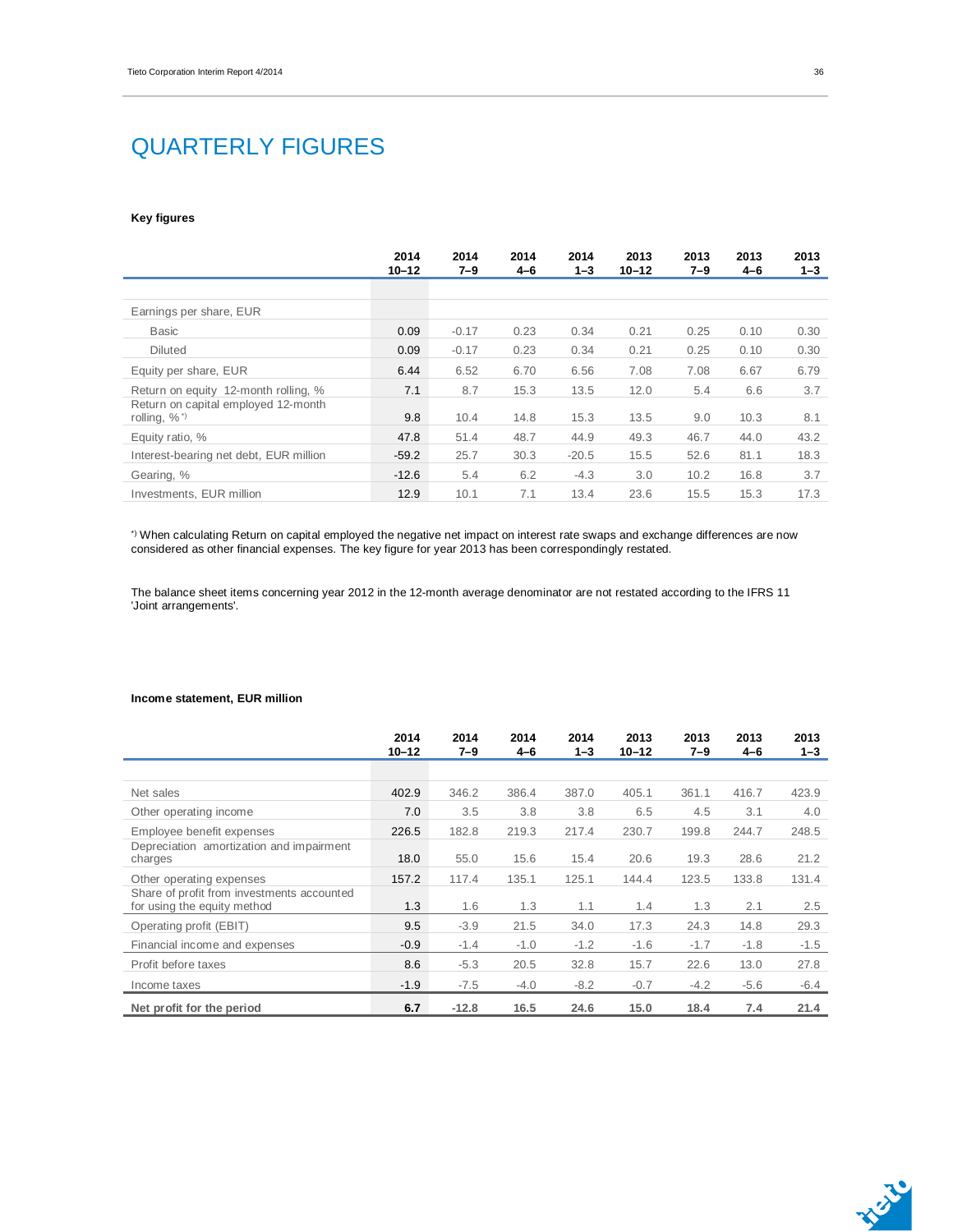#### **Balance sheet, EUR million**

|                                                      | 2014<br>31 Dec           | 2014<br>30 Sep | 2014<br>30 Jun | 2014<br>31 Mar | 2013<br>31 Dec | 2013<br>30 Sep | 2013<br>30 Jun | 2013<br>31 Mar |
|------------------------------------------------------|--------------------------|----------------|----------------|----------------|----------------|----------------|----------------|----------------|
|                                                      |                          |                |                |                |                |                |                |                |
| Goodwill                                             | 323.7                    | 329.5          | 367.5          | 371.1          | 372.3          | 376.7          | 374.8          | 383.9          |
| Other intangible assets                              | 32.8                     | 39.5           | 41.3           | 43.2           | 44.1           | 40.3           | 45.9           | 51.1           |
| Property plant and equipment                         | 82.2                     | 82.2           | 85.4           | 93.2           | 94.6           | 96.4           | 98.1           | 100.3          |
| Investments accounted for using<br>the equity method | 19.3                     | 19.7           | 18.1           | 16.7           | 21.5           | 20.2           | 20.2           | 18.1           |
| Other non-current assets                             | 34.9                     | 31.2           | 33.9           | 30.5           | 31.5           | 34.6           | 38.1           | 36.6           |
| Total non-current assets                             | 492.9                    | 502.1          | 546.2          | 554.7          | 564.0          | 568.2          | 577.1          | 590.0          |
| Trade receivables and other<br>current assets        | 378.0                    | 390.4          | 411.7          | 437.5          | 416.5          | 439.8          | 463.1          | 482.6          |
| Cash and cash equivalents                            | 160.6                    | 84.4           | 99.6           | 136.3          | 114.1          | 150.6          | 126.4          | 93.1           |
| Total current assets                                 | 538.6                    | 474.8          | 511.3          | 573.8          | 530.6          | 590.4          | 589.5          | 575.7          |
| Assets classified as held<br>for sale                | $\overline{\phantom{a}}$ |                |                |                |                | 2.0            |                | 47.3           |
| <b>Total assets</b>                                  | 1 031.5                  | 976.9          | 1 057.5        | 1 1 28.5       | 1 094.6        | 1 160.6        | 1 1 66.6       | 1 213.0        |
|                                                      |                          |                |                |                |                |                |                |                |
| Total equity                                         | 471.2                    | 477.0          | 489.8          | 476.2          | 514.2          | 513.5          | 483.9          | 488.7          |
|                                                      |                          |                |                |                |                |                |                |                |
| Non-current loans                                    | 100.8                    | 101.7          | 101.6          | 102.1          | 103.1          | 101.0          | 102.1          | 3.8            |
| Other non-current liabilities                        | 64.2                     | 56.8           | 54.3           | 56.5           | 56.8           | 58.5           | 58.0           | 61.2           |
| Total non-current liabilities                        | 165.0                    | 158.5          | 155.9          | 158.6          | 159.9          | 159.5          | 160.1          | 65.0           |
| Trade payables and other                             |                          |                |                |                |                |                |                |                |
| current liabilities                                  |                          |                |                |                |                |                |                |                |
|                                                      | 352.2                    | 297.4          | 346.6          | 439.1          | 341.8          | 343.9          | 379.8          | 468.6          |
| Provisions                                           | 31.3                     | 23.5           | 25.1           | 33.6           | 44.2           | 32.5           | 28.3           | 26.6           |
| Current loans                                        | 11.8                     | 20.5           | 40.1           | 21.0           | 34.5           | 111.0          | 114.5          | 118.5          |
| Total current liabilities                            | 395.3                    | 341.4          | 411.8          | 493.7          | 420.5          | 487.4          | 522.6          | 613.7          |
| Liabilities classified as held<br>for sale           |                          |                |                |                |                | 0.2            |                | 45.6           |



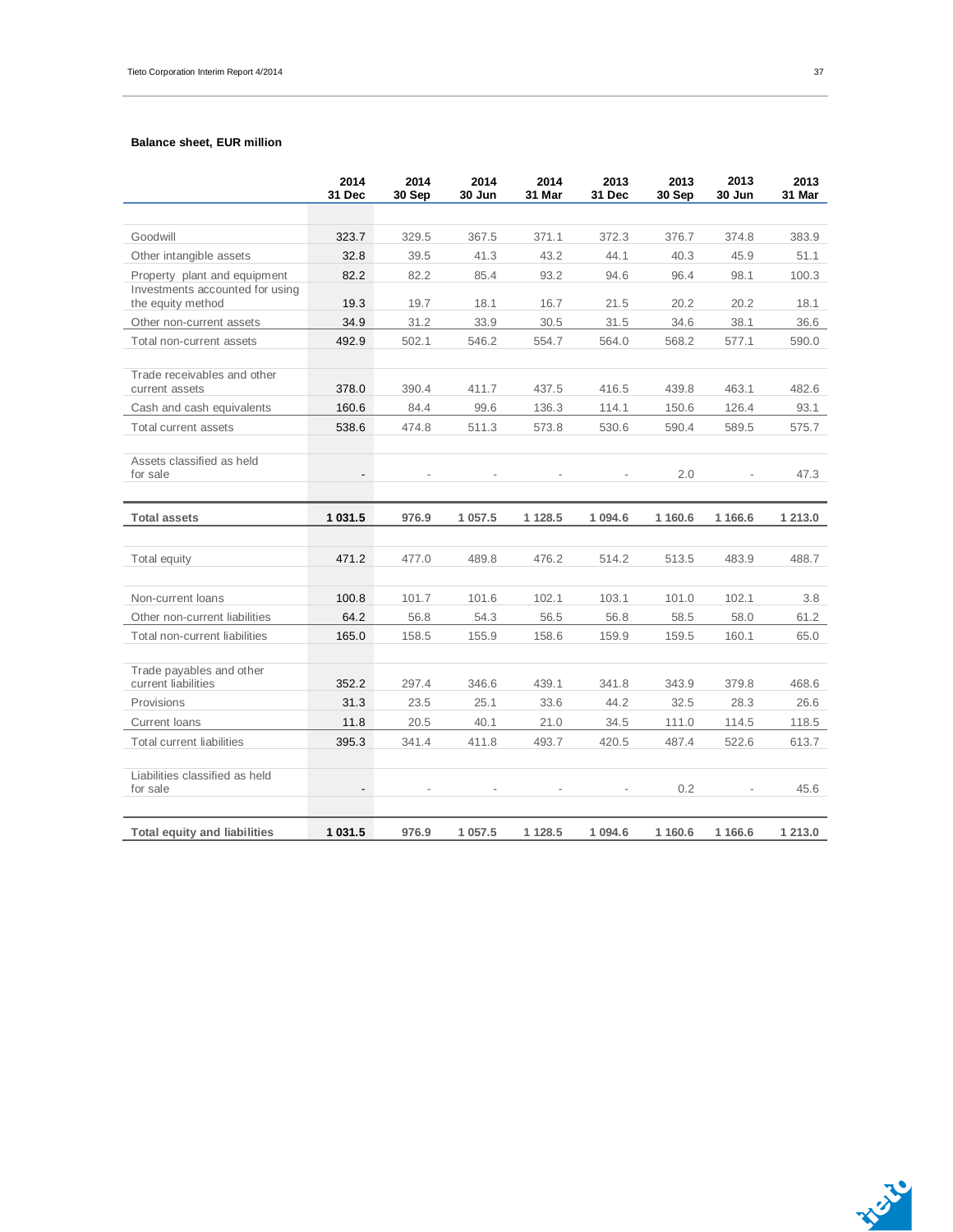### **Cash flow, EUR million**

|                                                                              | 2014<br>$10 - 12$        | 2014<br>$7 - 9$          | 2014<br>$4 - 6$          | 2014<br>$1 - 3$          | 2013<br>$10 - 12$        | 2013<br>$7 - 9$          | 2013<br>$4 - 6$          | 2013<br>$1 - 3$ |
|------------------------------------------------------------------------------|--------------------------|--------------------------|--------------------------|--------------------------|--------------------------|--------------------------|--------------------------|-----------------|
|                                                                              |                          |                          |                          |                          |                          |                          |                          |                 |
| Cash flow from operations                                                    |                          |                          |                          |                          |                          |                          |                          |                 |
| Net profit                                                                   | 6.7                      | $-12.8$                  | 16.5                     | 24.6                     | 15.0                     | 18.4                     | 7.4                      | 21.4            |
| Adjustments                                                                  | 18.3                     | 62.2                     | 18.5                     | 23.4                     | 16.3                     | 22.4                     | 29.1                     | 28.3            |
| Change in net working capital                                                | 66.0                     | $-32.7$                  | $-18.6$                  | 2.7                      | 36.2                     | 7.6                      | $-19.6$                  | $-0.2$          |
| Cash generated from operations                                               | 91.0                     | 16.7                     | 16.4                     | 50.7                     | 67.5                     | 48.4                     | 16.9                     | 49.5            |
| Net financial expenses paid                                                  | $-2.3$                   | $-0.1$                   | $-3.1$                   | $-0.3$                   | $-6.1$                   | $-1.1$                   | $-1.9$                   | $-3.0$          |
| Dividends received from investments<br>accounted for using the equity method | $\overline{\phantom{a}}$ | $\overline{\phantom{a}}$ | $\overline{\phantom{a}}$ | 5.9                      | $\overline{\phantom{a}}$ | $\overline{\phantom{a}}$ | $\overline{\phantom{a}}$ | 7.6             |
| Income taxes paid                                                            | 1.5                      | $-5.5$                   | 3.3                      | $-6.3$                   | $-3.9$                   | $-6.5$                   | $-4.3$                   | $-4.1$          |
| Net cash flow from operations                                                | 90.2                     | 11.1                     | 16.6                     | 50.0                     | 57.5                     | 40.8                     | 10.7                     | 50.0            |
| Net cash used in investing activities                                        | $-8.4$                   | $-7.1$                   | $-11.3$                  | $-12.1$                  | $-14.4$                  | $-12.3$                  | $-33.8$                  | $-13.7$         |
| Net cash used in financing activities                                        | $-8.6$                   | $-19.1$                  | $-42.7$                  | $-14.4$                  | $-80.6$                  | $-4.6$                   | 40.5                     | $-7.3$          |
| Change in cash and cash equivalents                                          | 73.2                     | $-15.1$                  | $-37.4$                  | 23.5                     | $-37.5$                  | 23.9                     | 17.4                     | 29.0            |
| Cash and cash equivalents at the beginning<br>of period                      | 84.4                     | 99.6                     | 136.3                    | 114.1                    | 150.6                    | 126.4                    | 93.1                     | 75.8            |
| Foreign exchange differences                                                 | 3.0                      | $-0.1$                   | 0.7                      | $-1.3$                   | 1.0                      | 0.3                      | 2.2                      | 2.0             |
| Assets classified as held for sale                                           | $\overline{\phantom{a}}$ | $\overline{\phantom{a}}$ | $\overline{a}$           | $\overline{\phantom{a}}$ |                          |                          | 13.7                     | $-13.7$         |
| Change in cash and cash equivalents                                          | 73.2                     | $-15.1$                  | $-37.4$                  | 23.5                     | $-37.5$                  | 23.9                     | 17.4                     | 29.0            |
| Cash and cash equivalents at the end<br>of period                            | 160.6                    | 84.4                     | 99.6                     | 136.3                    | 114.1                    | 150.6                    | 126.4                    | 93.1            |

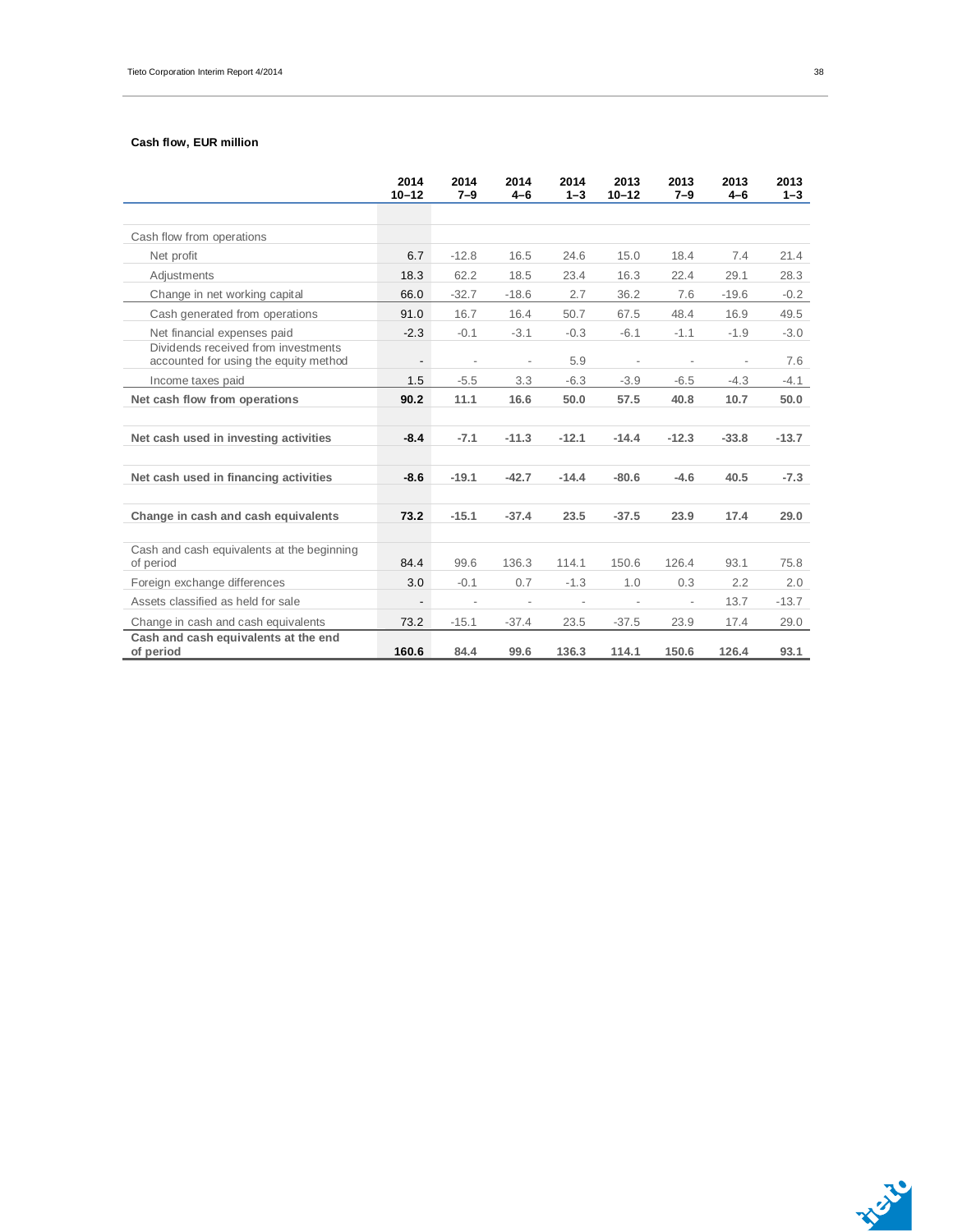## QUARTERLY FIGURES BY SEGMENTS

#### **Customer sales by service line, EUR million**

|                                     | 2014<br>$10 - 12$ | 2014<br>$7 - 9$ | 2014<br>$4 - 6$ | 2014<br>1–3 | 2013<br>$10 - 12$ | 2013<br>7–9 | 2013<br>$4 - 6$ | 2013<br>$1 - 3$ |
|-------------------------------------|-------------------|-----------------|-----------------|-------------|-------------------|-------------|-----------------|-----------------|
| <b>Managed Services</b>             | 131               | 121             | 132             | 127         | 129               | 117         | 125             | 120             |
| Consulting and System Integration   | 107               | 84              | 97              | 100         | 102               | 92          | 108             | 108             |
| <b>Industry Products</b>            | 107               | 91              | 97              | 100         | 111               | 91          | 105             | 109             |
| <b>Product Development Services</b> | 58                | 51              | 60              | 60          | 63                | 60          | 79              | 86              |
| Group total                         | 403               | 346             | 386             | 387         | 405               | 361         | 417             | 424             |

### **Customer sales by industry group, EUR million**

|                                     | 2014<br>$10 - 12$ | 2014<br>7–9 | 2014<br>$4 - 6$ | 2014<br>1–3 | 2013<br>$10 - 12$ | 2013<br>7–9 | 2013<br>$4 - 6$ | 2013<br>$1 - 3$ |
|-------------------------------------|-------------------|-------------|-----------------|-------------|-------------------|-------------|-----------------|-----------------|
| <b>Financial Services</b>           | 90                | 77          | 84              | 83          | 89                | 77          | 84              | 80              |
| Manufacturing Retail and Logistics  | 82                | 73          | 78              | 79          | 81                | 70          | 78              | 76              |
| Public Healthcare and Welfare       | 115               | 91          | 104             | 100         | 105               | 90          | 102             | 107             |
| Telecom Media and Energy            | 59                | 54          | 60              | 65          | 68                | 63          | 74              | 74              |
| <b>Product Development Services</b> | 58                | 51          | 60              | 60          | 63                | 60          | 79              | 86              |
| <b>Group total</b>                  | 403               | 346         | 386             | 387         | 405               | 361         | 417             | 424             |

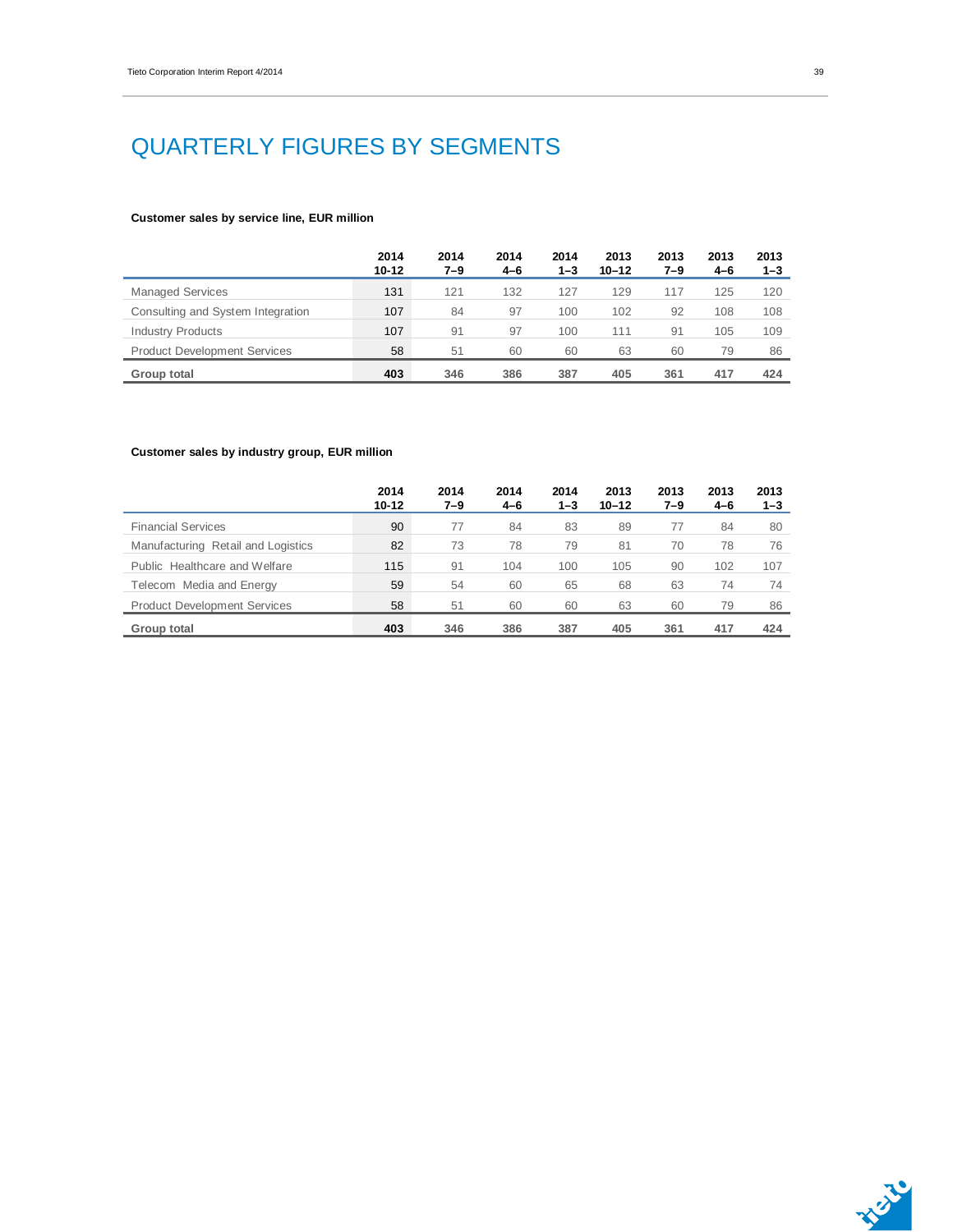### **Operating profit (EBIT) by service line, EUR million**

|                                                   | 2014<br>$10 - 12$ | 2014<br>$7 - 9$ | 2014<br>$4 - 6$ | 2014<br>$1 - 3$ | 2013<br>$10 - 12$ | 2013<br>7–9 | 2013<br>$4 - 6$ | 2013<br>$1 - 3$ |
|---------------------------------------------------|-------------------|-----------------|-----------------|-----------------|-------------------|-------------|-----------------|-----------------|
| <b>Managed Services</b>                           | 8.2               | 11.0            | 7.6             | 10.9            | 0.4               | 3.7         | 5.4             | 0.7             |
| Consulting and System Integration                 | 10.4              | 7.2             | 6.1             | 11.1            | $-1.6$            | 4.0         | 2.8             | 3.8             |
| <b>Industry Products</b>                          | 17.4              | 20.3            | 15.0            | 15.5            | 28.3              | 19.9        | 15.4            | 17.6            |
| <b>Product Development Services</b>               | $-4.4$            | $-37.4$         | $-2.3$          | 1.1             | $-1.3$            | 3.0         | $-2.6$          | 9.3             |
| Support Functions and Global<br><b>Management</b> | $-22.1$           | $-5.0$          | $-4.8$          | $-4.6$          | $-8.5$            | $-6.3$      | $-6.1$          | $-2.1$          |
| <b>Operating profit (EBIT)</b>                    | 9.5               | $-3.9$          | 21.5            | 34.0            | 17.3              | 24.3        | 14.8            | 29.3            |

### **Operating margin (EBIT) by service line, %**

|                                     | 2014<br>$10 - 12$ | 2014<br>$7 - 9$ | 2014<br>$4 - 6$ | 2014<br>1–3 | 2013<br>$10 - 12$ | 2013<br>7–9 | 2013<br>$4 - 6$ | 2013<br>$1 - 3$ |
|-------------------------------------|-------------------|-----------------|-----------------|-------------|-------------------|-------------|-----------------|-----------------|
| <b>Managed Services</b>             | 6.2               | 9.0             | 5.8             | 8.5         | 0.3               | 3.2         | 4.3             | 0.6             |
| Consulting and System Integration   | 9.8               | 8.6             | 6.3             | 11.1        | $-1.6$            | 4.3         | 2.6             | 3.5             |
| <b>Industry Products</b>            | 16.3              | 22.4            | 15.3            | 15.4        | 25.5              | 21.9        | 14.7            | 16.1            |
| <b>Product Development Services</b> | $-7.5$            | $-73.0$         | $-3.8$          | 1.9         | $-2.0$            | 5.0         | $-3.4$          | 10.8            |
| <b>Operating margin (EBIT)</b>      | 2.4               | $-1.1$          | 5.6             | 8.8         | 4.3               | 6.7         | 3.5             | 6.9             |

### **Operating profit (EBIT) excl. one-off items by service line, EUR million**

|                                            | 2014<br>$10 - 12$ | 2014<br>7–9 | 2014<br>$4 - 6$ | 2014<br>1–3 | 2013<br>$10 - 12$ | 2013<br>7–9 | 2013<br>$4 - 6$ | 2013<br>$1 - 3$ |
|--------------------------------------------|-------------------|-------------|-----------------|-------------|-------------------|-------------|-----------------|-----------------|
| <b>Managed Services</b>                    | 9.0               | 11.1        | 7.6             | 10.7        | 9.0               | 6.0         | 5.7             | 0.3             |
| Consulting and System Integration          | 10.2              | 9.7         | 7.2             | 11.2        | 7.7               | 9.6         | 9.6             | 5.1             |
| <b>Industry Products</b>                   | 19.6              | 20.2        | 15.2            | 15.4        | 28.5              | 20.1        | 16.6            | 17.6            |
| <b>Product Development Services</b>        | 11.9              | 4.6         | 3.7             | 1.6         | 2.7               | 4.8         | 2.0             | 10.0            |
| Support Functions and Global<br>Management | $-6.3$            | $-4.2$      | $-3.7$          | $-4.4$      | $-5.8$            | $-3.0$      | $-3.3$          | $-2.0$          |
| <b>Operating profit (EBIT)</b>             | 44.4              | 41.3        | 30.0            | 34.5        | 42.0              | 37.5        | 30.6            | 31.0            |

### **Operating margin (EBIT) excl. one-off items by service line, %**

|                                     | 2014<br>$10 - 12$ | 2014<br>$7 - 9$ | 2014<br>$4 - 6$ | 2014<br>$1 - 3$ | 2013<br>$10 - 12$ | 2013<br>7–9 | 2013<br>$4 - 6$ | 2013<br>$1 - 3$ |
|-------------------------------------|-------------------|-----------------|-----------------|-----------------|-------------------|-------------|-----------------|-----------------|
| <b>Managed Services</b>             | 6.9               | 9.1             | 5.8             | 8.4             | 6.9               | 5.1         | 4.6             | 0.3             |
| Consulting and System Integration   | 9.5               | 11.6            | 7.4             | 11.2            | 7.6               | 10.4        | 8.9             | 4.7             |
| <b>Industry Products</b>            | 18.3              | 22.3            | 15.6            | 15.4            | 25.7              | 22.1        | 15.8            | 16.1            |
| <b>Product Development Services</b> | 20.5              | 8.9             | 6.1             | 2.6             | 4.2               | 7.9         | 2.6             | 11.6            |
| <b>Operating margin (EBIT)</b>      | 11.0              | 11.9            | 7.8             | 8.9             | 10.4              | 10.4        | 7.3             | 7.3             |



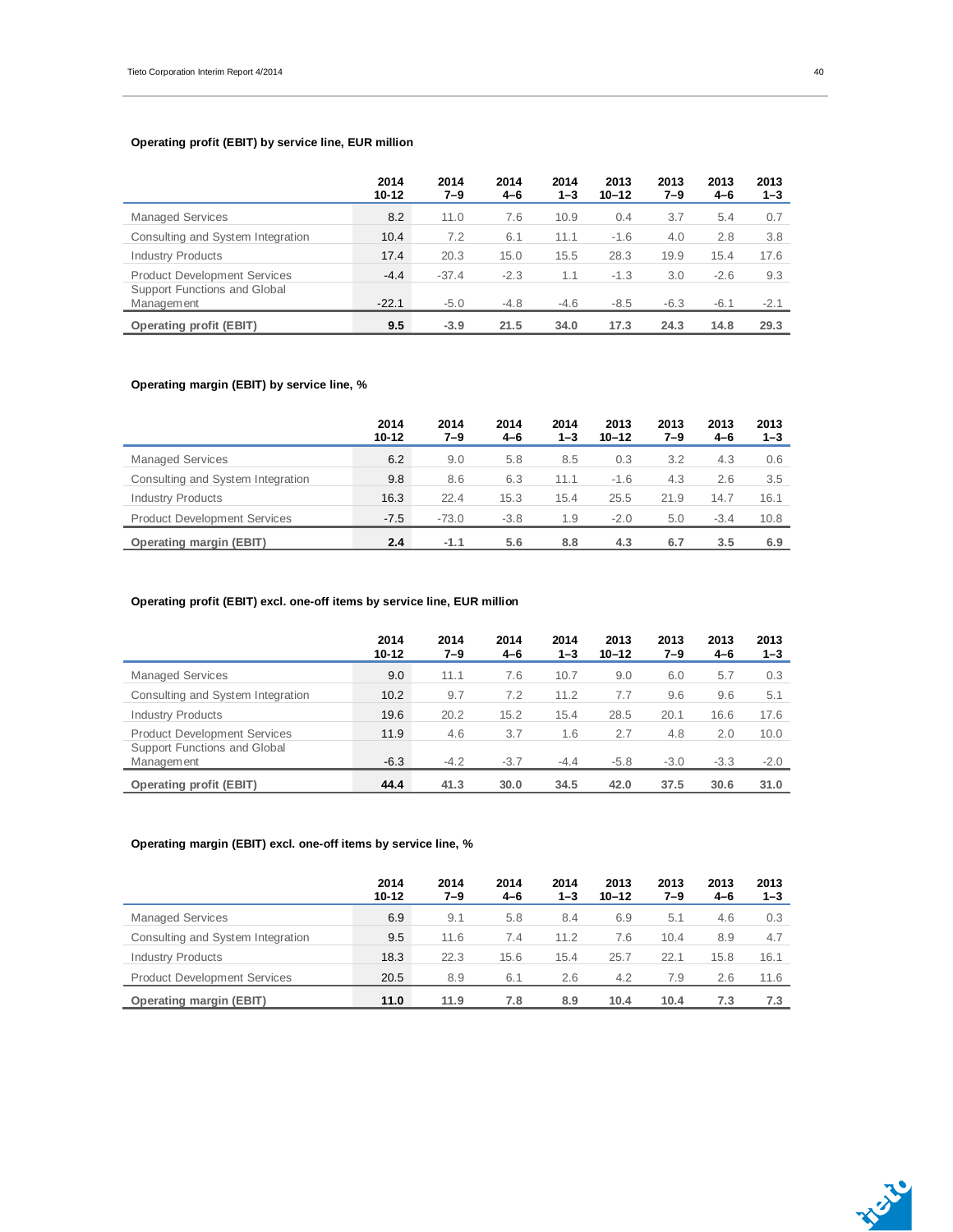|    |                                            | <b>Shares</b> | %     |
|----|--------------------------------------------|---------------|-------|
| 1  | Cevian Capital *)                          | 11 073 614    | 15.0  |
| 2  | Solidium Oy                                | 7 415 418     | 10.1  |
| 3  | Silchester International Investors LLP **) | 3 666 901     | 5.0   |
| 4  | Ilmarinen Mutual Pension Insurance Co.     | 2 166 998     | 2.9   |
| 5  | OP-Pohjola Group Central Cooperative       | 2 160 000     | 2.9   |
| 6  | Etera Mutual Pension Insurance Co.         | 1 646 953     | 2.2   |
| 7  | Swedbank Robur fonder                      | 1 573 449     | 2.1   |
| 8  | Nordea funds                               | 834 166       | 1.1   |
| 9  | The State Pension fund                     | 823 000       | 1.1   |
| 10 | Varma Mutual Pension Insurance Co.         | 793 488       | 1.1   |
|    | Top 10 shareholders total                  | 32 153 987    | 43.6  |
|    | - of which nominee registered              | 16 313 964    | 22.1  |
|    |                                            |               |       |
|    | Nominee registered other                   | 25 763 042    | 35.0  |
|    | Others                                     | 15 758 874    | 21.4  |
|    | Total                                      | 73 675 903    | 100.0 |

## Major shareholders on 30 December 2014

Based on the ownership records of Euroclear Finland Oy and Euroclear Sweden AB.

\*) Based on the ownership records of Euroclear Finland Oy, Cevian Capital's holding on 31 August 2014 was 11 073 614 shares, representing 15.0% of the shares and voting rights.

\*\*) On 17 December 2013 Silchester International Investors LLP announced that its holding in Tieto Corporation was 3 666 901 shares, which represents 5.0% of the shares and voting rights.

#### For further information, please contact:

Lasse Heinonen, CFO, tel.+358 2072 66329, +358 50 393 4950, lasse.heinonen (at) tieto.com Tanja Lounevirta, Head of Investor Relations, tel.+358 2072 71725, +358 50 321 7510, tanja.lounevirta (at) tieto.com

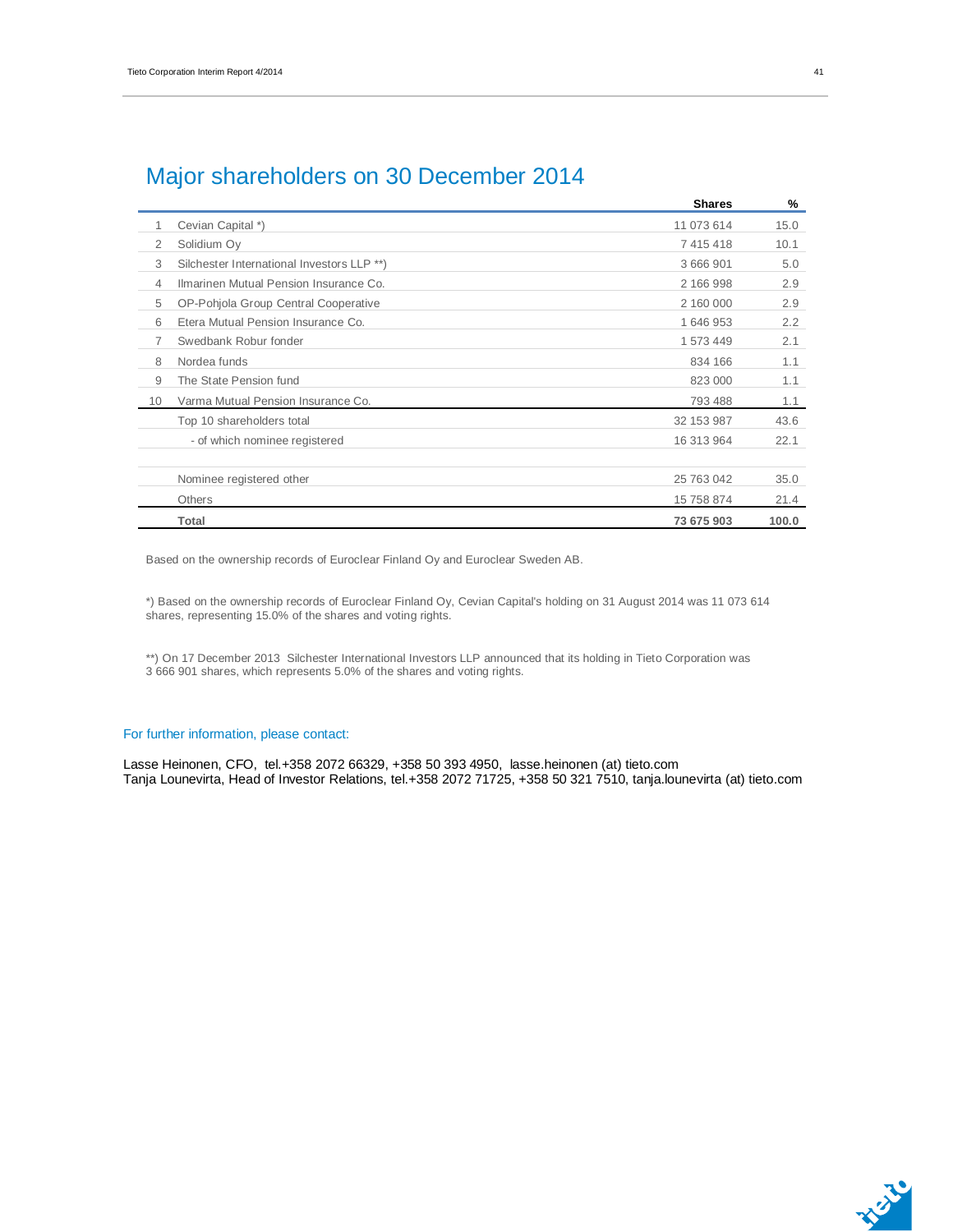**Press conference for analysts and media** will be held at Tieto's premises in Helsinki, address: Aku Korhosen tie 2–6, on Thursday 5 February 2015 at 11.00 am EET (10.00 am CET, 9.00 am UK time). The results will be presented in English by Kimmo Alkio, President and CEO, and Lasse Heinonen, CFO.

The conference will be **webcasted** and can be viewed live on Tieto's website. To join the conference, attendees need Adobe Flash plugin version 10.1.0 or newer. The meeting participants can also join a telephone conference that will be held at the same time. The telephone conference details can be found below.

#### **Telephone conference numbers**

Finland: +358 (0)9 6937 9590 Sweden: +46 (0)8 5065 3937 UK: +44 (0)20 3427 1909 US: +1212 444 0896 Conference code: 8765732

To ensure that you are connected to the conference call, please dial in a few minutes before the start of the press and analyst conference. An on-demand video will be available after the conference.

Tieto publishes financial information in English and Finnish.

TIETO CORPORATION

DISTRIBUTION NASDAQ Helsinki NASDAQ Stockholm Principal Media

**Tieto** is the largest IT services company in the Nordics providing full lifecycle IT services. We also provide global product development services for companies in the communications and embedded technologies arena. Through industry insight, technology vision, and innovative thinking, Tieto proactively strives to inspire and engage our customers in finding new ways of accelerating their business.

Building on a strong Nordic heritage, Tieto combines global capabilities with local presence. Headquartered in Helsinki, Finland, Tieto has over 13 000 experts in more than 20 countries. Turnover is approximately EUR 1.5 billion. Tieto's shares are listed on NASDAQ in Helsinki and Stockholm. www.tieto.com